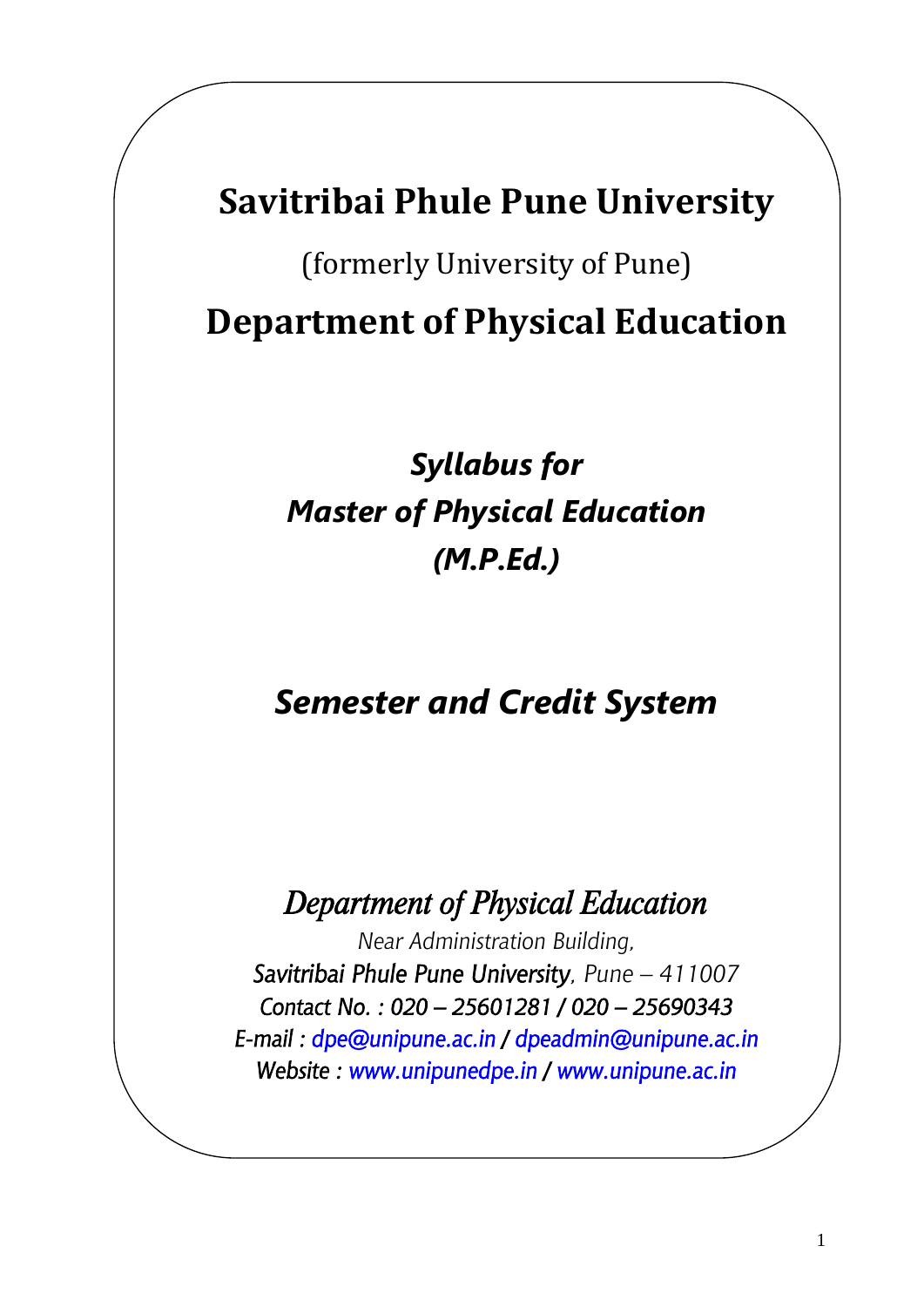# **SAVITRIBAI PHULE PUNE UNIVERSITY** (formerly University of Pune) **Department of Physical Education Master of Physical Education (M.P.Ed.) Semester and Credit System**

# **Structure of the course**

### **Objectives**

- 1 To develop highly skilled scholars in the field of Physical Education.
- 2 To master the competencies and skills needed to become professional Physical Education and sport resource person.
- 3 To be sensitive about emerging issues in Physical Education & sports.
- 4 To develop in the students an inquiring mind & ability to employ reasoning, rational thinking, critical thinking in the problems & issues relating to the field.
- 5 To provide opportunity for creativity, self expression & provide information on continued professional growth.

### **Admission requirements:**

A candidate who has passed any one of B.Ed (Phy.Edu), B.P.Ed, B.P.E. (4 years), H.D.Ed., D.P.Ed i.e. courses recognized by NCTE & UGC is considered eligible for admission to this course. Examination of Pune University or any other statutory university recognized by this university will be eligible for admission to M. Ed. (Phy. Edu.) Provided candidate fulfills all the other conditions required in the admission procedure. Admission will be given on the basis of merit based on regulations of state government and University of Pune.

### **Duration of the program:**

The duration of the master's degree program will be of two academic years divided in four semesters. However, in case of failures, the student can complete the program in the  $5^{\text{th}}/6^{\text{th}}$ semester, whichever is applicable.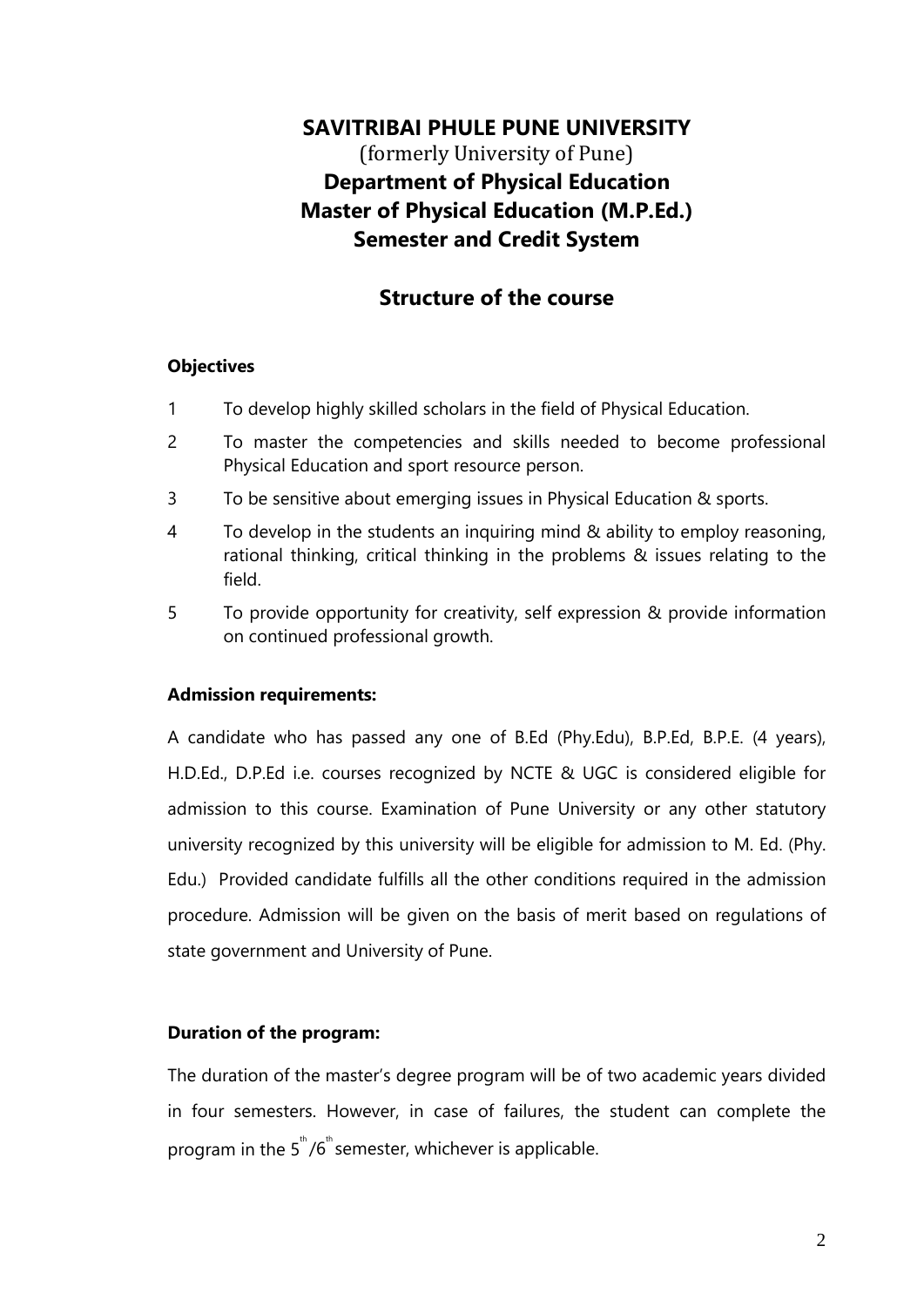# **General Instructions :**

1. The Master of Physical Education (M.P.Ed.) program consists of **four semesters**  spread over **two academic years and 64 credits (16 credits/semester).** 

2. The entire program will be evaluated for a total of **1600 marks i.e. 64 credits.** 

3. A student has to successfully complete 64 credits  $(4 \times 4 = 16$  credits per semester) in a minimum of two years.

4. A student can choose all the 16 courses in the Department of Physical Education or 14 courses in Department of Physical Education and 2 courses in any other Department/s as interdisciplinary courses to complete his Master of Physical Education (M.P.Ed.) courses

5. One credit will be equivalent to 15 clock hours of student-teacher contact per semester.

6. The syllabus of the open course may be prepared by the teacher of the Department which will be approved by the Departmental committee before the open course is offered by Department for the respective semester.

7. Details of the theoretical and practical components of each semester are given in the structure of the program.

8. Internal evaluation will follow Continuous Comprehensive Evaluation procedures. Internal evaluation should be done on every credit of each course or minimum two per course as decided by the teacher concerned.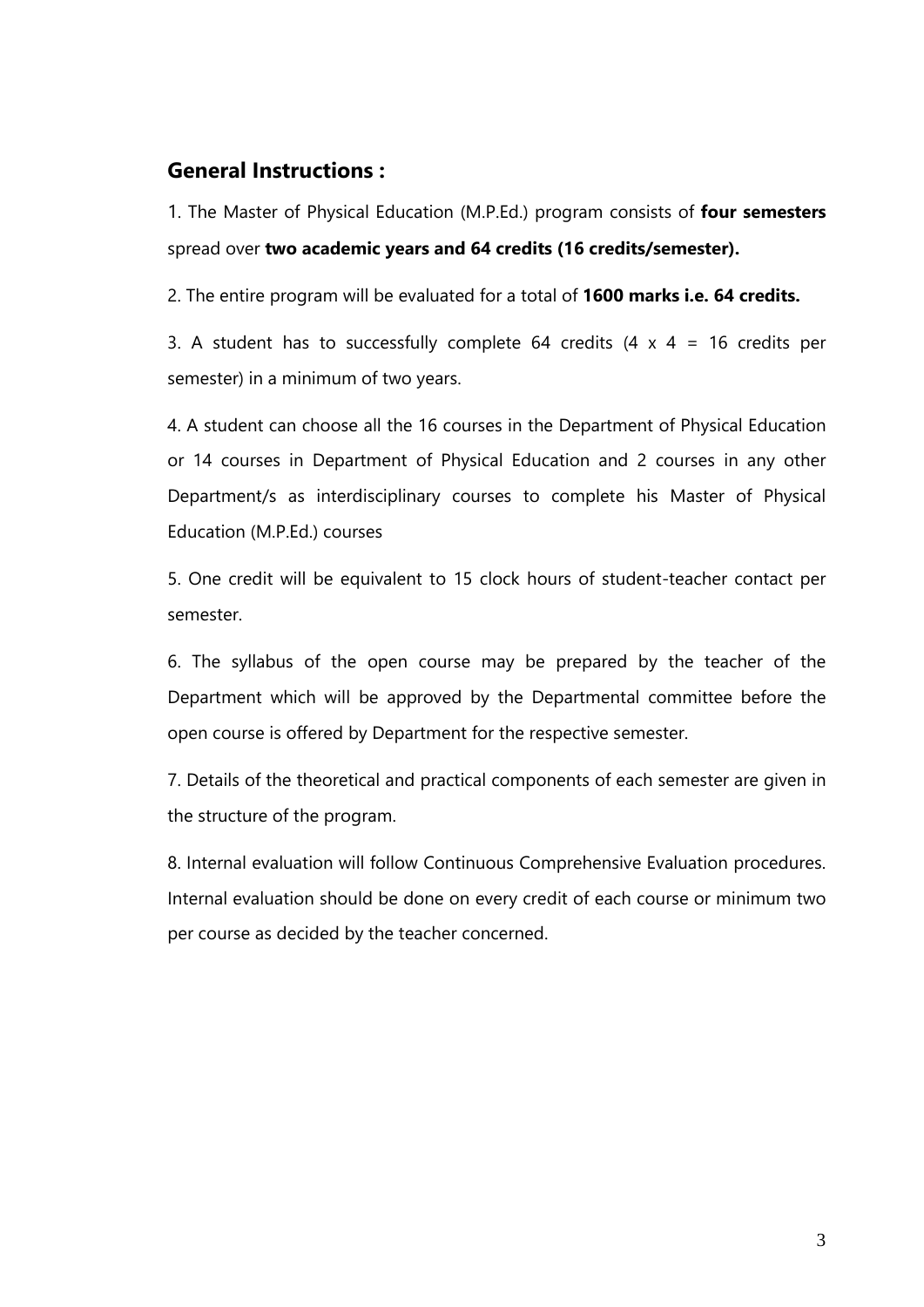# **Rules & Regulations**

The Master of Physical Education (M.P.Ed.) degree will be awarded to a student who completes a total of 64 credits ( $4 \times 4 = 16$  credits per semester) in a minimum of two years taking 04 courses per Semester.

Each paper will be of 4 credits, the evaluation of which will be decided by the teacher. 04 credits Course will have 100 marks.

A student may take a minimum of 56 credits and a maximum of 64 credits in his / her department.

In case a student wishes to take all courses from the department of registration he / she can also do so.

Eligibility for registering for courses other than the department of registration will be decided by the department.

Each course will have

- 1. 50 % of marks as semester end examination
- 2. 50 % marks for internal assessment

Each core unit will have an internal (continues) assessment of 50 % of marks and a teacher may select a minimum of two of the following procedures:

- o Written Test
- o Term Paper
- o Mid Term Test
- o Journal / Lecture / Library Notes
- o Seminar Presentation
- o Short Quizzes
- o Assignments
- o Extension Work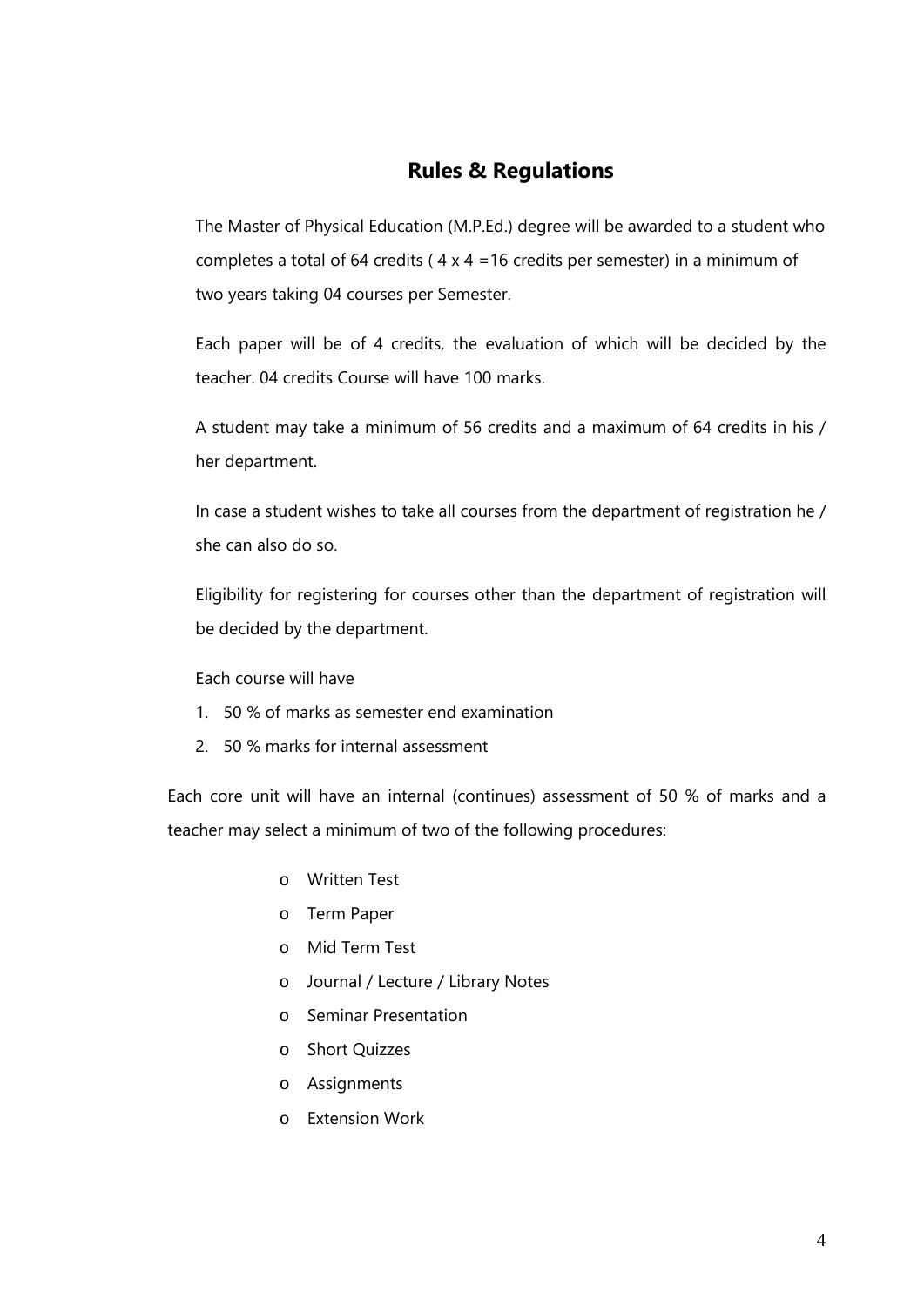- $\div$  To pass a student shall have to get minimum aggregate 30% marks in each head of passing (i.e. Internal assessment and semester end examination) and minimum aggregate 40% marks in each course.
- \* Revaluation of the end of semester and exam answer scripts but not of Internal assessments paper according to Ordinance No. 134 A & B.
- ❖ Internal assessment answer book may be shown to the students concerned but not the semester - end examination answer scripts.
- \* While marks will be given for all examinations, they will be converted into grades. The Semester end and final grade sheets and transcripts will have only grades and grade-points average.
- $\div$  To pass a student shall have to get minimum aggregate 40% marks (E and above on grade point scale) in each course.
- \* The system of evaluation will be as follows: Each assignment/ test will be evaluated in terms of marks. The marks for separate assignment and the final (semester end) examination will be added together and converted into a grade and later grade point average. Results will be declared for each semester and the final examination will give total marks, grades, grade point average.

| <b>Marks</b> | Grade             | <b>Grade point</b> |
|--------------|-------------------|--------------------|
| 80 to 100    | O: Outstanding    | 10                 |
| 70 to 79     | $A+$ : Excellent  | 09                 |
| 60 to 69     | A : Very Good     | 08                 |
| 55 to 59     | $B+$ : Good       | 07                 |
| 50 to 54     | B : Above Average | 06                 |
| 45 to 49     | C: Average        | 05                 |
| 40 to 44     | P: Pass           | 04                 |
| 00 to 39     | $F:$ Fail         | 00                 |
|              | Ab: Absent        | 00                 |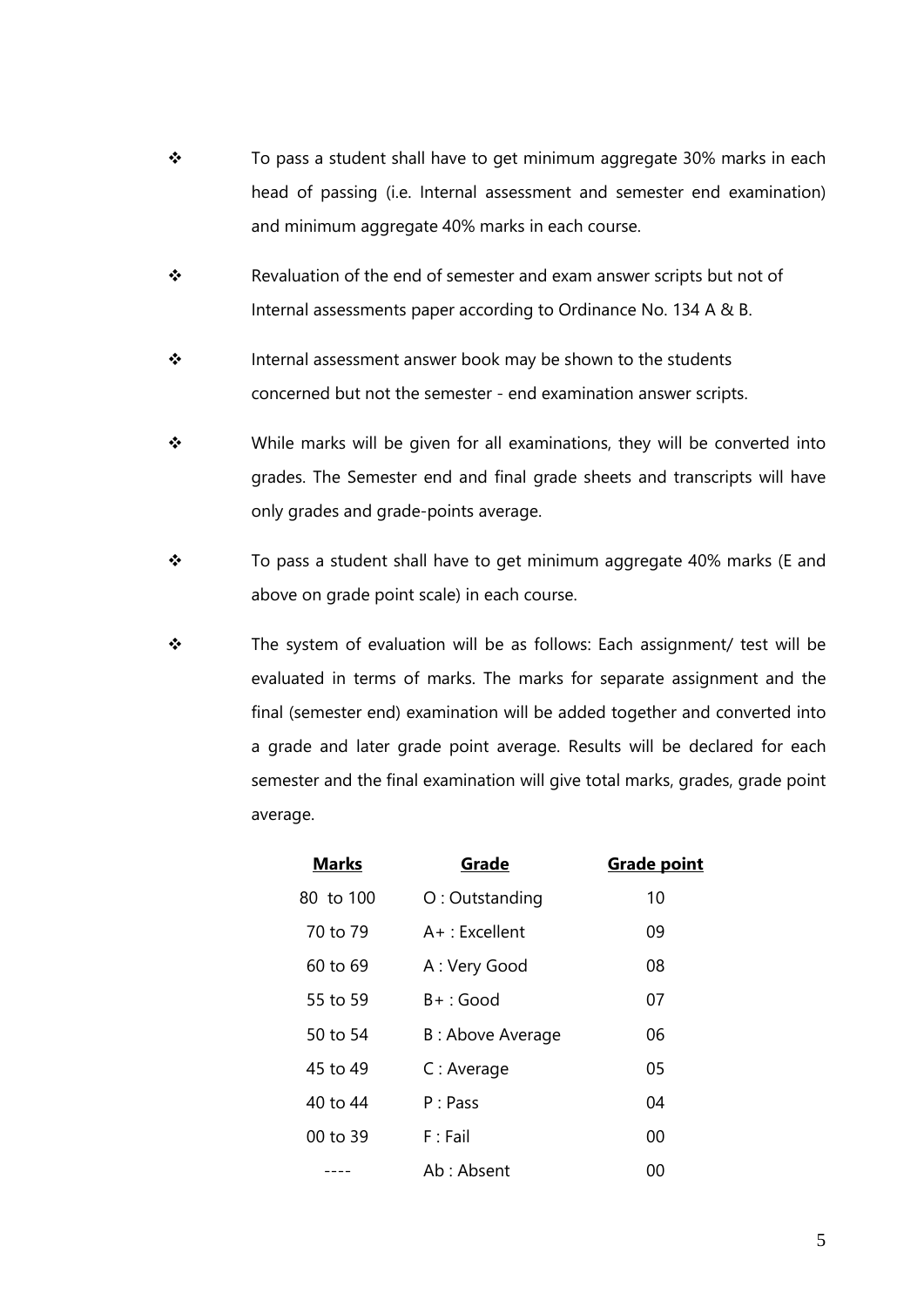| 09.00 | 10.00 | ∩  |
|-------|-------|----|
| 08.50 | 09.00 | A+ |
| 07.50 | 08.49 | A  |
| 06.50 | 07.49 | B+ |
| 05.50 | 06.49 | B  |
| 04.25 | 05.49 | C  |
| 04.00 | 04.24 | P  |
| 00.00 | 03.99 | F  |

The formula for conversion of Grade point average (GPA) into the final grade

Remark : B+ is equivalent to 55% marks and B is equivalent to 50% marks.

# GPA = Total Amt. Of Grade Points Earned X Credits hrs. for each course Total Credit Hours

- \* If a student misses an internal assessment examination he/she will be given second chance with permission of the teacher concerned.
- $\cdot \cdot$  Students who have failed and who have been absent for the entire course may reappear at the semester-end exam. Their internal marks will not change. S/he can also repeat during the  $5<sup>th</sup>$  / the  $6<sup>th</sup>$  semester whichever is applicable.
- $\div$  The description for each of the grades will be as follows:

#### **Grades Proposed Norm**

- **O: Outstanding Excellent analysis of the topic, (80% and above)** Accurate knowledge of the primary material, wide range of reading, logical development of ideas, originality in approaching the subject, Neat and systematic organization of content, elegant and lucid style;
- **A+ : Excellent Excellent analysis of the topic (70 to 79%)** Accurate knowledge of the primary material, acquaintance with seminal publications, logical development of ideas, Neat and systematic organization of content, effective and clear expression;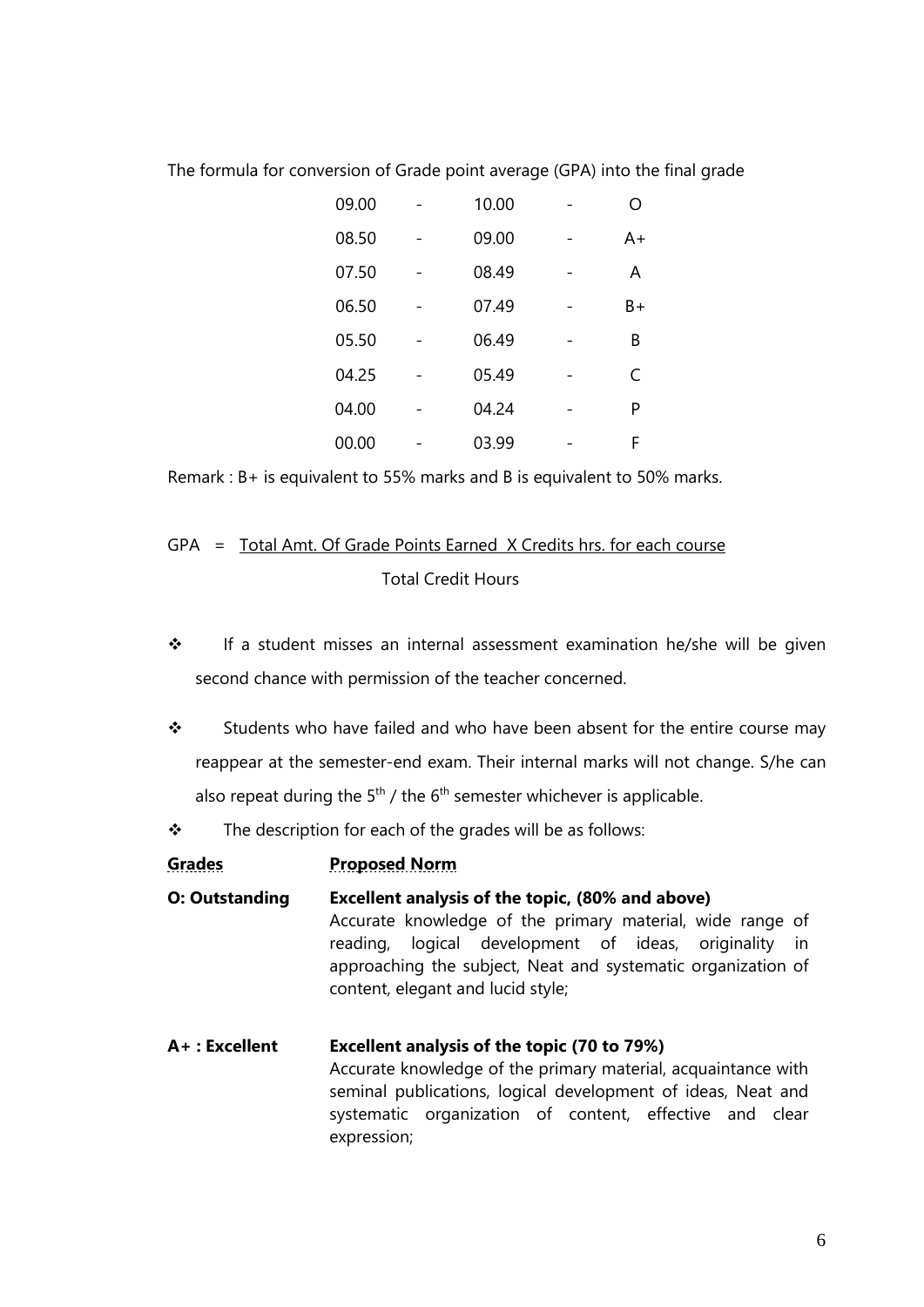| A: Very Good            | Good analysis and treatment of the topic (60 to 69%)<br>Almost accurate knowledge of the primary material,<br>acquaintance with seminal publications, logical development of<br>ideas, Fair and systematic organization of content, effective and<br>clear expression; |
|-------------------------|------------------------------------------------------------------------------------------------------------------------------------------------------------------------------------------------------------------------------------------------------------------------|
| <b>B+: Good</b>         | Good analysis and treatment of the topic (55 to 59%)<br>Basic knowledge of the primary material, logical development<br>of ideas, Neat and systematic organization of content, effective<br>and clear expression;                                                      |
| <b>B: Above Average</b> | Some important points covered (50 to 54%)<br>Basic knowledge of the primary material, logical development<br>of ideas, Neat and systematic organization of content, good<br>language or expression;                                                                    |
| C: Average              | Some points discussed (45 to 49%)<br>Basic knowledge of the primary material, some organization,<br>acceptable language or expression;                                                                                                                                 |
| P: Pass                 | Any two of the above (40 to 44%)                                                                                                                                                                                                                                       |
| F: Fail                 | None of the above (0 to 39%)                                                                                                                                                                                                                                           |

\* There will be an evaluation of each course by the students at the end of every semester.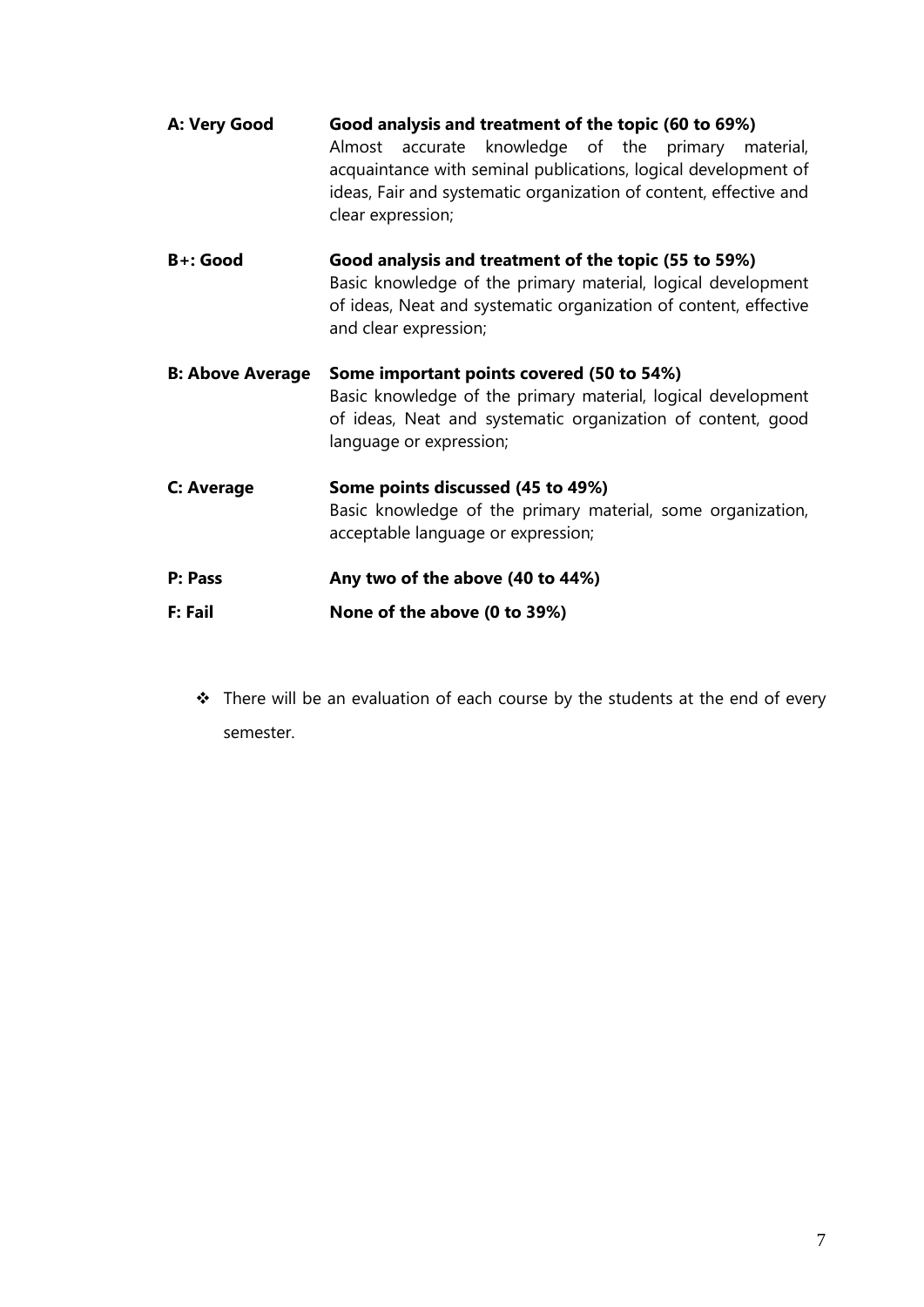# **Academic integrity and Plagiarism**

It is the department task to encourage ethical scholarship and to inform students and staff about the institutional standards of academic behavior expected of them in learning, teaching and research. Students have a responsibility to maintain the highest standards of academic integrity in their work. Students must not cheat in examination or other forms of assessment and must ensure they do not plagiaries.

The Department has adopted the following definition of Plagiarism :

Plagiarism is the act of misrepresenting as one's original work, the ideas, interpretations, words of creative works of another. These include published and unpublished documents, designs, music, sound, image, photographs, computer codes and ideas gained through working in a group. These ideas, interpretations, words or works may be found in print and / or electronic media.

The following are the examples of plagiarism where appropriate acknowledgement or referencing of the author or source does not occur:

- Direct copying of paragraphs, sentences, a single sentence or significant part of a sentence;
- $\triangleleft$  Direct copying of paragraphs, sentences, a single sentence or significant part of a sentence with an end reference but without quotation marks around the copied text;
- Copying ideas, concepts, research results, computer codes, statistical tables, designs, images, sounds or text or any combination of these;
- Paraphrasing, summarization or simply rearranging another person's words, ideas, etc without changing the basic structure and/or meaning of the text;
- Offering an idea or interpretation that is not one's own without identifying whose idea or interpretations it is;
- ❖ A 'cut and paste' of statements from multiple sources;
- $\cdot \cdot$  Presenting as independent, work done in collaboration with others;
- \* Copying or adapting another student's original work into a submitted assessment item.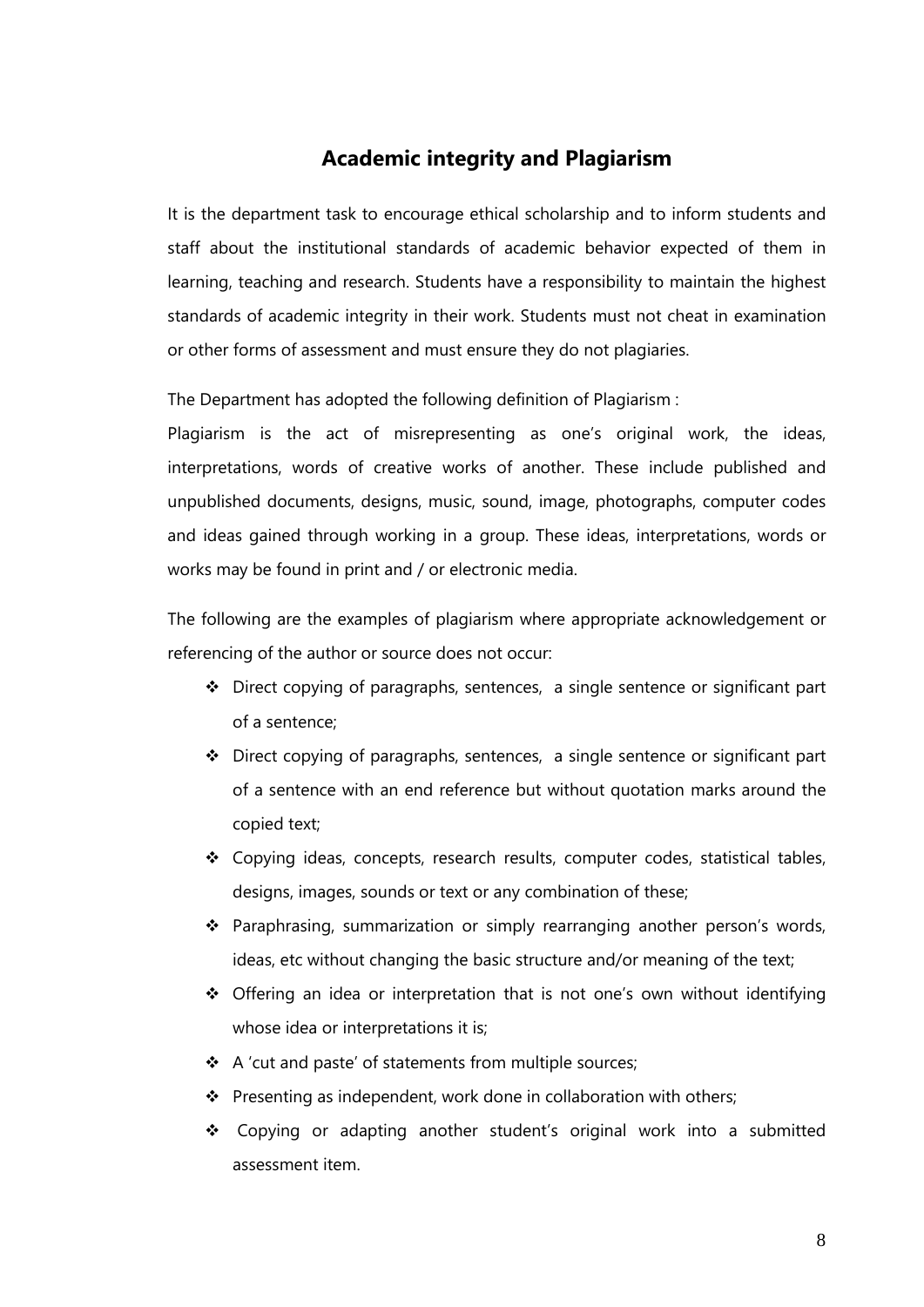# **List of the courses offered by the Department**

### **Compulsory Courses:**

- Research Methodology and Statistics in PE & Sports I
- Research Methodology and Statistics in PE & Sports II
- Science of Sports Training.
- Measurements and Evaluation in PE & Sports.
- Kinetics of Human Motion
- Sports Biomechanics
- Exercise Physiology
- Sports Psychology
- Health Education
- Dissertation
- Measurement & Evaluation and Fitness & Conditioning(Practical)
- Specialization (Practical)

### **Optional Courses:**

- o Sports medicine
- o Sports Nutrition
- o Sports Management
- o Yoga Science
- o Philosophical & Sociological bases of PE
- o Health & Fitness Management
- o Recreation & Leisure Time Management
- o Adapted Physical Education
- o Pedagogy of Physical Education
- o Professional Preparation & Curriculum Design
- o Open course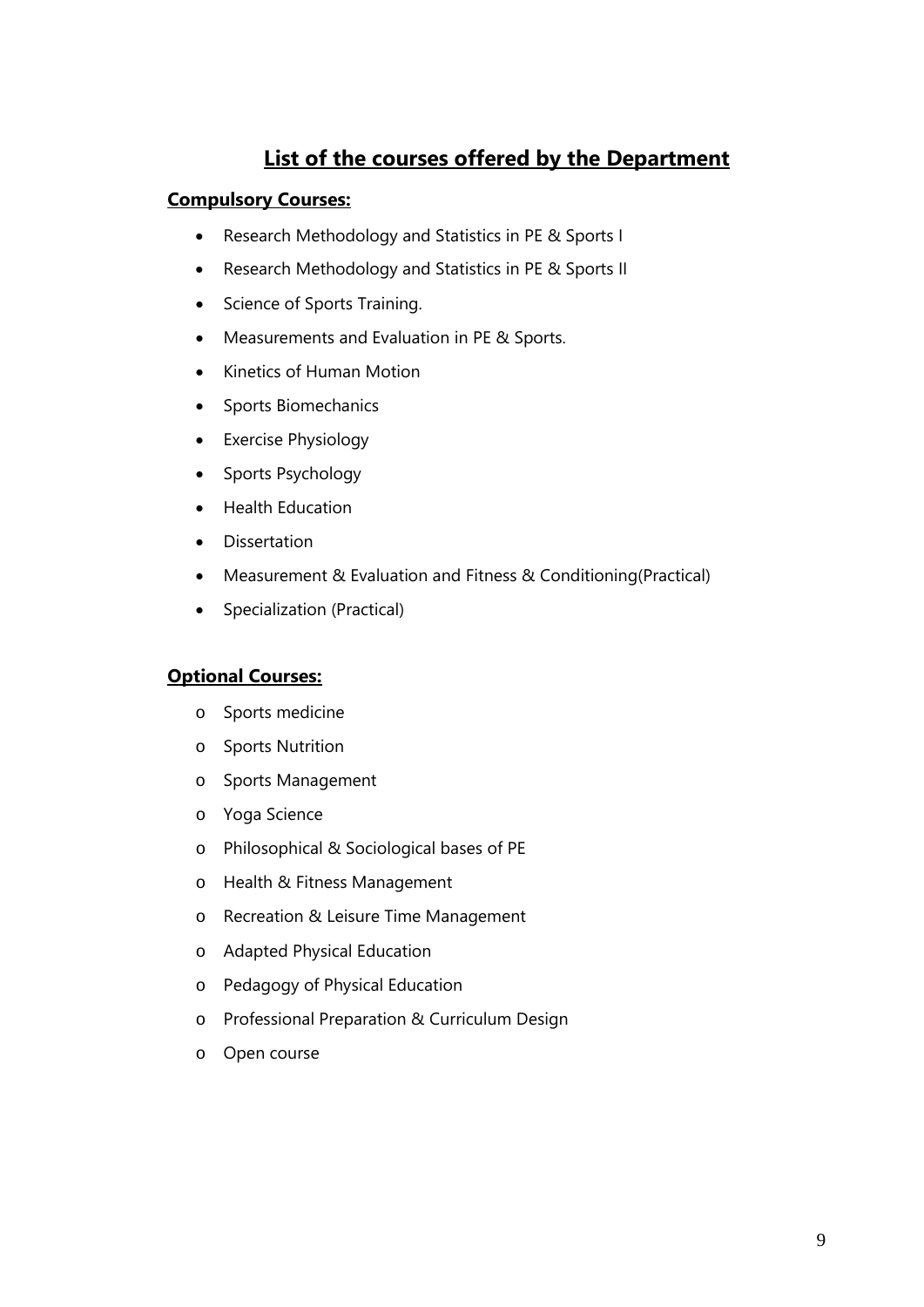# **SEMESTER – I**

#### **All Courses compulsory:**

- PE 101 : Research Methodology & Statistics in PE & Sports I
- PE 102 : Science of Sports Training
- PE 103 : Kinetics of Human motion
- PE 104 : Measurement & Evaluation in PE & Sports

# **SEMESTER – II**

#### **All Courses compulsory:**

- PE 201 : Research Methodology & Statistics in PE & Sports II
- $\bullet$  PE 202 : Exercise Physiology
- PE 203 : Sports Biomechanics
- PE 204 : Measurement & Evaluation and Fitness & Conditioning (Practical)

# **SEMESTER – III**

#### **Compulsory Courses:**

- PE 301 : Sport Psychology
- PE 302 : Health Education

#### **Optional Courses: (any two of the following)**

- o PE 303 : Sports Nutrition
- o PE 304 : Sports Medicine
- o PE 305 : Yoga Science
- o PE 306 : Sports Management
- o PE 307 : Philosophical & Sociological Basis of PE
- o PE 308 : Open course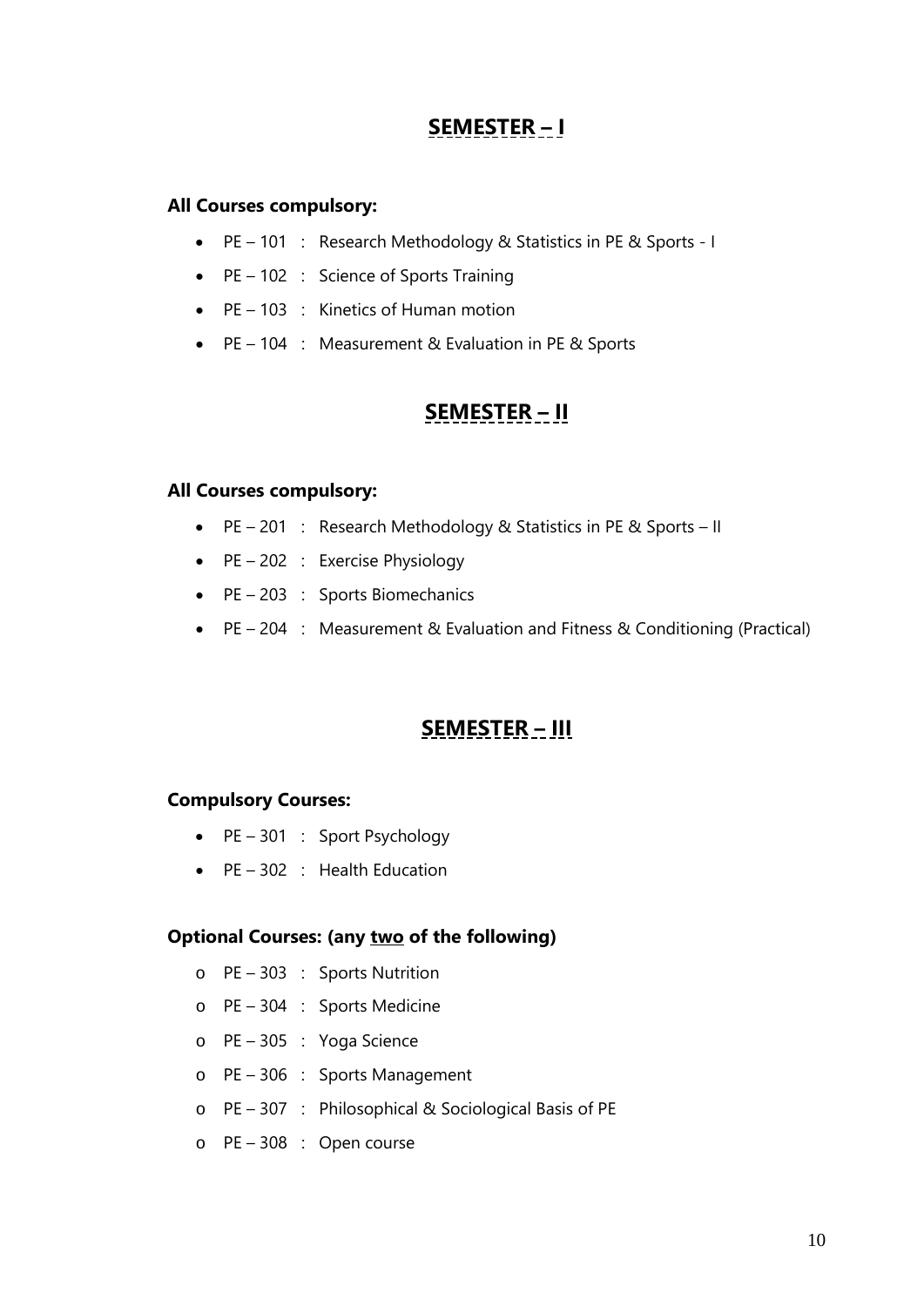# **SEMESTER – IV**

### **Compulsory Courses:-**

- PE 401 : Dissertation
- PE 402 : Specialization (Practical)

### **Optional Courses:- (any two of the following)**

- o PE 403 : Adapted Physical Education
- o PE 404 : Health and Fitness Management
- o PE 405 : Recreation & Leisure time management
- o PE 406 : Pedagogy of Physical Education
- o PE 407 : Professional Preparation & Curriculum Design
- o PE 408 : Open course

# **External Examination Evaluation pattern**

|               | <b>Type of Questions</b>                 | <b>Number of</b><br>questions | <b>Marks</b> |
|---------------|------------------------------------------|-------------------------------|--------------|
|               | Multiple choice questions based on       | 2 questions on each           | $1*8 = 8$    |
|               | higher order thinking skills             | Credit                        |              |
| $\mathbf{II}$ | Questions based on Definitional/Specific | 1 out of 2 questions          | $4*4=16$     |
|               | short answer                             | on each Credit                |              |
| Ш             | Questions based critical thinking or     | 1 question                    | $4*4=16$     |
|               | ability to apply knowledge or            | compulsory on each            |              |
|               | Analytical/evaluative questions          | Credit                        |              |
| IV            | Essay type question based on ability to  | Any 1 out of 4                | $10*1 = 10$  |
|               | expound a theme at length with           | questions given on            |              |
|               | discrimination & justification           | each Credit                   |              |
|               |                                          | <b>Total</b>                  | 50           |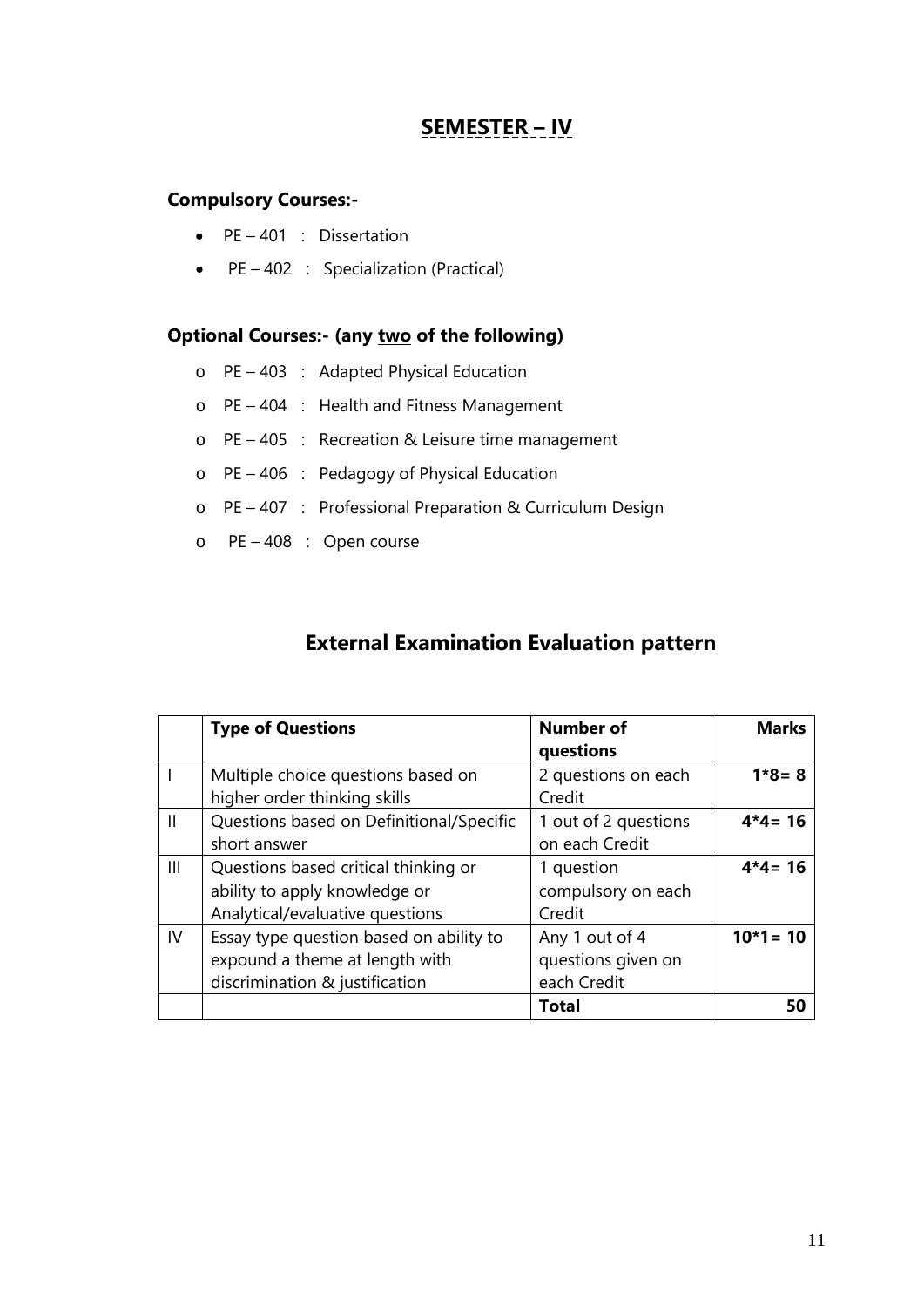# **PE – 101 : Research Methodology & Statistics in PE & Sports - I**

### **Credit – 1 : Basics of Research**

- a) Meaning and Definition of Research
- b) Nature and Characteristics of Research
- c) Need and Importance of Research in Physical education and Sports
- d) Types and Methods of Research

#### **Credit – 2 : Research Problem and Related Literature**

- a) Sources and Steps in Locating Research Problem
- b) Characteristics/Criteria of Selecting Research Problem
- c) Review of Related Literature Need and Importance, Sources, Steps in Literature Search, and Evaluating Literature Sources
- d) Analyzing, Organizing, and Reporting the Literature
- e) Presenting the Research Problem Title, Introduction, Statement of Problem, Significance, Objectives, Operational Definitions, Assumptions, Delimitation, and Limitation

#### **Credit – 3 : Basics of Statistics**

- a) Meaning and Definition of Statistics
- b) Need and Importance of Statistics in Physical Education and Sports
- c) Types of Statistics
- d) Types of Data/Scale
- e) Normal Probability Curve Characteristics, Skewness, Kurtosis
- f) Graphical Representation of Data Line, Pie, and Bar Diagram, Histogram, Frequency polygon & Curve

#### **Credit – 4 : Descriptive Statistical Measures and its Interpretation**

- Measures of central tendency and its Interpretation Mean, Median, Mode
- Measures of Dispersion and its Interpretation Range, Mean Deviation, Variance, and Standard Deviation
- Calculation and Interpretation of Standard Scores(T score, Z score), Percentiles, Deciles, & Quartiles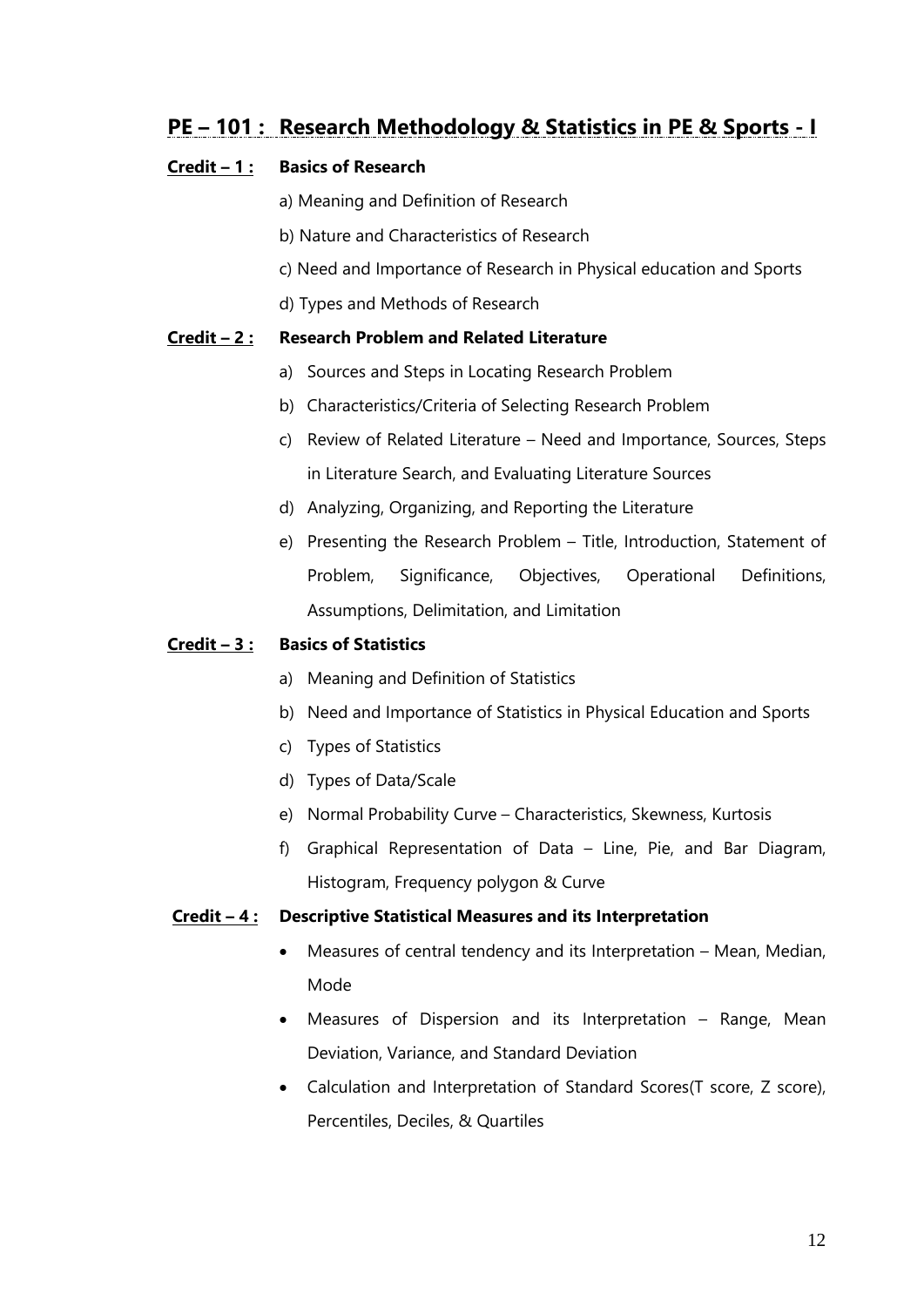#### **Books for Reference :**

- Best, J. W., Kahn, J. V. (2011) **Research in Education,10th edn** New Delhi : Prentice Hall of India (P) Ltd.
- Thomas, J. R., Nelson, J. K., & Silverman, S. J. (2005) **Research Methods in Physical Activity,5th edn** Human Kinetics, United States of America
- Clarke, D. H. & Clarke, H. H. (1984) **Research Processes in Physical Education,2nd edn**  United States of America : Prentice-Hall, Inc., New Jersey
- Johnson, B. & Christensen, L. (2008) **Educational Research,3rd edn** United States of America, Sage Publications, Inc., California.
- Gay, & Airasian., (1976) **Educational Research : competencies for Analysis and Applications,** Pearson Education, Inc., Upper Saddle River, New Jersey
- Verma, J. P. **Statistical Methods for sports and physical education.** New Delhi : Tata McGraw Hill Education (P) Ltd.
- Verma, J. P. (2009) **A Text Book on Sports Statistics** New Delhi : Sports Publications.
- Vincent, W., J. & Weir, J. P. (2012) **Statistics in Kinesiology 4th edn:** Human Kinetics, United States of America.
- Kinnear, P., R. & Gray, C., D. (2011) **IBM SPSS Satistics 18 Made Simple.:** Psychology Press, New York.
- Huizingh, E. (2007) **Applied Statistics with SPSS.:** SAGE Publications Ltd.,Witney, Great Britain.
- Aldrich, J., O. & Rodriguez, H, M. (2013) **Building SPSS Graphs to Understand Data.:**  SAGE Publications Ltd., United States of America.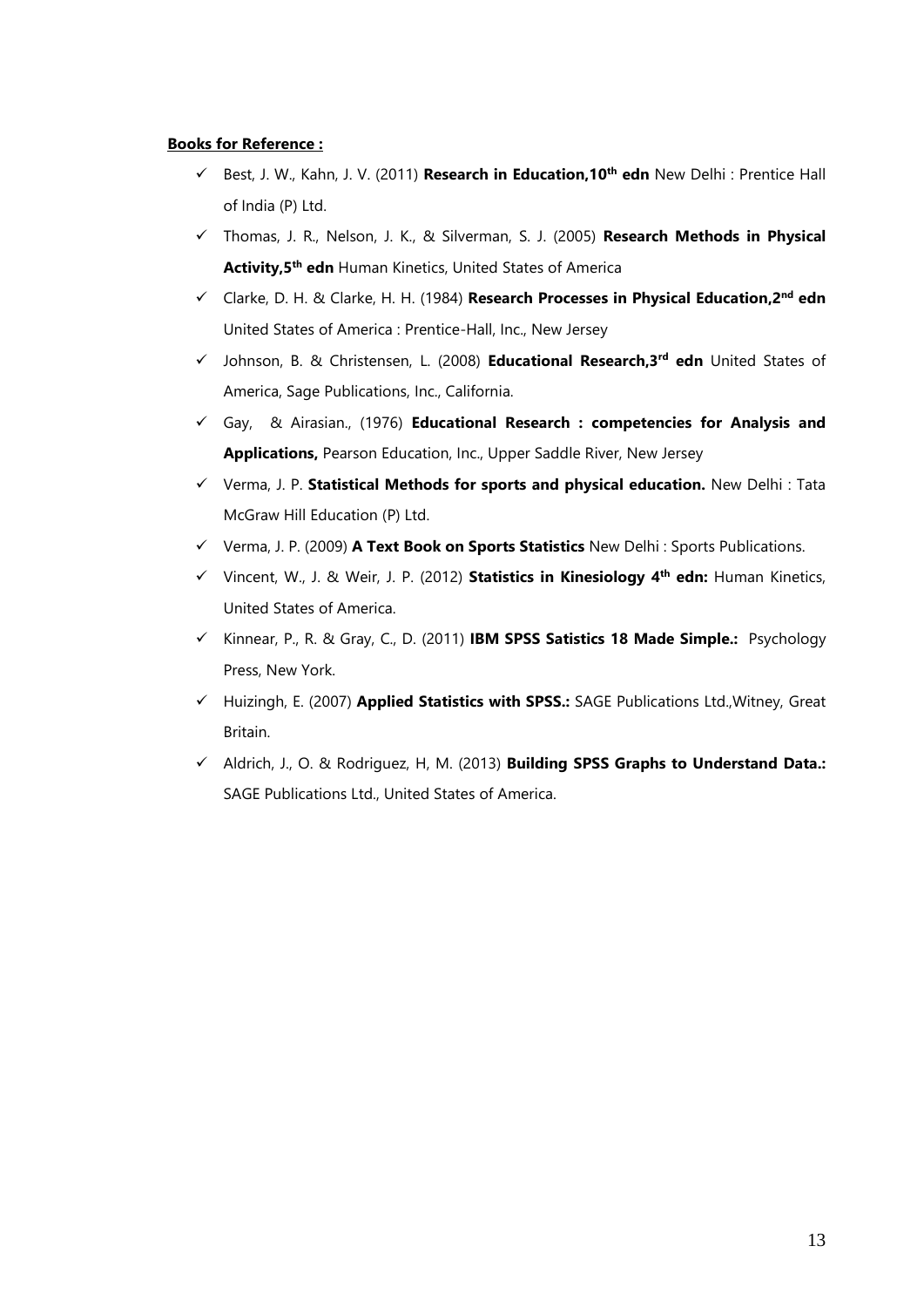# **PE – 102 : Science of Sports Training**

- **Credit – 1 :** Sports Training
	- a) Definition & meaning of sports training, coaching & conditioning
	- b) Aims & Characteristics of sports training
	- c) Principles of sports training
- **Credit – 2 :** Training Means & Methods
	- a) Development of health related fitness parameters
		- i. Strength & Endurance forms, characteristics, principles and means & methods
		- ii. Flexibility forms, means & methods.
	- b) Development of skill related fitness parameters
		- i. Speed forms, means & methods
		- ii. Agility and Power Methods
		- iii. Coordinative abilities methods
	- c) Psychological/mental training
- **Credit – 3 :** Training Load & Planning
	- a) Training load features, principles & adaptation
	- b) Overload causes, symptoms & tackling of overload
	- c) Training cycles (Micro, Meso & Macro cycles)
	- d) Short-term & long-term training plans
	- e) Designing Sports Training program
	- f) Periodization -Types of Periodization
- **Credit – 4 :** Preparing for Competition
	- a) Talent identification, its need & importance
	- b) Sports talent identification procedures in India
	- c) Sports skill phases of skill acquisition
	- d) Technique characteristics & methods.
	- e) Tactics & Strategies definition, methods of tactical training
	- f) Competition planning & preparation importance, frequency of competition and main & Build-up competition.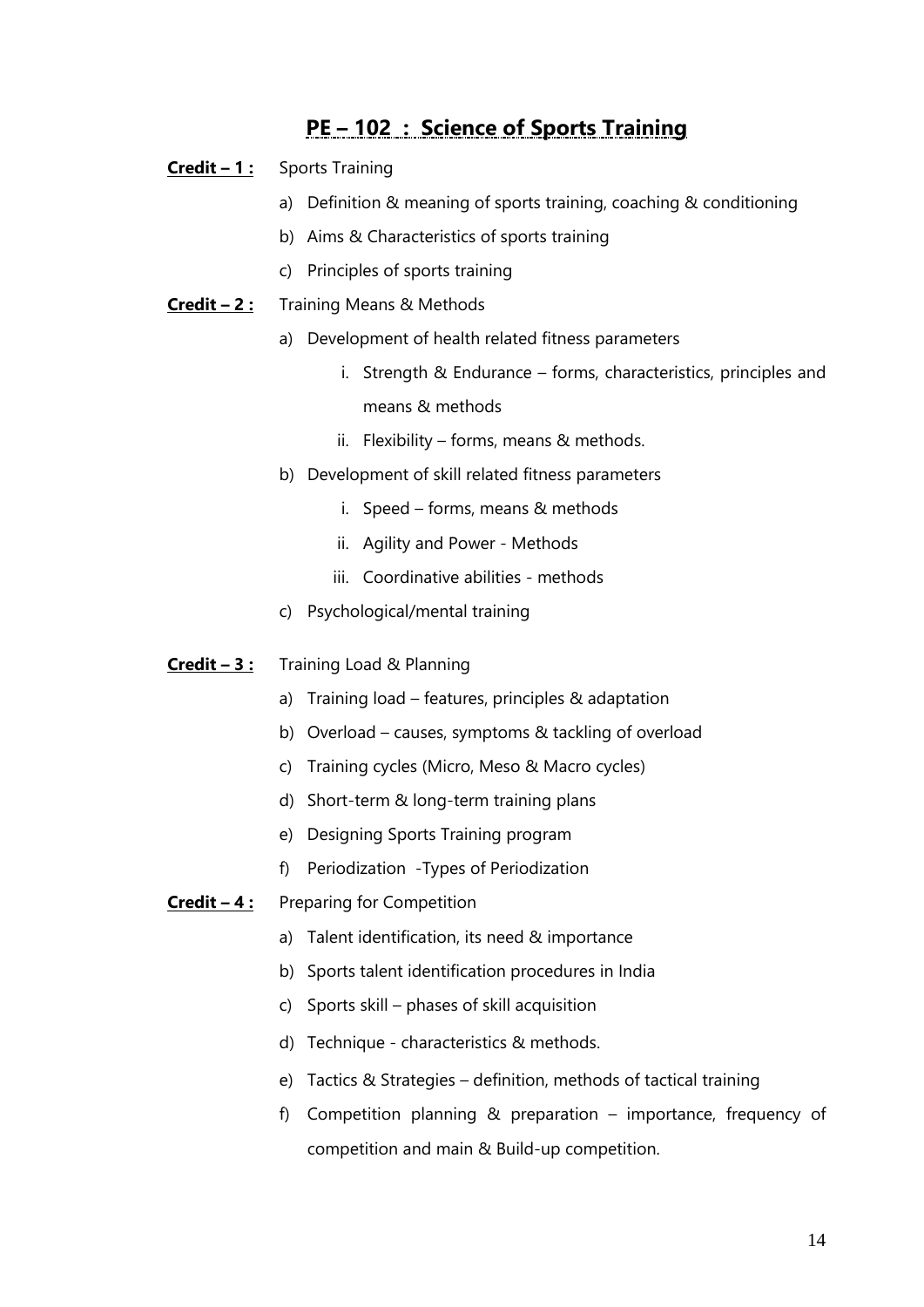### **Books for Reference :**

- Singh, H. (1991). **Science of Sports Training**. New Delhi: DVS publication
- Uppal. A. K. (2001). **Principles of Sports Training**. New Delhi: Friends publication
- Bompa, T. O., Haff, G. G. (2009). **Periodization: Theory and Methodology of Training** *(5 th Ed.).* Champaign II: Human Kinetics
- Foran, Bill, (2001). **High-Performance Sports Conditioning***.* Champaign II: Human Kinetics.
- Baechle, T. R., Erale, R. W. (2008). **Essentials of Strength Training and Conditioning***.*  (3<sup>rd</sup> Ed.). Champaign II: Human Kinetics.
- Dick, F. W. (2006). **Sports Training Principles** *(4 th Ed.).* New Delhi: Friends Publication.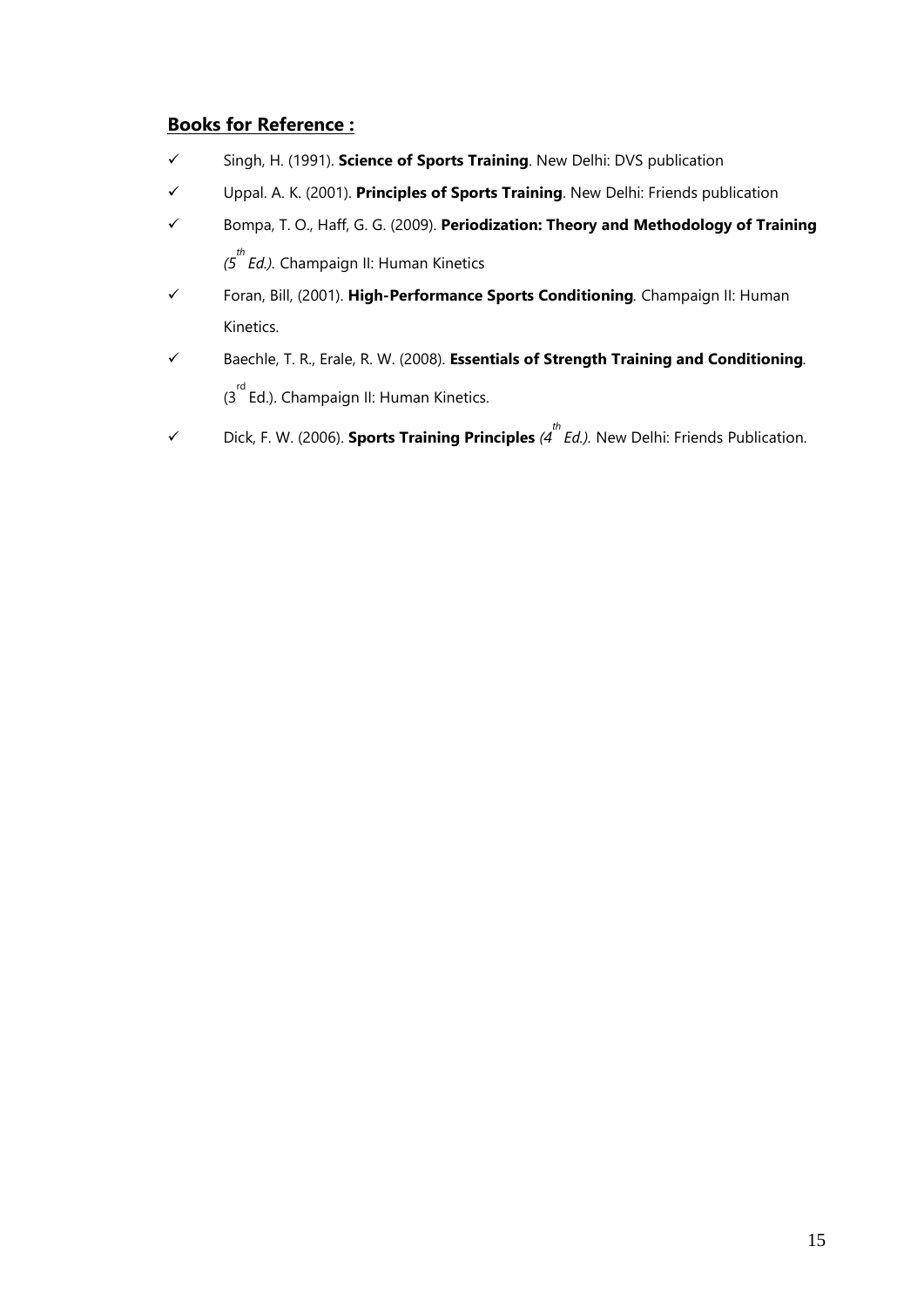# **PE – 103 : Kinetics of Human Motion**

- **Credit – 1 :** External Forces:- Its effect on the body & its movement
	- a) Linear, Angular & General Motion
		- Distance, Displacement, Speed, Velocity, and Acceleration
	- b) Application of Newton's Laws of Motion
	- c) Centripetal & Centrifugal Forces
	- d) Planes and Axes of Human Motion, Joint Actions
	- e) Simple Mathematics to Calculate Linear Motion & Centrifugal Force
- **Credit – 2 :** a) Force, Friction, Pressure
	- b) Work, Power & Energy
	- c) Moment of Force & Inertia
	- d) Levers
	- e) Simple Mathematics to Calculate Kinetic & Potential Energy, Impact, Elasticity and Force
- **Credit – 3 :** a) Freely falling bodies, Projectile, momentum & Impulse
	- b) Stability- static & Dynamic
	- c) Spin, Rebound, Impact & Elasticity
	- d) Fluid Mechanics, Air & Water resistance Buoyancy Magnus Effect Bernoulli Principle
- **Credit 4:** Internal Forces: Its effect on the Body & its Movement
	- a) Mechanical Properties of Musculoskeletal System
		- b) The skeletal System:- Bones & Joints
		- c) The Muscular System:- Muscle Structure and Action & Muscle Contraction Force.
		- d) The Nervous System: Motor Unit, Receptors & Reflexes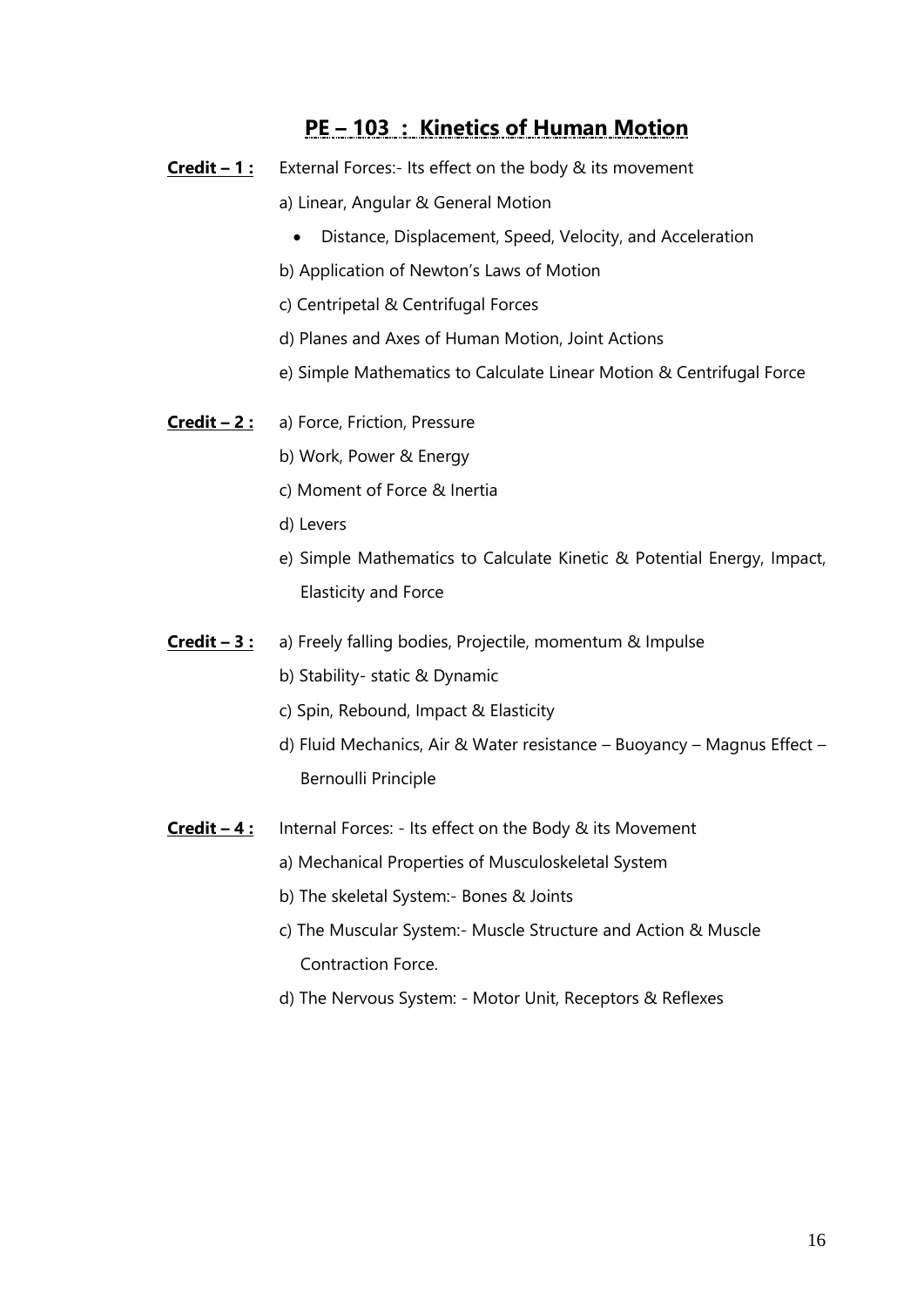### **Book for Reference :**

- McGinnis, P., M. (2005) **Biomechanics of Sport and Exercise,2nd edn.** Human Kinetics, United States of America.
- Hamilton, N. & Luttgens, K. (2002) Kinesiology **Scientific Basis of Human Motion,10th edn.** The McGraw Hill Companies, Inc., United States of Ammerica
- Hay, J. G. (1978) **The Boimechanics of Sports Techniques,2nd edn.:** Prentice-Hall, Inc. New Jersey, United States of America.
- Bunn, J. W. (1972) **Scientific Principles of Coaching,2nd edn.:** Prentice-Hall, Inc. New Jersey, United States of America.
- Carr, G. (2004) **Sport Mechanics for Coaches,2nd edn.** Human Kinetics, United States od America.
- Chapman, A., E. (2008) **Biomechanical Analysis of Fundamental Human Movements.**: Human Kinetics, United States of America.
- Thompson, C., W. & Floyd, R., T. (2001) **Manual of Structural Kinesiology,14th edn. :**  McGraw-Hill Companies, New York.
- Yobu, A. (2008) **Sports Biomechanics. :** New Delhi. Friends Publications.
- Knudson, D. (2003) **Fundamentals of Biomechanics.** Kluwer Academic/Plenum Publishers, United States of America
- Grimshaw, P., Lees, A., Fowler, N. & Burden, A. (2007) **Sport and Exercise Biomechanics.** Taylor and Francis Group, U., K., & U., S., A.
- Uppal, A. K. & Lawrence, V. (2004) **Kinesiology in Physical Education & Exercise Science**, Friends Pub. India.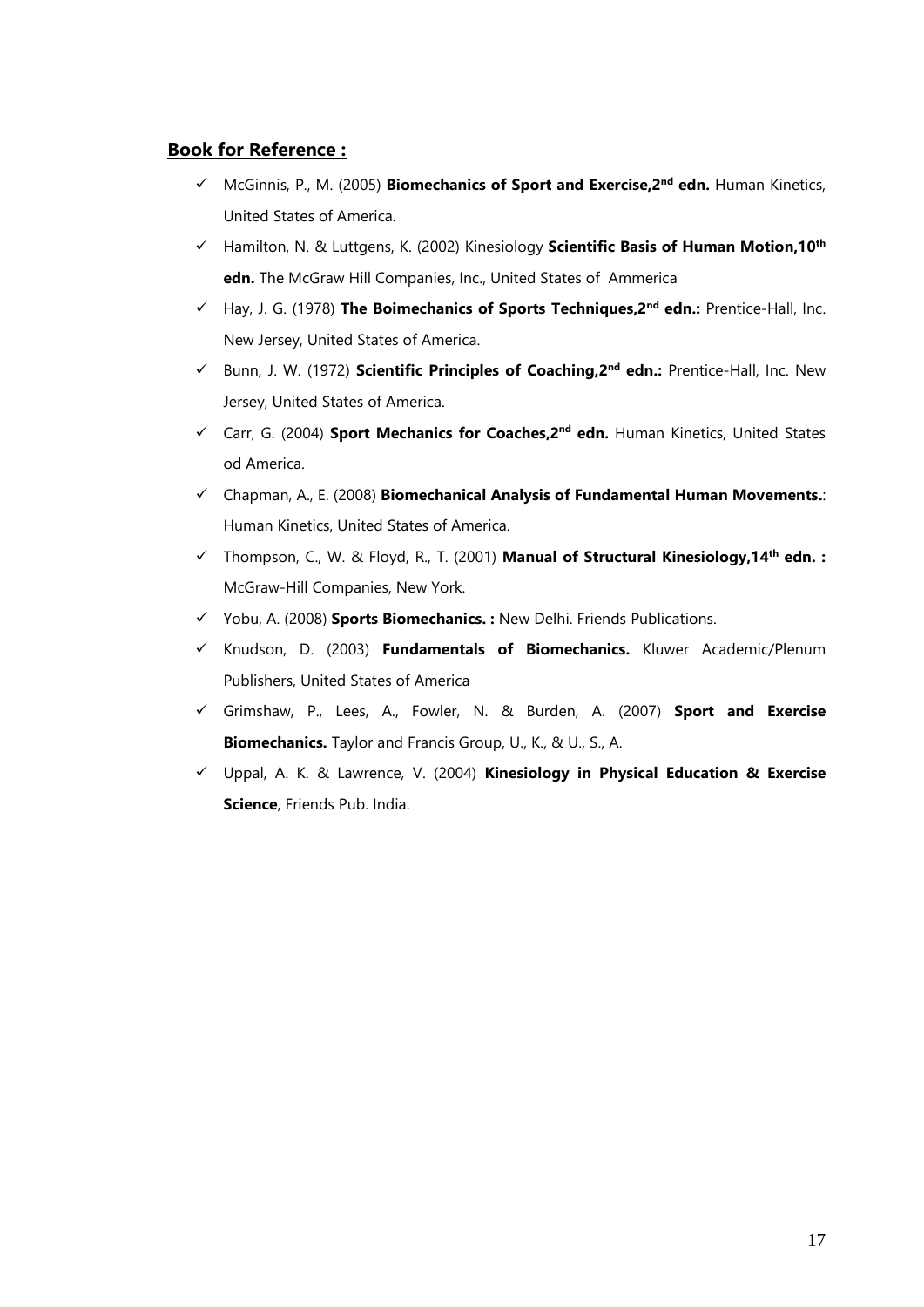# **PE – 104 : Measurement & Evaluation in PE & Sports**

- **Credit – 1 :** a) Concept of Test, Measurement & Evaluation. Importance of Evaluation in Physical Education & Sports
	- b) Approaches to Evaluation
	- c) Domains of Human Performance Cognitive, Affective, & Psychomotor
	- d) Classification of Test Written Test and Psychomotor Test
	- e) Criteria of Test Selection Scientific Authenticity (Validity, Reliability, Objectivity, Norms, Relevance), Administrative Feasibility and Educational Application.
- **Credit – 2 :** a) Construction & Standardization of; Knowledge Test, Psychomotor Test, Questionnaire, Opinionnaire, and Rating Scale
	- b) Establishing Scientific Authenticity of Test
	- c) Norms and Standards Types of Norms, Procedure of Norms Development.
	- d) Grading and Steps involved in the process of Grading.
	- e) Procedure of Psychomotor Test Administration
- **Credit – 3 :** a) Meaning and Assessment of GMA, HRPF, SRPF, Motor Fitness, Motor Educability.
	- Test Batteries AAHPERD Youth Fitness Test, JCR, FITNESSGRAM, ACSM Fitness Test, Oregon Motor Fitness Test, EURO Fit Test, Canada Fitness Test, Mc. Cloy's General Motor Ability Test, Methany Johnson Test
	- Test Items for measuring Cardio Respiratory Endurance, Muscular Strength & Muscular Endurance, Flexibility, Speed Agility, Power, Balance, and Co-ordination.
	- b) Measurement of skill of Various Sports and Games.
		- Test Items and Batteries for Badminton, Tennis, Basketball, Volleyball, Soccer, Hockey, etc.
	- c) Testing of psychological Variables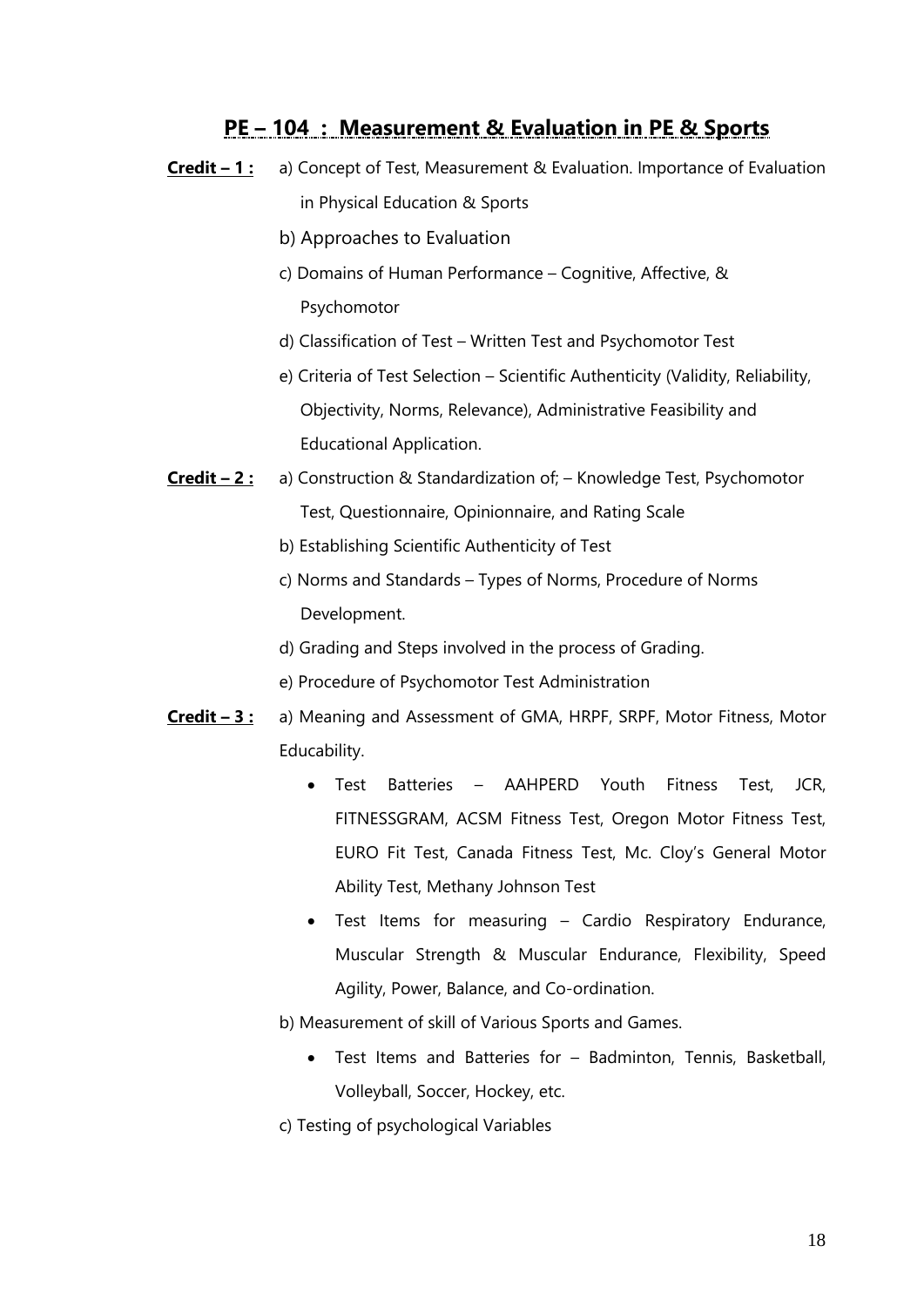- **Credit – 4 :** a) Fitness Assessment of Special-Needs Population and Older Adults
	- b) Techniques for Physical Activity Assessment
	- c) Evaluating Body Composition: Body Density and Percent Body Fat, Anthropometric Assessment (BMI, Body Circumference), Skinfold Assessment, Bioelectrical Impedance Method, Under Water Weighing
	- d) Anthropometric Measurement and Somatotyping
	- e) Posture Assessment

#### **Book for Reference**

- Clarke, H. David and Clarke Harison, H. (1987). **Application of Measurement to Physical Education.** Englewood-cliffs, Parentice Hall, Inc.
- Welk, G. (2002) **Physical Activity Assessments for Health- Related Research** United States Human Kinetics
- Miller, T. (2012) **NSCA's Guide to Tests And Assessments** United States, Human Kinetics
- Baumgartner, T. & Jackson, A. (1995**) Measurement for Evaluation in Physical Education and Exercise Science** United States of America, Wm C B Communication,
- Morrow, J., Jackson, A., Disch, J., and Mood, D. (2005). **Measurement and evaluation in Human Performance** United States of America Human Kinetics.
- Kansal, D. K. (2008). **Textbook of Applied Measurement Evaluation & Sports Selection**. Sports and Spiritual Science Publication. New Delhi.
- Scott, M. & French, E. (2009). **Measurement and Evaluation in Physical Education**. Sports Educational Technologies. New Delhi.
- Hoffman, J. (2006). **Norms for Fitness, Performance, and Health**. Human Kinetics. USA
- Tomchuk, D. (2011). **Companion Guide to Measurement and Evaluation for Kinesiology**. Jones & Bartlett Learning. London UK
- Johnson, J. (2012). **Postural Assessment**. Human Kinetics. USA
- Safrit, M., & Wood, T. (1995). **Introduction to Measurement in Physical Education and Exercise Science** (3 edn). WCB McGraw Hill. USA.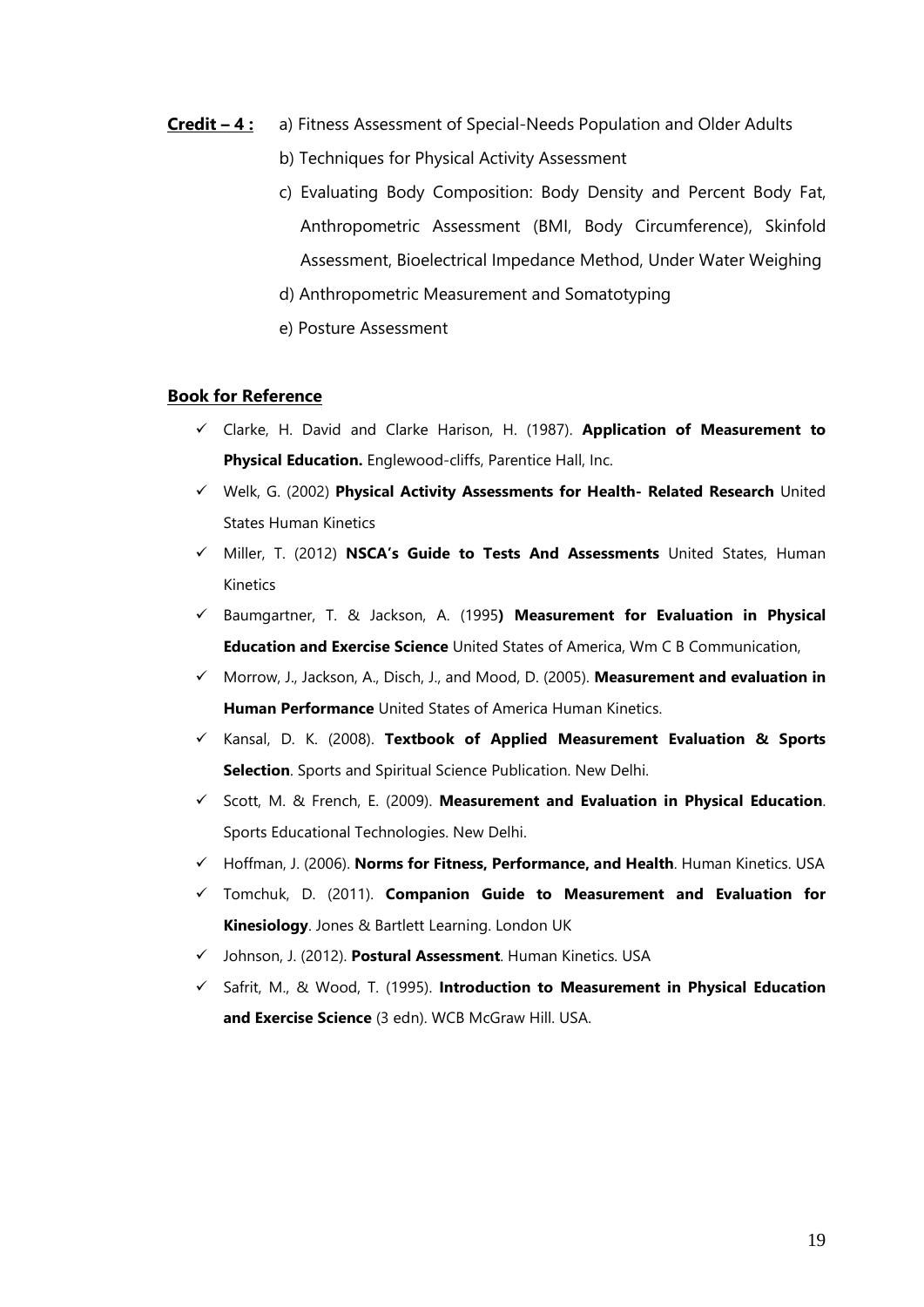# **PE – 201 : Research Methodology & Statistics in PE & Sports - II**

- **Credit – 1 :** a) Hypothesis Meaning & Definition, Types, and Formulation
	- b) Meaning of Sampling, Population and Sample
	- c) Sampling Techniques
	- d) Tools of Data Collection Questionnaire, Opinionnaire, Interview, Observation, Rating Scale
- **Credit – 2 :** a) Designs of the study
	- b) Variables Independent, Dependent, Confounding, and Control
	- c) Formulating Method of Study Describing Method, Participants, Variables, Instruments, Design, Procedure, and Analysis.
	- d) Ethical Issues in Research Scientific Dishonesty, Issues of Copyright, Researchers Responsibility, Working with Faculty, and Protecting Human Participants
	- e) Reporting Research Thesis/Dissertation, Research Article, Oral/Poster Presentation, and Abstract
- **Credit – 3 :** a) Concepts Underlying Inferential Statistics Standard Error, Hypothesis Testing, Testing of Significance, Two-tailed & One-tailed, Type I & II Errors, Degrees of Freedom
	- b) Normality testing
	- c) Measures of Relationship and its interpretation Scattergram, Spearman and Pearson correlation coefficient
- **Credit – 4 :** d) Introduction to Statistical Software Excel and SPSS
	- b) Interpretation of Parametric Tools One Sample, Paired, & Independent Sample't' Test, One way & N way ANOVA, and Post-hoc Test
	- c) Interpretation of Non-Parametric Tools Chi-square, Mann Whitney, and Kruskal - Wallis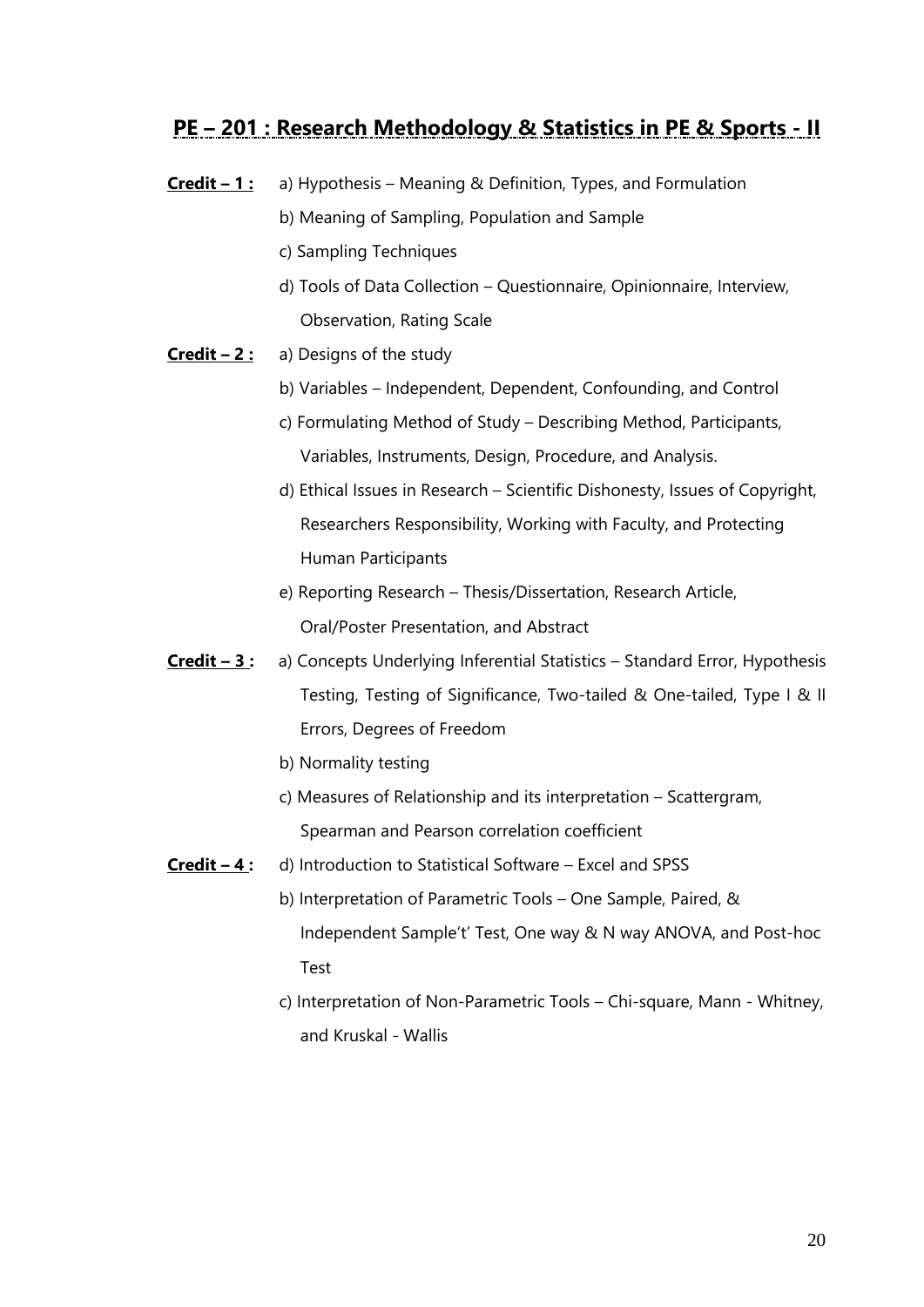### **Book for Reference**

- Best, J. W., Kahn, J. V. (2011) **Research in Education,10th edn** New Delhi : Prentice Hall of India (P) Ltd.
- Thomas, J. R., Nelson, J. K., & Silverman, S. J. (2005) **Research Methods in Physical Activity,5th edn** Human Kinetics, United States of America
- Clarke, D. H. & Clarke, H. H. (1984) **Research Processes in Physical Education,2nd edn**  United States of America : Prentice-Hall, Inc., New Jersey
- Johnson, B. & Christensen, L. (2008) **Educational Research,3rd edn** United States of America, Sage Publications, Inc., California.
- Gay, & Airasian., (1976) **Educational Research : competencies for Analysis and Applications,** Pearson Education, Inc., Upper Saddle River, New Jersey
- Verma, J. P. (2012). **Statistical Methods for sports and physical education.** New Delhi : Tata McGraw Hill Education (P) Ltd.
- Verma, J. P. (2009) **A Text Book on Sports Statistics** New Delhi : Sports Publications.
- Vincent, W., J. & Weir, J. P. (2012) **Statistics in Kinesiology 4th edn:** Human Kinetics, United States of America.
- Kinnear, P., R. & Gray, C., D. (2011) **IBM SPSS Satistics 18 Made Simple.:** Psychology Press, New York.
- Huizingh, E. (2007) **Applied Statistics with SPSS.:** SAGE Publications Ltd.,Witney, Great Britain.
- Aldrich, J., O. & Rodriguez, H, M. (2013) **Building SPSS Graphs to Understand Data.:**  SAGE Publications Ltd., United States of America.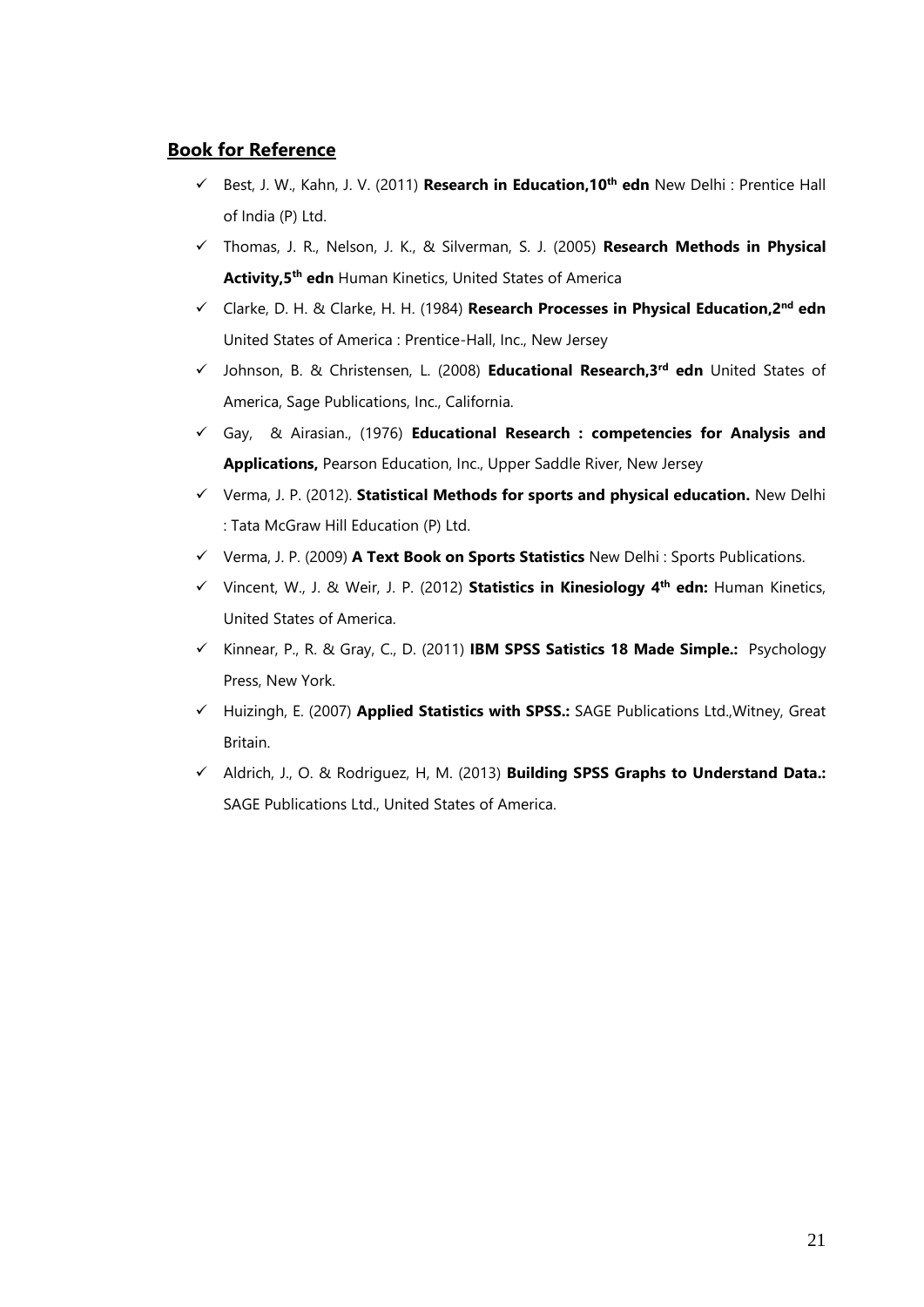# **PE – 202 : Exercise Physiology**

- **Credit 1:** a) Introduction to exercise & sport physiology, its importance and role
	- b) Structure & function of exercising muscle
	- c) Neural control for exercising muscle
	- d) Neuromuscular adaptations to exercise and training
- **Credit 2:** a) Energy metabolism and basic energy systems
	- b) Measuring Energy expenditure at rest and during exercise.
	- C) Fatigue
	- d) Hormonal regulation to exercise
- **Credit – 3 :** a) Metabolic adaptation to training (i) Aerobic Training (ii)Anaerobic Training (iii) Resistance training
	- b) Cardiovascular system and its control
	- c) Respiratory system and its regulation
	- d) Cardiovascular and respiratory adaptation to training.
- **Credit 4 :** a) Exercise in hot and cold environments : Thermoregulation
	- b) Exercise & training at Altitude
	- c) Body Composition & Nutrition for Sport
	- d) Physiological assessment & evaluation of performance determining factors

### **Books for Reference :**

- $\checkmark$  Wilmore, J H and Costill, D L (2004) Physiology of Sport and Exercise. Champaign, Illinois: Human Kinetics
- McArdle, W.D., Katch, F.I. and Katch, V.L. (2007). Exercise Physiology, Energy, Nutrition and Human Performance. Baltimore: Lippincott, Williams & Wilkins
- Mathew, D.K. and Fox, E.L.(1976). Physiology basis of Physical Education and athletics. Philadelphia: UBS company
- Powers, S K and Howley, E T (2004) Exercise Physiology: Theory and Application to Fitness and Performance. New York: McGraw-Hill.
- $\checkmark$  Marieb Eclaine N. (1984). Human Anatomy and Physiology (3<sup>rd</sup> Ed.). Cal:The Benjamin Cumming
- Pearce Evelyn. (1992). Anatomy and physiology for nurces, calcutta: Oxford university press.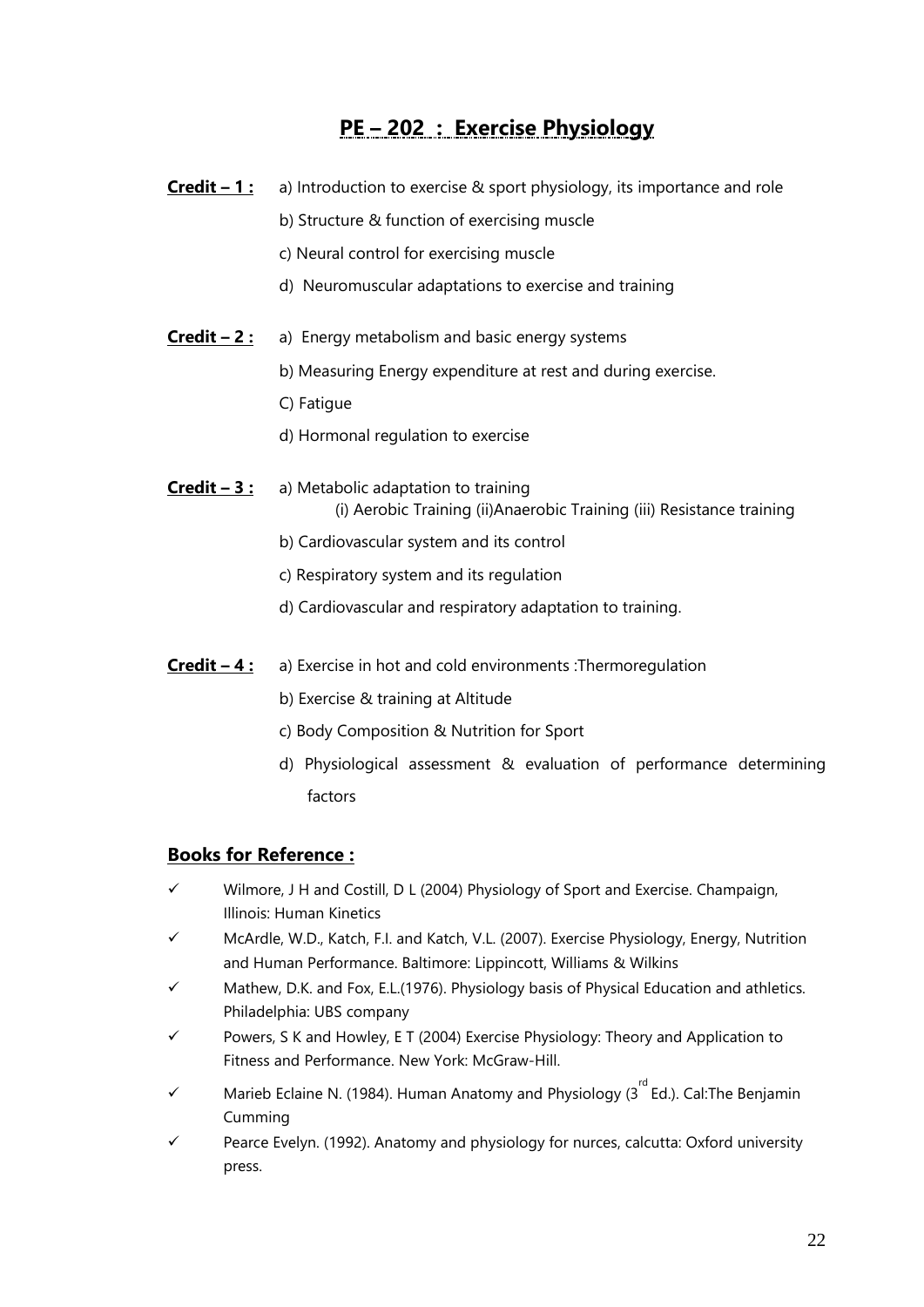# **PE – 203 : Sports Biomechanics**

- **Credit – 1 :** a) Definition & meaning of Sports Biomechanics
	- b) Need and Importance of Biomechanics in PE & Sports
	- c) History of Biomechanics
	- d) Organization of Mechanics
	- e) Basic dimensions & units of measurement used in **Mechanics**
- **Credit – 2 :** a) Analysis of Motor Skills
	- Movement Analysis
	- Kinesiological Analysis
		- o Anatomical Analysis
		- o Mechanical Analysis
		- o Biomechanical Analysis
	- b) Qualitative and Quantitative Tools for Biomechanical Analysis Timing Devices, Velocity Measuring Systems, Optical Imaging Systems, Accelerometers, Force Platforms, Force Transducers, Pressure Sensors, Electromyography and Computer Simulation and Modeling.
- **Credit – 3 :** Analysis of Fundamental Skills: Walking, Running, Jumping, Leaping, Falling, Landing, Throwing, Lifting, Pulling, Pushing, Catching, Climbing
- **Credit – 4 :** Analysis of Sports Skills of the following :
	- Athletics, Gymnastics, Swimming
	- Football, Volleyball, Hockey, Basketball, Cricket

#### **Book for Reference :**

- McGinnis, P., M. (2005) **Biomechanics of Sport and Exercise,2nd edn.** Human Kinetics, United States of America.
- Hamilton, N. & Luttgens, K. (2002) Kinesiology **Scientific Basis of Human Motion,10th edn.** The McGraw Hill Companies, Inc., United States of Ammerica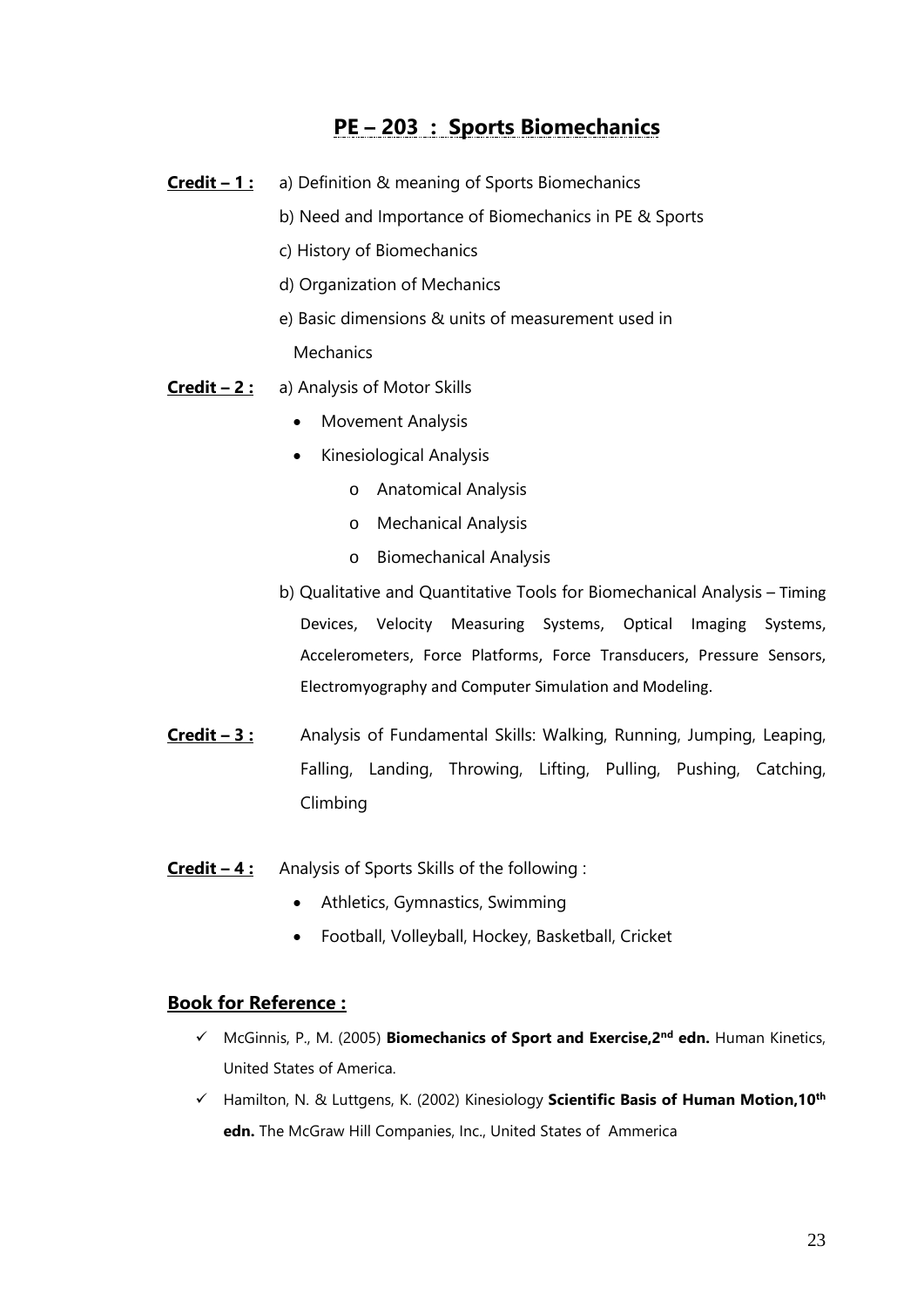- Hay, J. G. (1978) **The Boimechanics of Sports Techniques,2nd edn.:** Prentice-Hall, Inc. New Jersey, United States of America.
- Bunn, J. W. (1972) **Scientific Principles of Coaching,2nd edn.:** Prentice-Hall, Inc. New Jersey, United States of America.
- Carr, G. (2004) **Sport Mechanics for Coaches,2nd edn.** Human Kinetics, United States od America.
- Chapman, A., E. (2008) **Biomechanical Analysis of Fundamental Human Movements.**: Human Kinetics, United States of America.
- Yobu, A. (2008) **Sports Biomechanics. :** New Delhi. Friends Publications.
- Bartlett, R. (2009) **Introduction to Sports Biomechanics Analysing Human Movement Patterns,2nd edn. :** Routledge, Taylor and Francis Group.
- Hamill, J. & Knutzen, K., (1995) **Biomechanical Basis of Human Movement**. Williams and Wilkins, United States of America
- Blazavich, A. (2008) **Sports Biomechanics The Basics: Optimising Human Performance**. A & C Black Publishers Ltd. U.,K.
- Knudson, D. (2003) **Fundamentals of Biomechanics.** Kluwer Academic/Plenum Publishers, United States of America
- Grimshaw, P., Lees, A., Fowler, N. & Burden, A. (2007) **Sport and Exercise Biomechanics.** Taylor and Francis Group, U. K.
- Ackland, T., Elliott, B., and Bloomfield, J. (2009) **Applied Anatomy and Biomechanics in sport** United States Human Kinetics.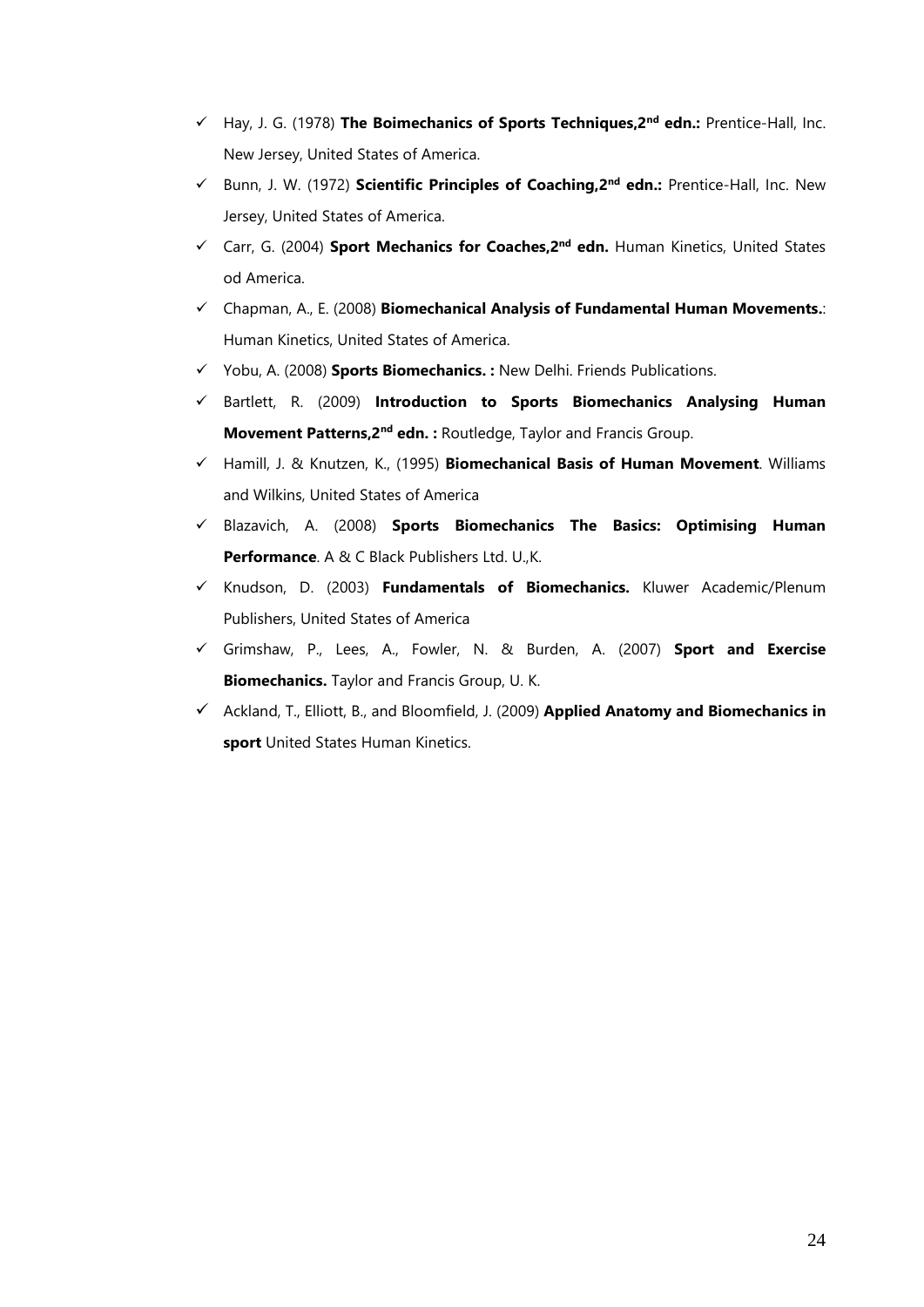# **PE – 204 : Measurement & Evaluation and Fitness & Conditioning (Practical)**

### **I) Measurement & Evaluation**

- **Credit 1:** a) Warm up Routines & Cooling down routines
	- b) Weight training exercises-dumbbell exercises, barbell exercises, machine exercises
	- c) Resistance band exercises for strength & flexibility development

d) Strength/Swiss ball exercises for stability, strength, flexibility & rehabilitation Core training

**Credit – 2:** a) Circuit training for strength, endurance, strength endurance

improvement, & calorie burning

- b) Interval training-strength, endurance
- c) Flexibility training-static training, PNF training

d) Endurance training-continuous method, repetition method, Fartlek training

e) Speed, power, agility-plyometrics, complex training etc

### **II) Fitness & Conditioning**

- **Credit – 3 :** a) Anthropometric Measurement
	- i. General Body Measurement: Body weight, Stature Height, Sitting Height
	- ii. Skeletal Diameters: Biacromial Diameter, Humerus Bicondylar Diameter, Wrist Diameter, Femur Bicondylar Diameter
	- iii. Circumference: Chest Circumference, Upper Arm Circumference, Thigh Circumference
	- iv. Length: Arm length, Leg length
	- v. Skinfold Measurement
	- vi. Posture assessment
	- b) Health Related Physical Fitness
		- i. C. V. Endurance : Beep test, Run/walk test, Step test, Ergometer test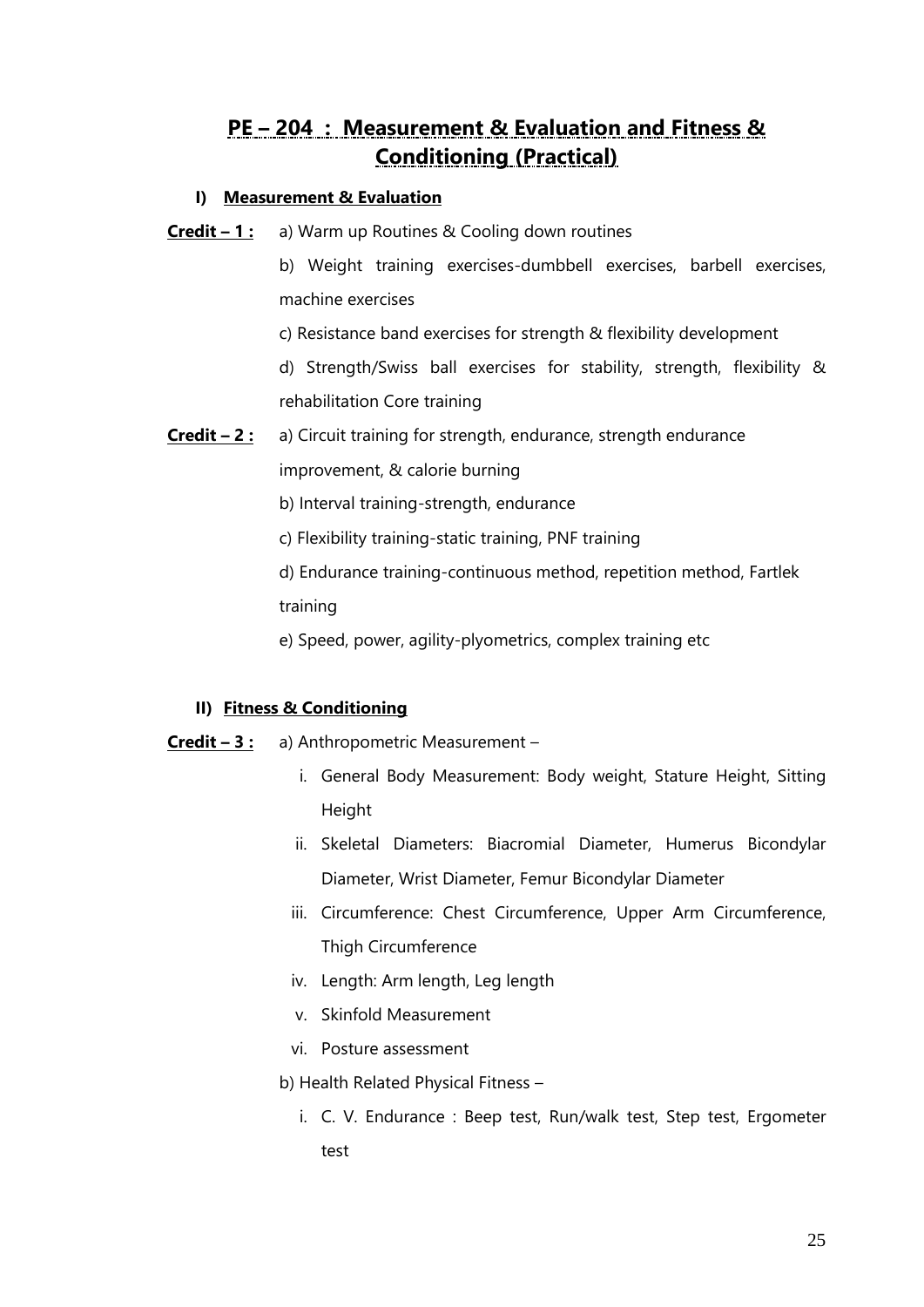- ii. Muscular strength & Endurance:1 RM, Pull Ups, Modified pull Ups, Flexed Arm Hang, Push Ups, Modified Push Ups Bent Knee Sit Ups, Curl-Up Test , Handgrip Strength Test
- iii. Flexibility: Sit & Reach, Trunk & Neck Extention, Shoulder Flexibility, Shoulder lift, Shoulder & Wrist Elevation, Trunk rotation, Goniometer.
- iv. Body Composition: WHR, BMI, Digital body fat Monitor, skinfold measurements.
- c) Physiological Test Heart rate, Respiratory rate,  $VO<sub>2</sub>$  max
- **Credit – 4 :** a) Skill Related Physical Fitness
	- i. Speed: 10 stride test, 40m multiple sprint test, 400m Drop off test, 50m. Dash, 30m. Flying test
	- ii. Agility: Shuttle run, SEMO Agility run, Dodging run test, 505 Agility test, Zig Zag run test, Side step test, Illinois Agility Run test
	- iii. Balance: Stork stand, Bass stick test, Bass test of dynamic balance
	- iv. Reaction time: Ruler drop test, Hand reaction time, Foot reaction time test
	- v. Power: SBJ, Vertical Jump, Medicine ball throw
	- vi. Co-ordination: Wall Catch test, Wall Volley
	- b) Sports Skill Test
		- i. Basket Ball: Nelson-Johnson, AAHPERD, SAI & Knox
		- ii. Foot Ball: AAHPERD, McDonald & SAI Soccer test
		- iii. Volley Ball: Brady, Russell-Lange & AAHPERD Volley ball skill test
		- iv. Badminton: Miller wall volley badminton test, Service test
	- c) Psychological Test Paper pencil Test.

# **Departmental committee should plan and display internal and external evaluation structure to the students at the beginning of the semester**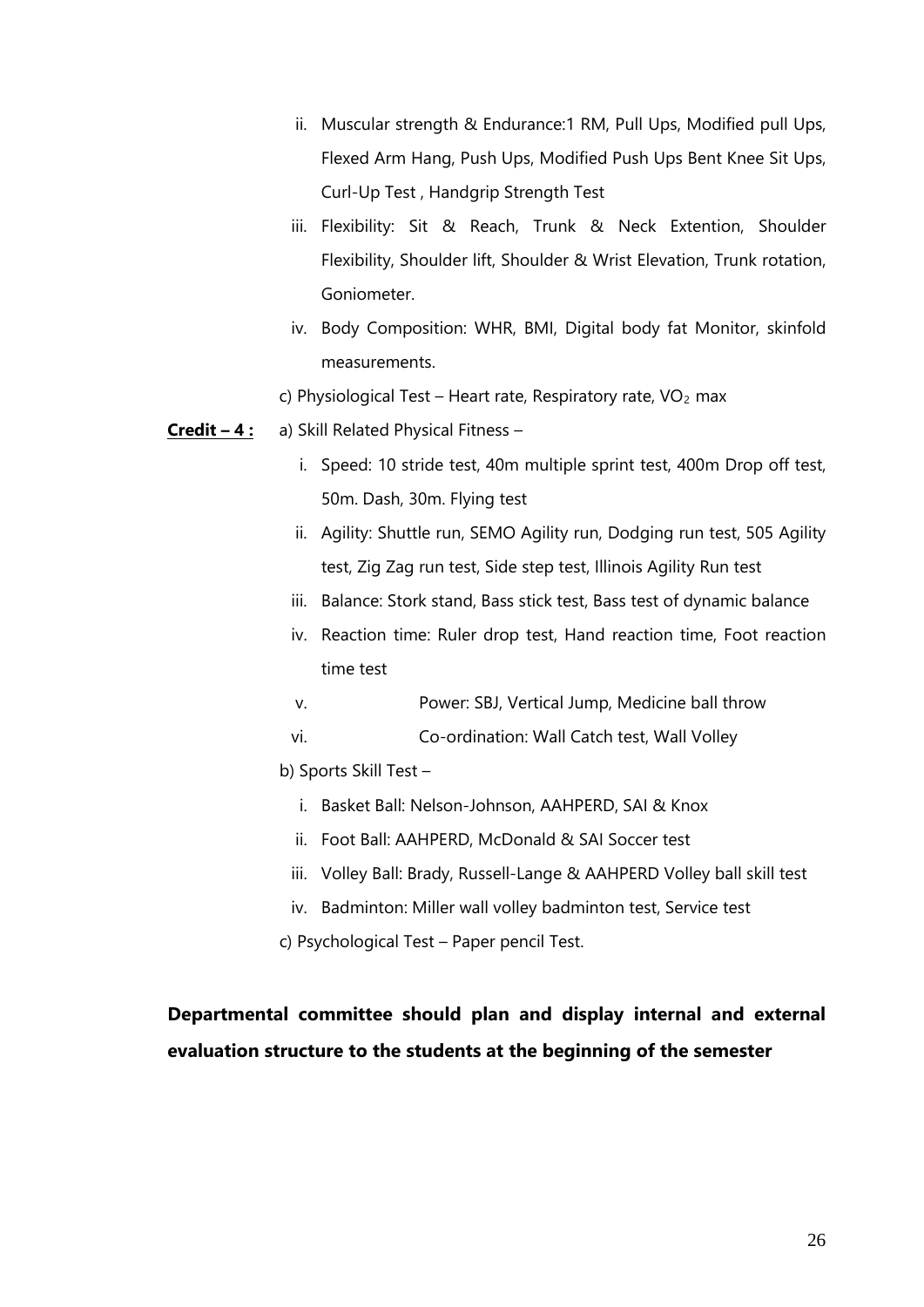# **PE – 301 : Sports Psychology**

**Credit – 1 :** a) Introduction

- Meaning ,Scope and Development of Sports Psychology
- Relationship of Sports Psychology with other sports sciences.
- Needs & Importance of Sports Psychology

b) Cognitive process in Physical Activities:-Meaning & **Characteristics** 

**Credit – 2 :** a) Sensation & perception, Thinking, Imagination, memory.

b) Attention- Meaning, dimensions

- Distractibility in Attention, Strategies to develop attention
- c) Motor Learning
- Meaning & Factors affecting motor learning
- Motor development in various periods of childhood & adolescence.
- **Credit – 3 :** a) Psychological aspects of action regulation
	- b) Personality-Meaning, traits & relation with sports performance
	- c) Motivation-Meaning, Types, Techniques and Attitude & Interest
	- d) Emotions- Meaning, Type and its influence on sports performance.
	- e) Anxiety, Arousal, & Stress Sources & its Effects
	- f) Aggression Dimensions, Theories.
- **Credit – 4 :** a) Group Dynamics, Group Cohesion.
	- b) Leadership in Sports Types, Theories.
	- c) Psychological aspects of long term & short term preparation for competition

d) Social Facilitation- Presence of others, Audience & Coaction effect

e) Methods of investigation in Sports Psychology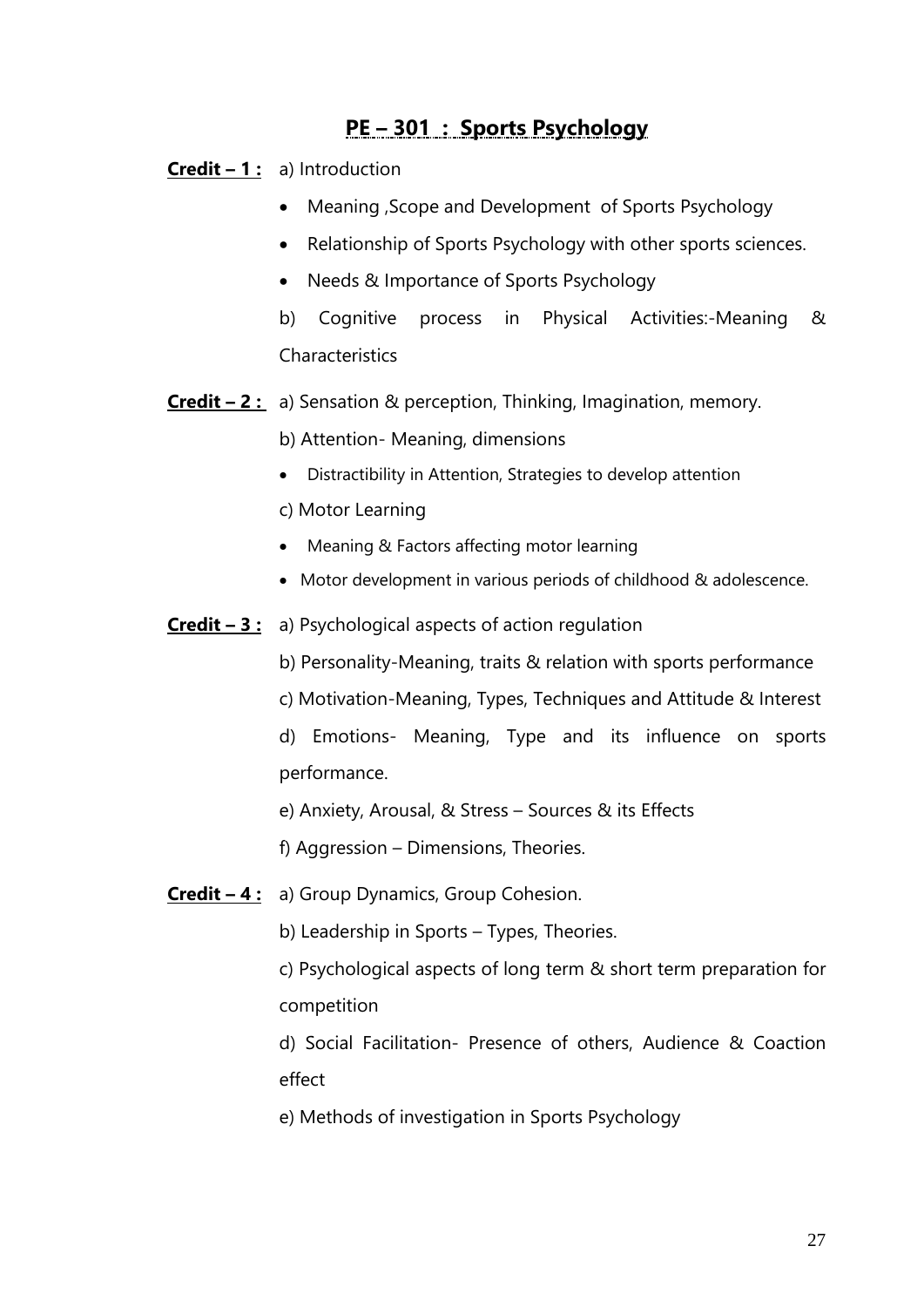#### **Book for Reference :**

- Morris, T., & Summers, J. (2004). **Sport Psychology: Theory, Applications and Issues.** WILEY. Singapore.
- Shaw, D. F., Gorely, T., & Corban, R. M. (2005). **Instant Notes : Sport and Exercise Psychology**. BIOS Scientific Publishers T&F Group. UK
- Burton, D., & Raedeke, T. (2008). **Sport Psychology for Coaches**. Human Kinetics. USA.
- Thatcher, J., Day, M., & Rahman, R. (2011). **Sport and Exercise Psychology**. Learning Matters. UK
- Kalmesh, M. L. (2009) **Educational Sports Psychology** M/S Friends Publications [India]
- Burton, R. (2009). **Sports Psychology: Motivation, Participation & Performance**. Sports Educational Technologies. New Delhi.
- Bhatt, A. H. (2010). **Psychology in Sports**. Sports Publication. New Delhi.
- Jarvis, M. (2010). **Sports Psychology A students handbook.** Friends Publications [India]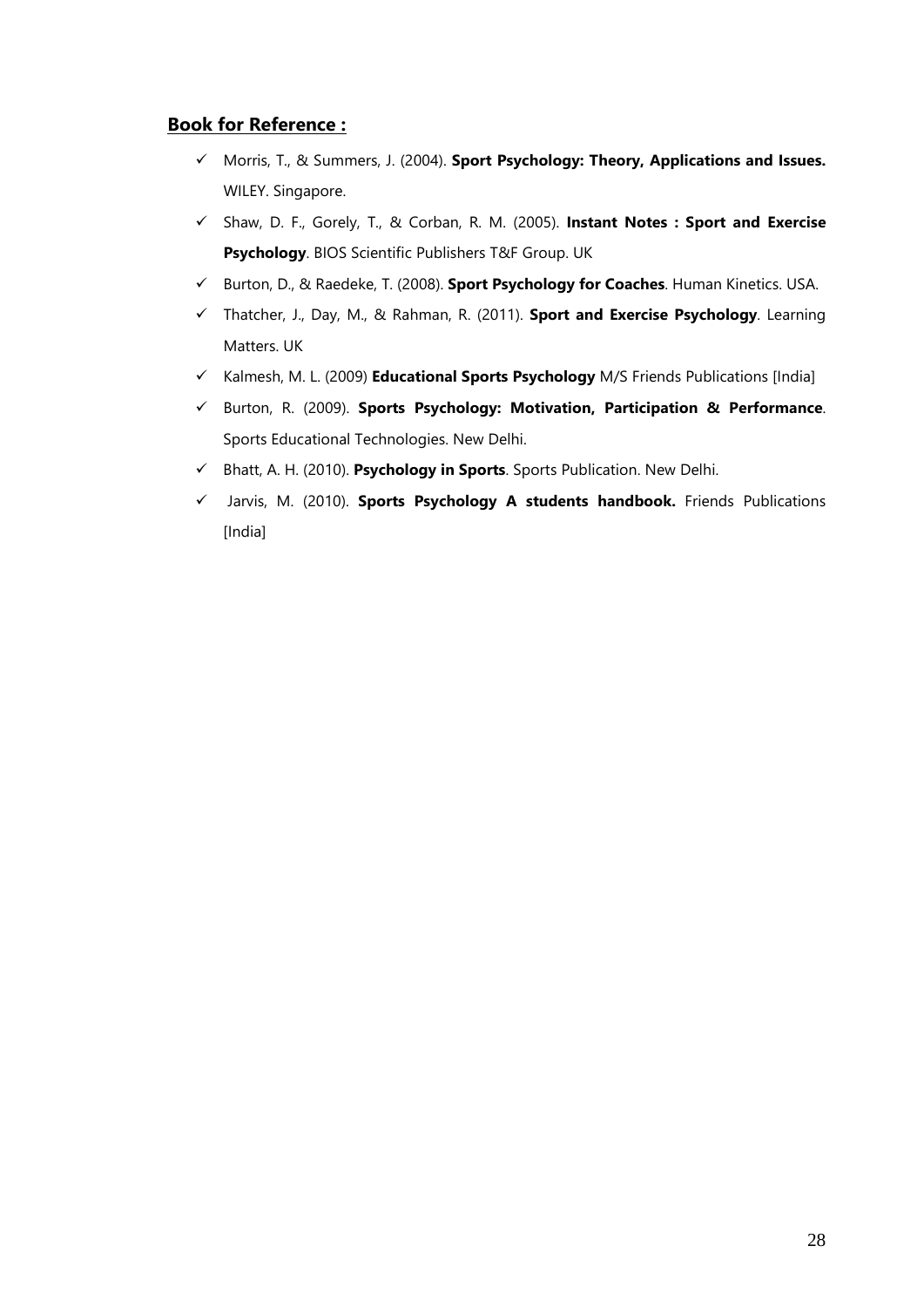# **PE – 302 : Health Education**

#### **Credit – 1 :**

- a. Concept of Health-definition, new philosophy of health, dimensions of health, Determinants of Health.
- b) Responsibility for health -individual, community, state & international responsibility
- c) Indicators of Health-twelve indicators, levels of health care, Health Care Systems in India
- d) Health Education-Definition, changing concept of HE, aims & Objectives: of HE, role of health care providers, Approaches to Health Education,
- e) Contents of Health Education, Principles of HE and need & importance of HE
- f) Health Communication: Methods and Aids

#### **Credit – 2 :**

- a) Nutrition
	- i. Proximate Principles**,**
	- ii. Balance diet**,**
	- iii. Malnutrition
- b) School Health services & Programme,
	- i. Aspects,
	- ii. Role of the P.E.Teacher,
	- iii. Principal and Doctor
- c) Occupation and Health
- d) Pollution and Health

#### **Credit – 3 :**

- a) Substance use, abuse, reasons for abuse, effects of drugs on bodyroute of administration, distribution, dosage, expectation of user, frequency
- b) Alcohol-reasons, consequences, alcoholism and related problems
- c) Tobacco-effects of smoking, reasons for smoking, second hand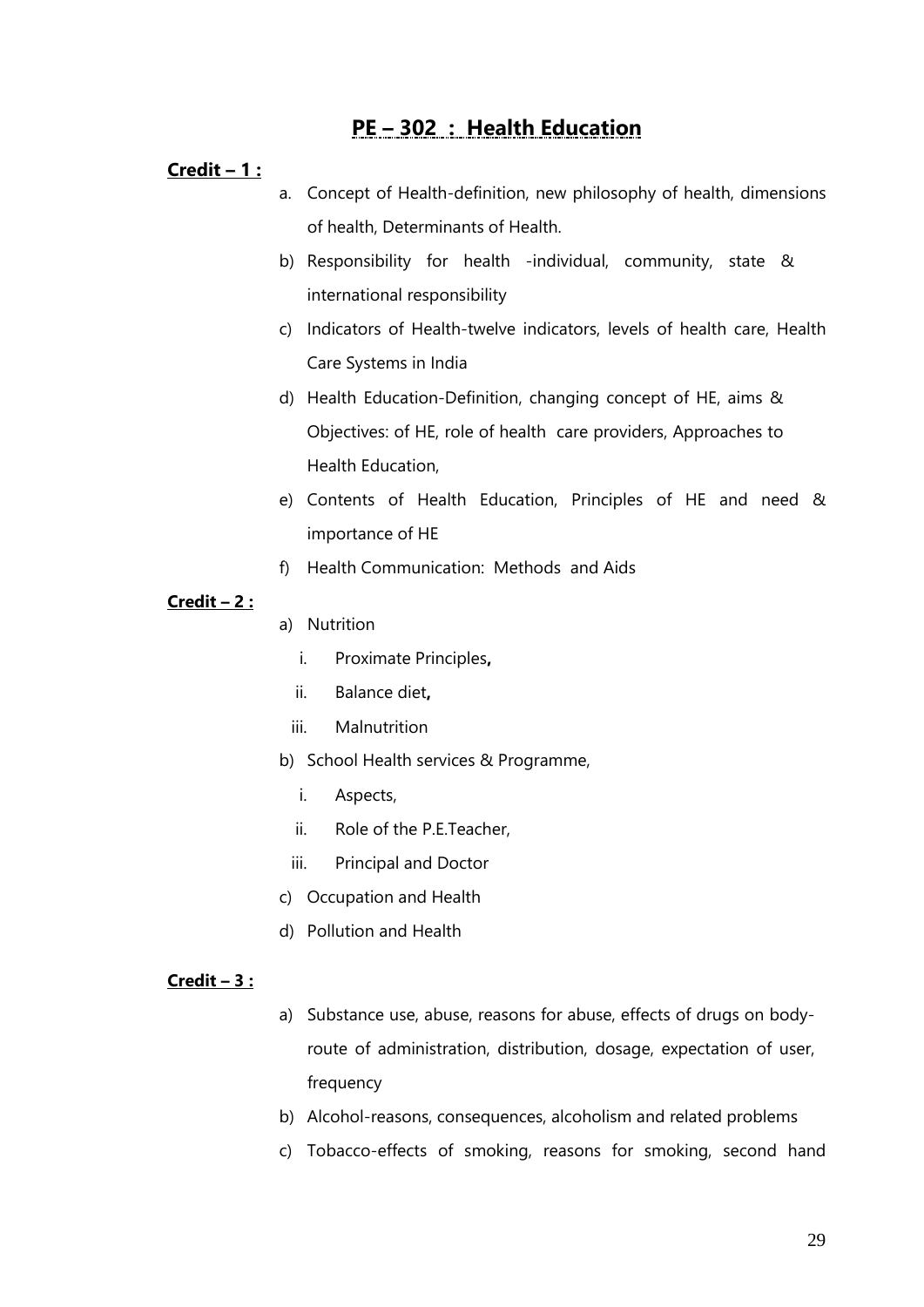smoking, preventing tobacco use

d) Inhalants, designer drugs, marijuana, cocaine, prevention of drug abuse, legal approach, educational approach, community approach, treatment & rehabilitation

### **Credit – 4 :**

- a) Pahtogens-virus, bacteria, rickettsiae, fungi, protozoa, helminthes, stages of disease, protection against disease
- b) Communicable diseases-chickenpox, influenza, Tuberculosis, Typhoid, Cholera, Hepatitis,H1N1
- c) Malaria, Chikungunya, Dengue syndrome, STDs, AIDS
- d) Non-communicable diseases-hypertension, stroke, rheumatic heart diseases, diabetes

### **Books for Reference :**

- Greene, W.H., Simon-Morton, B.G.(1984). **Introduction to Health Education**. NY: Macmillan Publishing Company
- Anspaugh, D.J., Ezell, G. (1995)/ **Teaching today's health** (4 th Ed). Boston: Allyn & Bacon
- Park, K. (2007). **Park's textbook of Preventive & social medicine** (19 th Ed). India: Banarasidas Bhanot Publishers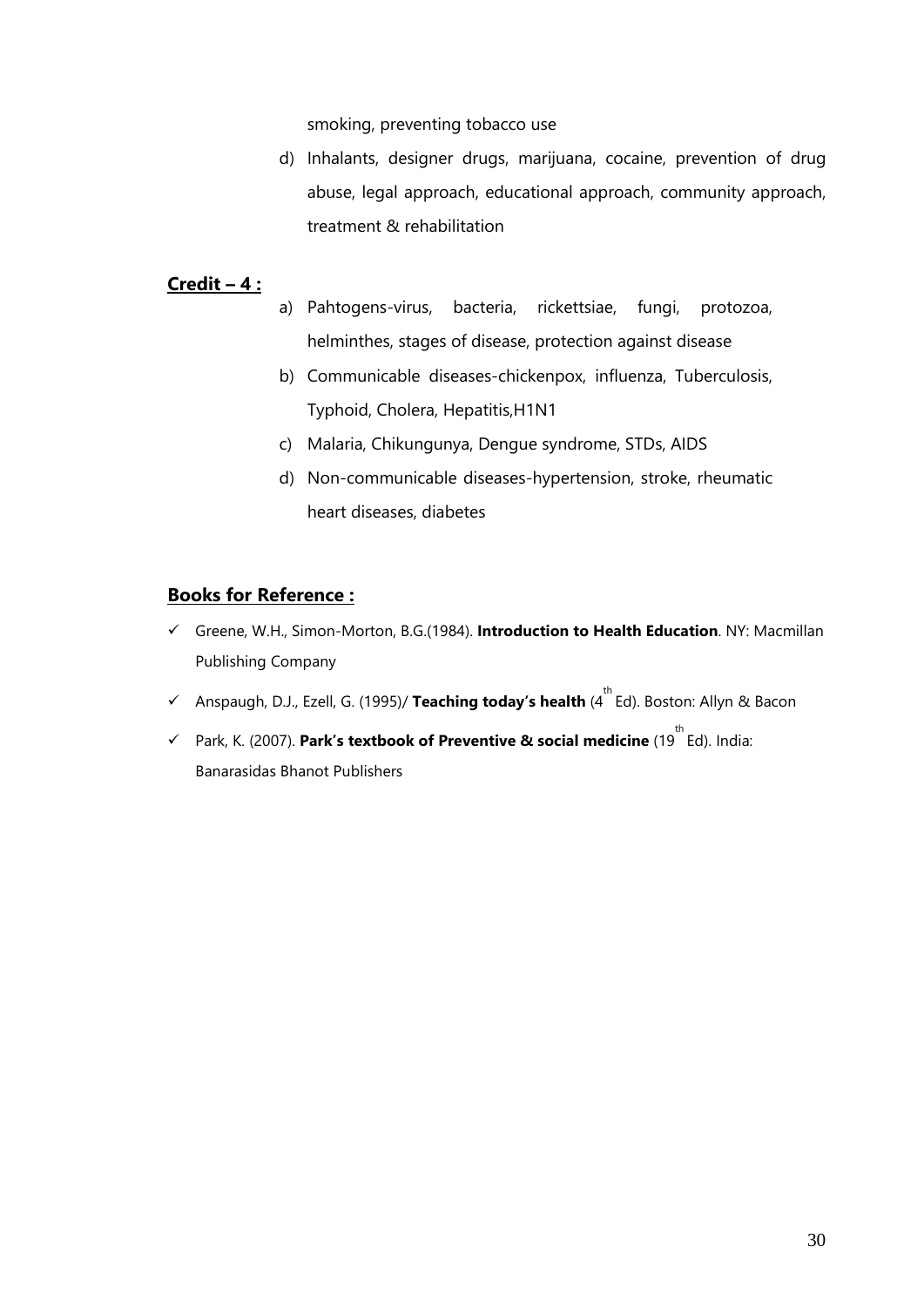# **PE – 303 : Sports Nutrition**

**Credit – 1 :** Sports nutrition –

- Introduction & Guidelines
- Impact of Science and Technology
- Digestion Process
- Nutritional Disorders
- **Credit – 2 :** a) Body Fuels
	- Carbohydrates, Fat/Lipids, Proteins, Vitamins & Minerals

b) Role of Water (Dehydration & Re hydration over hydration) & Fiber

c) Appropriate Diet Before, during & after the Competition

d) Caloric values of food items & Preparation of a Diet chart for a player/athlete

- **Credit – 3 :** a) Energy systems
	- b) Cardiovascular integration & O2 Utilization for Exercise
	- c) Muscle anatomy & Physiology
- **Credit – 4 :** a) Body composition & Weight Management
	- b) Energy Balance
	- c) Fluids & temperature regulation
	- d) Nutritional Assessment

### **Book for Reference :**

- Meltzer, S., & Fuller, C. (2005). **The Complete Book of Sports Nutrition: A Practical Guide to Eating for Sport**. New Holland Publishers. London
- Fink, H., Burgoon, L., & Mikesky, A. (2006). **Practical Applications in Sports Nutrition**. Jones and Bartlett. USA
- Williams (2005). **Nutrition for Health, Fitness, & Sport** (7edn) Mc Graw Hill Publication. Newyork
- Pande P.K. (2010). **Outline of Sports Medicine**, New Delhi Jaypee Bros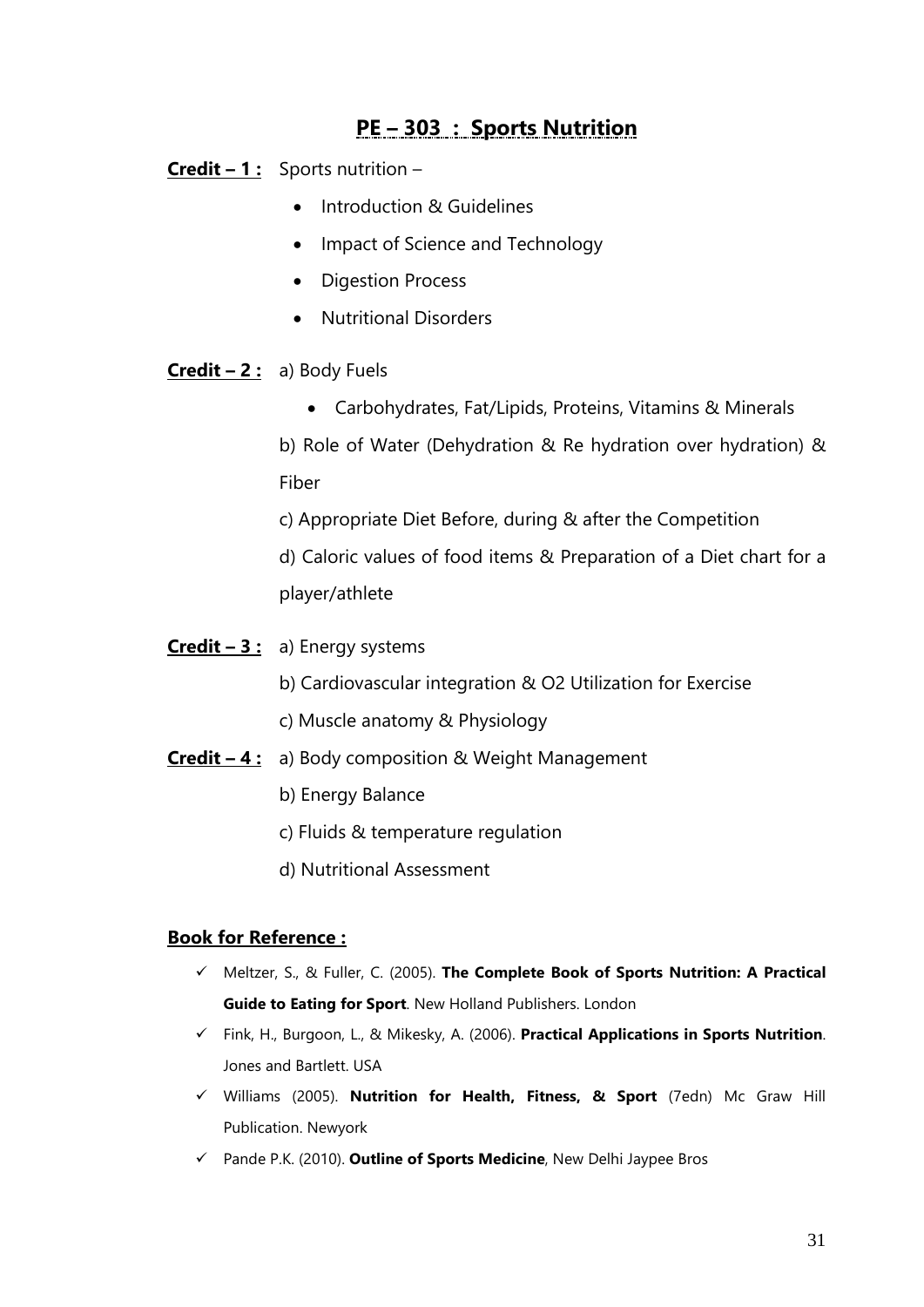- Pande, P. (2005). **Sports Medicine – curious queries**. KSK. New Delhi
- Manore M and Thompson J. (2000). **Sport Nutrition for Health and Performance.**  Human Kinetics, Windsor,
- Mark Kern, (2005) **Sports Nutrition**, Tayloy & Francis
- Carolyn D. Berdanier, (1998) **CRC Desk Reference for Nutrition**, CRC Press.
- Judy A. Driskell & Ira Wolinsky (2006), **Sports Nutrition**, friends Pub. New Delhi.
- James Groff, (2000) **Advanced Nutrition and Human metabolism**, Wadsworth.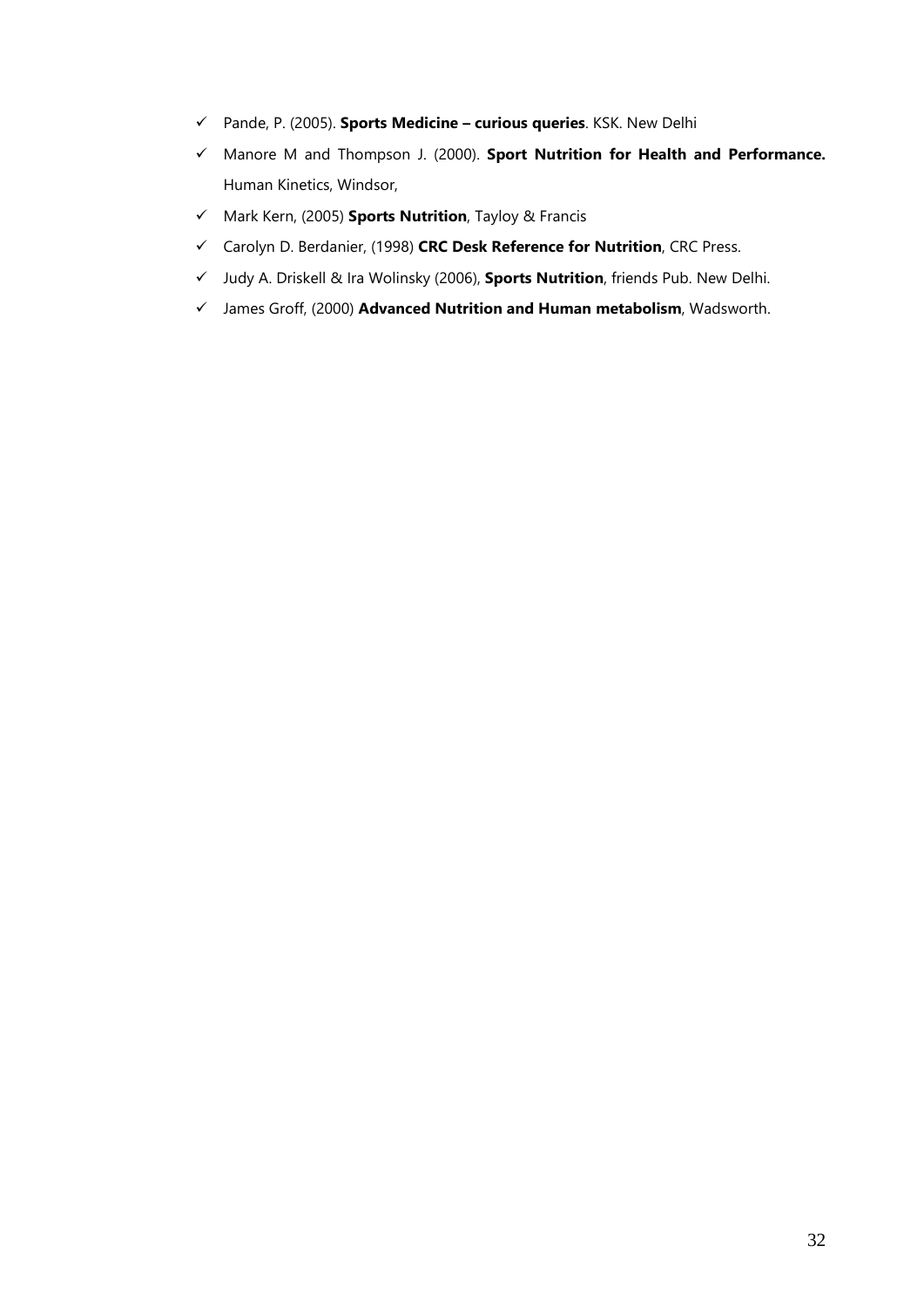# **PE – 304 : Sports Medicine**

- **Credit – 1 :** a) Introduction- History, concept, aim & objectives and need & Importance
	- b) Role of Physician, Athlete trainer and coaches
	- c) Team Medical Care Concept &approaches.
- **Credit – 2 :** Injury and Tissue Response :
	- Micro & macro trauma
	- Tissue response to stress
	- Inflammation and different steps of wound Healing
	- Overuse Trauma.
	- Common regional injuries & their management (head, neck, face, thorax, abdomen, Pelvis, Upper & lower limbs)
- **Credit – 3 :** Therapeutic Modalities & Rehabilitation
	- Hydrotherapy, Cryotherapy
	- Thermotherapy
	- Diathermy, Infra-red, Ultra sound, Ultra violet, Inter Ferential Therapy(IFT)
	- Contrast & Paraffin bath
	- RICE, Cryokinetics, Hydro collator packs, Sauna, Steam bath
	- Therapeutic Massage History, benefits & different **Techniques**
	- Approach to rehabilitation
- **Credit – 4 :** a) Inactivity Problems & Management
	- Low back problems & their management
	- Pregnancy & exercise
	- Common old age problems (Arthritis, Heart disease)
	- b) Doping History, Definition, Classification of Methods, Signs & Symptoms, Procedure, Use & Abuse of Drugs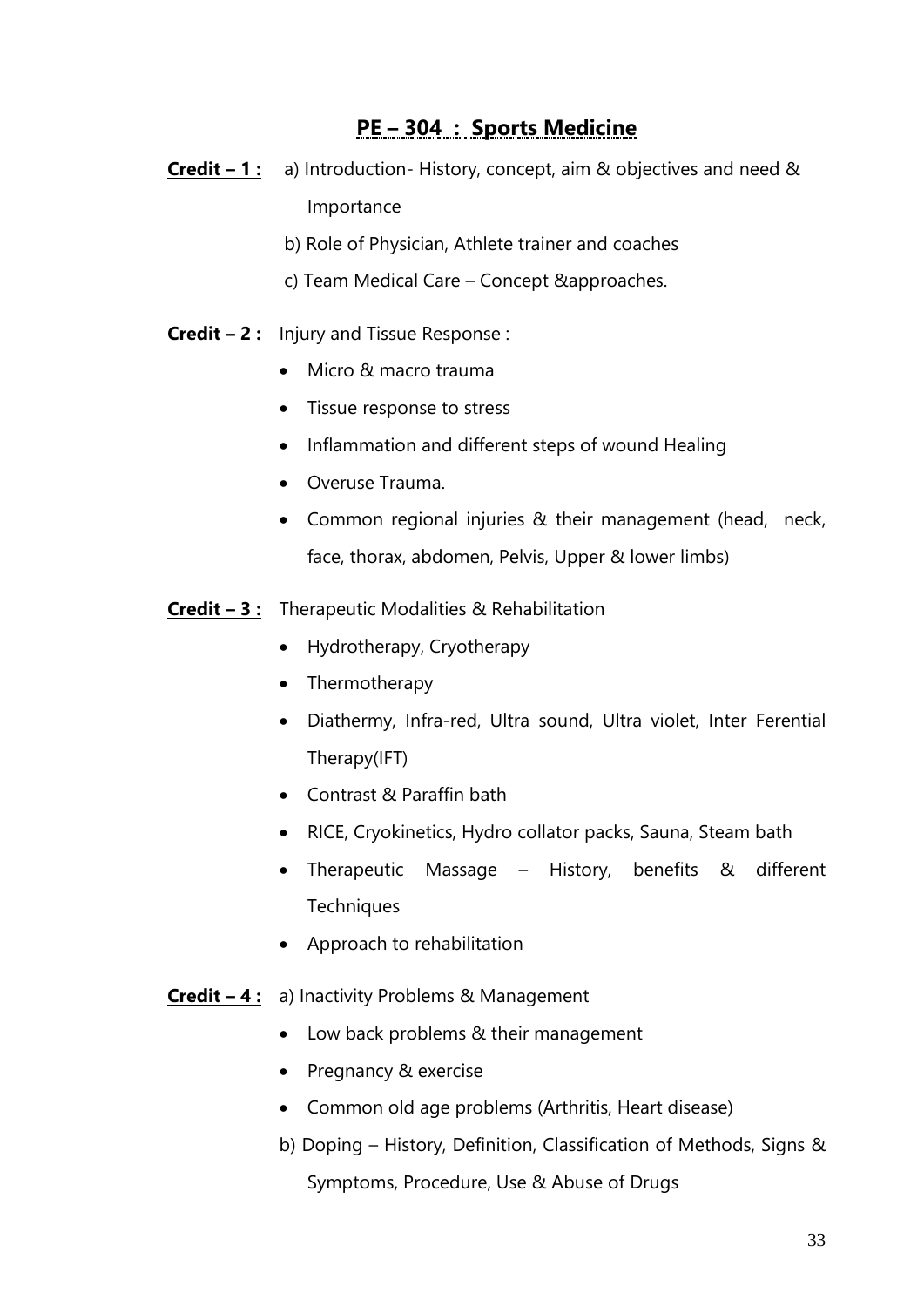- c) Athletic Nutrition Brief account of Macro & Micro Nutrients,
	- Water intake & fluid balance.
	- Guidelines to prepare a diet plan for players and its caloric need.

#### **Book for Reference :**

- Roy, S. & Irvin, R. (1983). **Sports Medicine**, Prentice hall. USA
- Pande P.K. (2010). **Outline of Sports Medicine**, New Delhi Jaypee Bros.
- Michael Hutson, (2001).**Sports injuries recognition & management** , Oxford University Press
- Govindarajulu, N. (2006). **Sports Medicine**, Friends Publication. New Delhi
- Ronald P. Pfeiffer & Brant Mangus , **Concepts of Athletic Training**, Jones & Bartlett Pub. 2nd Ed. 1993
- Meltzer, S., & Fuller, C. (2005). **The Complete Book of Sports Nutrition: A Practical Guide to Eating for Sport**. New Holland Publishers. London
- Fink, H., Burgoon, L., & Mikesky, A. (2006). **Practical Applications in Sports Nutrition**. Jones and Bartlett. USA
- Williams (2005). **Nutrition for Health, Fitness, & Sport** (7edn) Mc Graw Hill Publication. Newyork
- Pande, P. (2005). **Sports Medicine – curious queries**. KSK. New Delhi
- Beck, M. (1999). **Theory and Practice of Therapeutic Massage** (3edn) Melady-Delmar. New York.
- Findlay, S. (2010). **Sports Massage**. Human Kinetics. USA.
- Johnson, J. (2009). **Soft Tissue Release**. Human Kinetics. USA
- Fritz, S. (1995). **Fundamentals of Therapeutic Massage**. Mosby. USA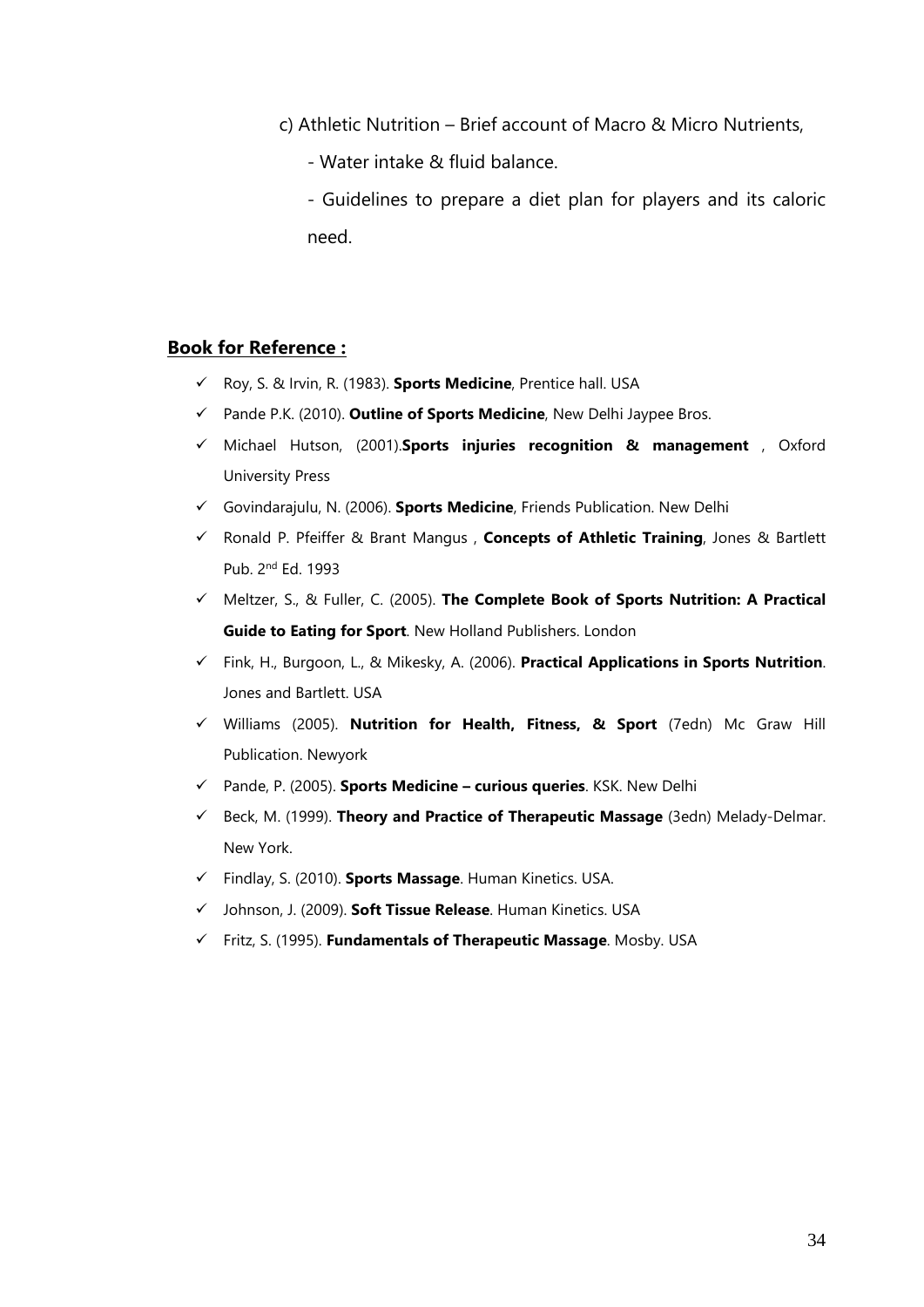# **PE – 305 : Yoga Science**

- **Credit – 1 :** a) Concept & History of Yoga
	- b) Anatomy & Physiology of Yogic exercises
- **Credit – 2 :** Traditional Yoga
	- Literature of Yoga (Yoga sutra, Gita, hathapradipika etc.)
	- Vital points of the body & Panchikarana prakriya
	- Limbs Of Yoga
	- Kumbhkas:- Meaning & types
	- Asthang Yoga (awakening of the Kundalini, Nada, chakra, Pratyahara, Dharna, Dhyana, Samadhi)
	- Mudras & Bandhas
	- Satkarma & Siddhis
- **Credit – 3 :** Yoga & Mental Health
	- Mental health & Hygeine: Yogic & Medical perspectives
	- Yoga & Modern psychology, Concept of normality.
	- Emotional Disorders, Conflicts, Frustration
	- Personal & interpersonal adjustments through yoga
	- Yamas. Niyamas,Asanas & Pranayams : its contribution to Physical & Mental health.
	- Prayer- Its significance in yogic Practices

**Credit – 4 :** a) Yoga Health & Fitness

- Meaning, Yoga dimensions of health related fitness
- Role of Nostril dominance in Brain function & activity
- Scientific reasoning behind the Various Asanas.
- Mechanism of Yoga , Diet for preventive & Curative aspects of health
- Researches done in Yoga :- An overview
- b) Practical Training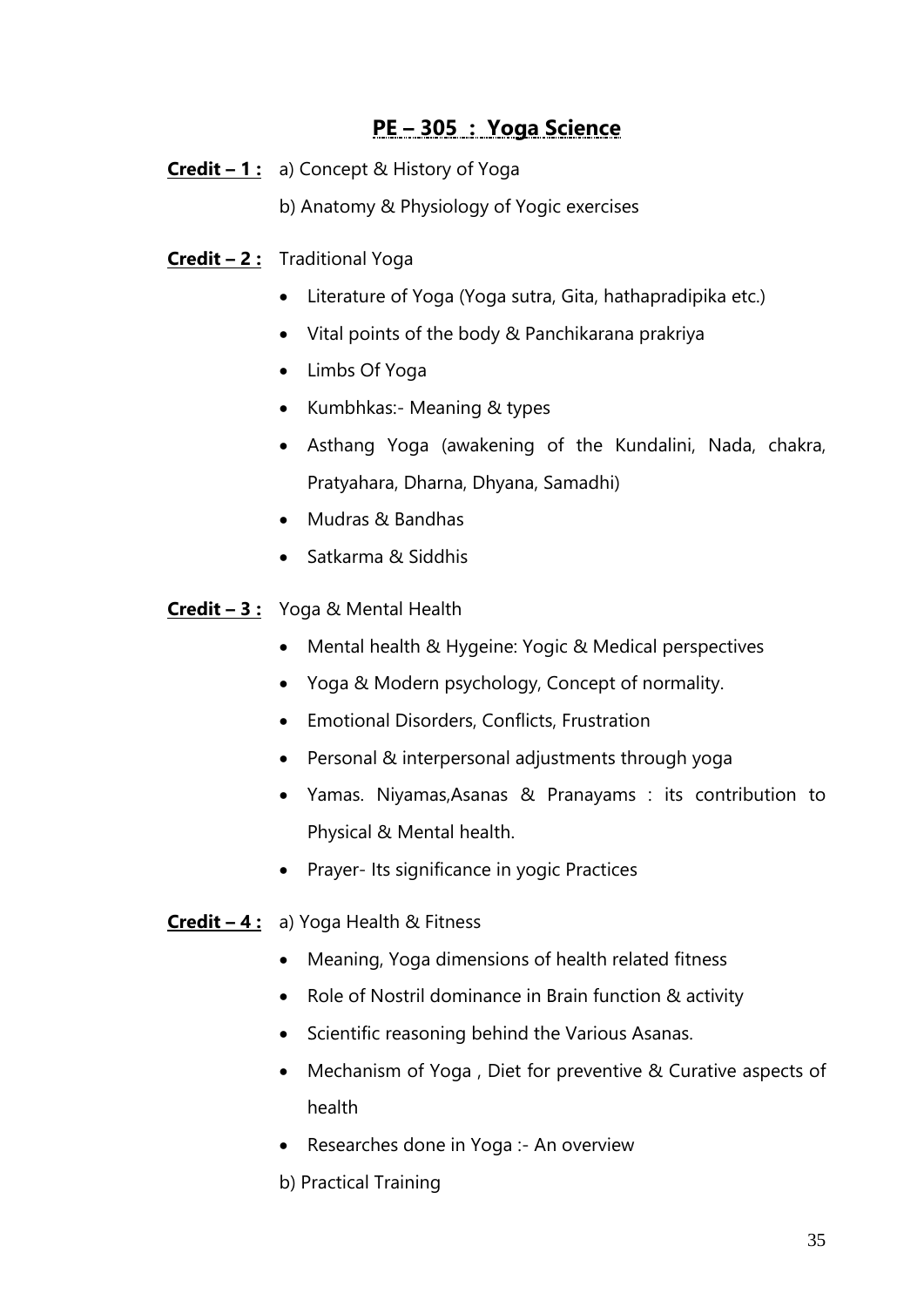- Demonstration and Performance of Yogic Practices
- Practice of Yoga Teaching

## **Book for Reference :**

- Aayenger, B. K. (2005). **Yog Deepika**, Orient Longman Pvt. Ltd. Mumbai
- Swami, S.S. (2008). **Asana, Pranayam, Mudra Bandha**, Bhargava Bhushan Press, Varanasi
- Aayenger, B. K. (20010). **Light on the Yoga Sutras of Patanjali**, Orient Longman Pvt. Ltd. Mumbai
- Aayenger, B. K. (2008). **Light on Yoga**, Orient Longman Pvt. Ltd. Mumbai
- Aayenger, B. K. (2008). **Light on Pranayama**, Orient Longman Pvt. Ltd. Mumbai
- Gore M.M., **Anatomy & Physiology of Yogic Practices,** Kanchan prakashan
- Ross K., **The Mannual Of Yoga**, Rupa & Co.
- Swami Kuvalayananda, **Yogic Therapy –Its basic Principles and Methods**, CHEB New Delhi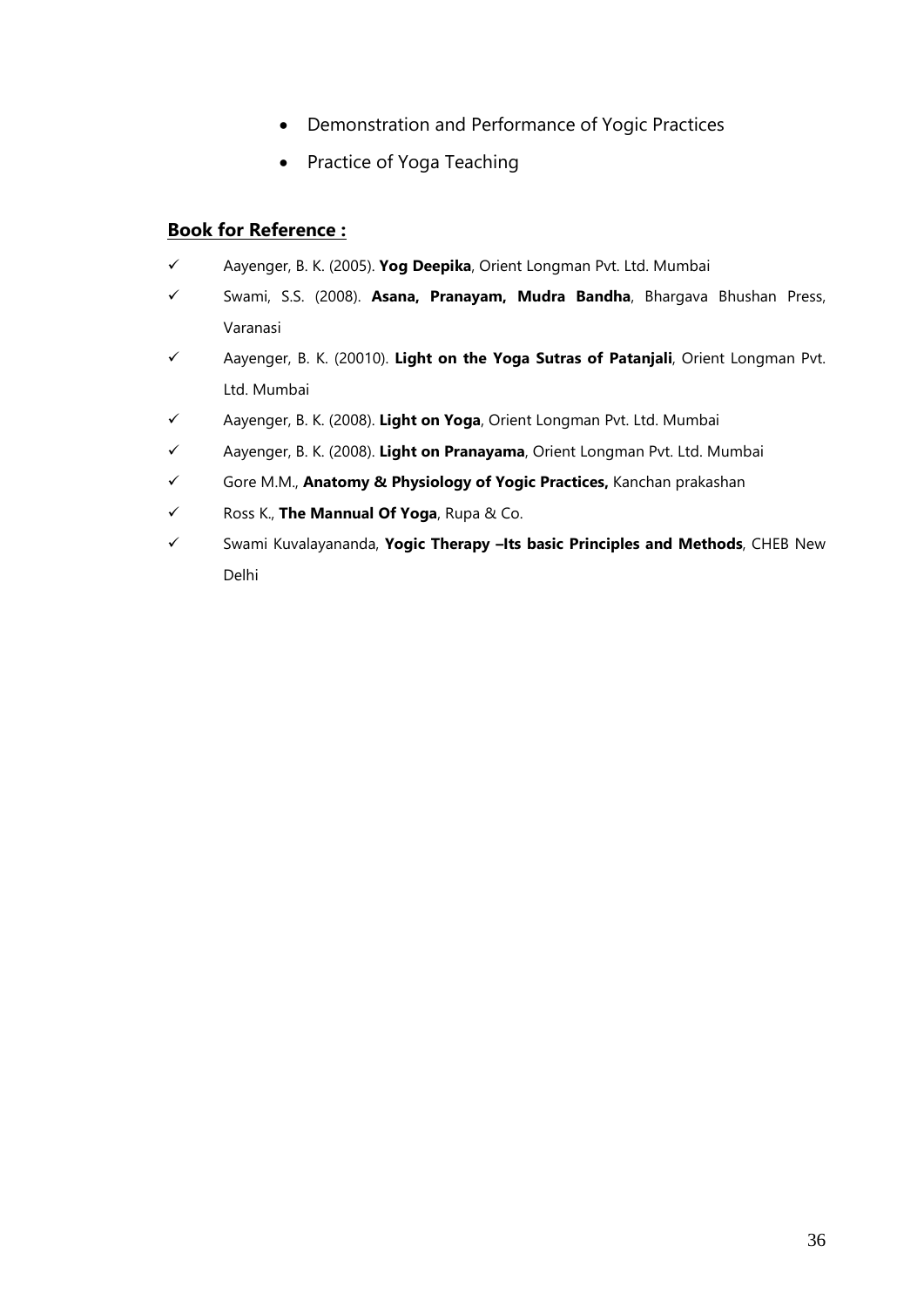# **PE – 306 : Sports Management**

#### **Credit – 1 :**

- a) Concept of Management, Philosophical & Historical Background.
- b) Terminology in modern management &Applicable models of management
- c) Competency based approaches and implementation in PE & Sports
- d) Problems in management

### **Credit – 2 :**

- a) Management of sports at school, college &Universities
- b) Management of Physical education Program
- c) International & Indian Olympic Associations (IOC & IOA)
- d) Sports Authority of India (SAI)

#### **Credit – 3 :**

- a) Hierarchy of Education Administration at Central & State Level
- b) Responsibilities & training of general Administrator
- c) Supervision- Techniques, Functions & Evaluation

### **Credit – 4 :** Event Management

- a) Planning & Organization
- b) Marketing & Sponsorship
- c) Advertising & mass media
- d) Follow –up

#### **Book for Reference:**

- Prof. Jose James, Dr. G.P. Gautam **Administration Of Physical Education** Frinds Publications [India]
- K. Chandrashekar **Sports Administration** Vivek Thani Khel Sahitya Kendra
- Dr.Rameshwari Devi, Dr. Iswar Singh, Dr. Sultana Khan **Management Of Sports and Physical Education** Frinds Publications [India]
- Dr. Akhilesh Sharma, Dr. Rakesh Gupta, Dr. H.R. Lunge **Techniques Of Supervision In Physical Education** Friends Publications [India]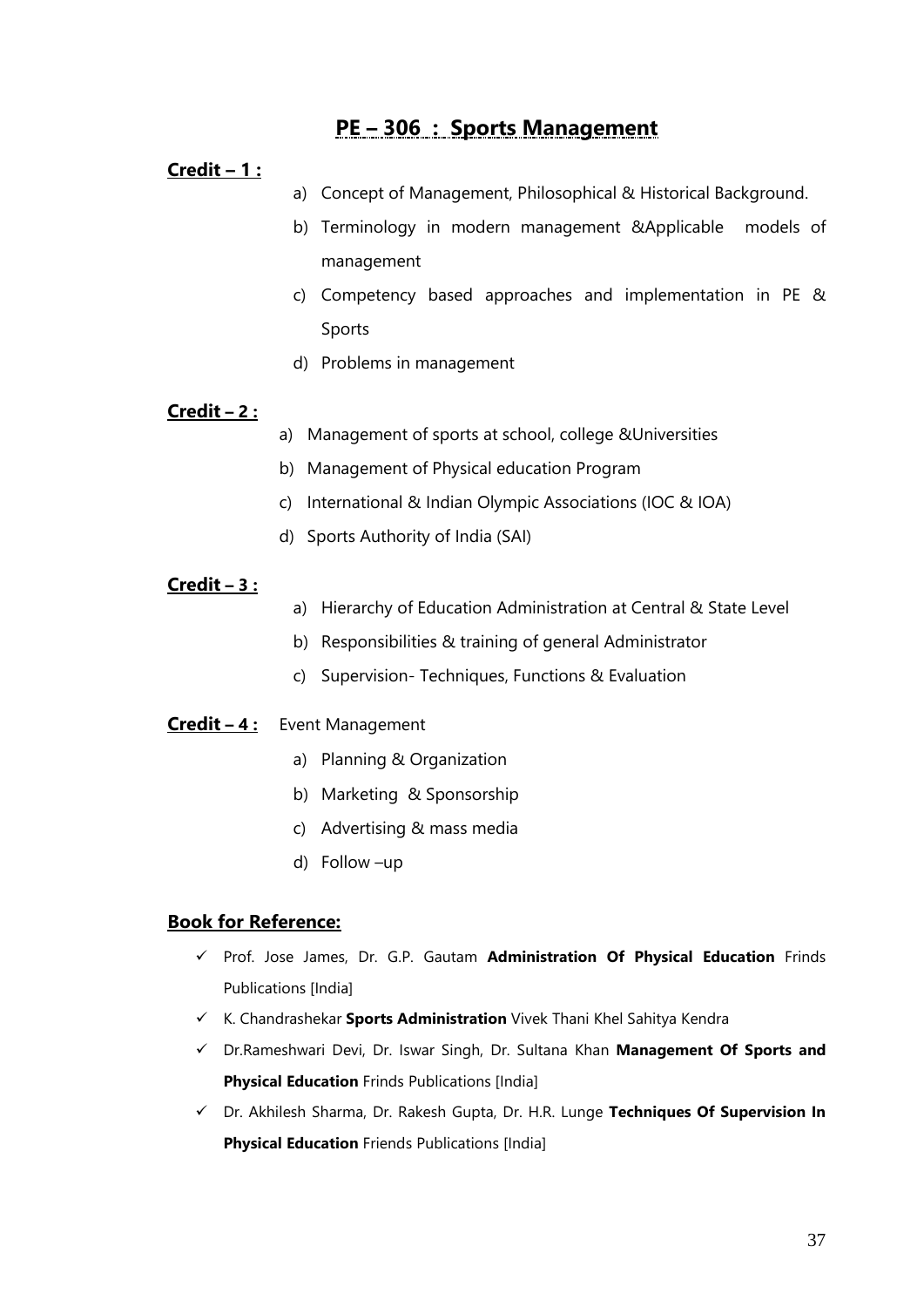- Earle F. Zeiglet & Garry W. Bowie . **Management Competency Development in Sports and Physical Education** (9 Philadelphia W. Lea and Febiger 1993)
- Joseph Bucher and Earnest Koenigerberg , **Scientific inventory Management** (New Delhi : Prentice Hall of India Pvt. Ltd. 1968)
- Ashton D. **Administration of Physical Education for Woman** (New York : The Ronald press C. 1968)
- Bucher C.A. **Administration of Physical Education and Athletic Program** (st. Louis : The C.V. Mosby co. 1979) 7<sup>th</sup> Edition.
- Daughterly G. and Woods J.D. **Physical Education and Intramural Programs : Organization and Administration** (Philadelphia U.S.A. W.B. Saunders Co. 1976) 11<sup>th</sup> ed.
- Fersythe C.E. and Duncan R.C. **Administration of Physical Education** (New Yourk : Prentice Hall Incl. 1951)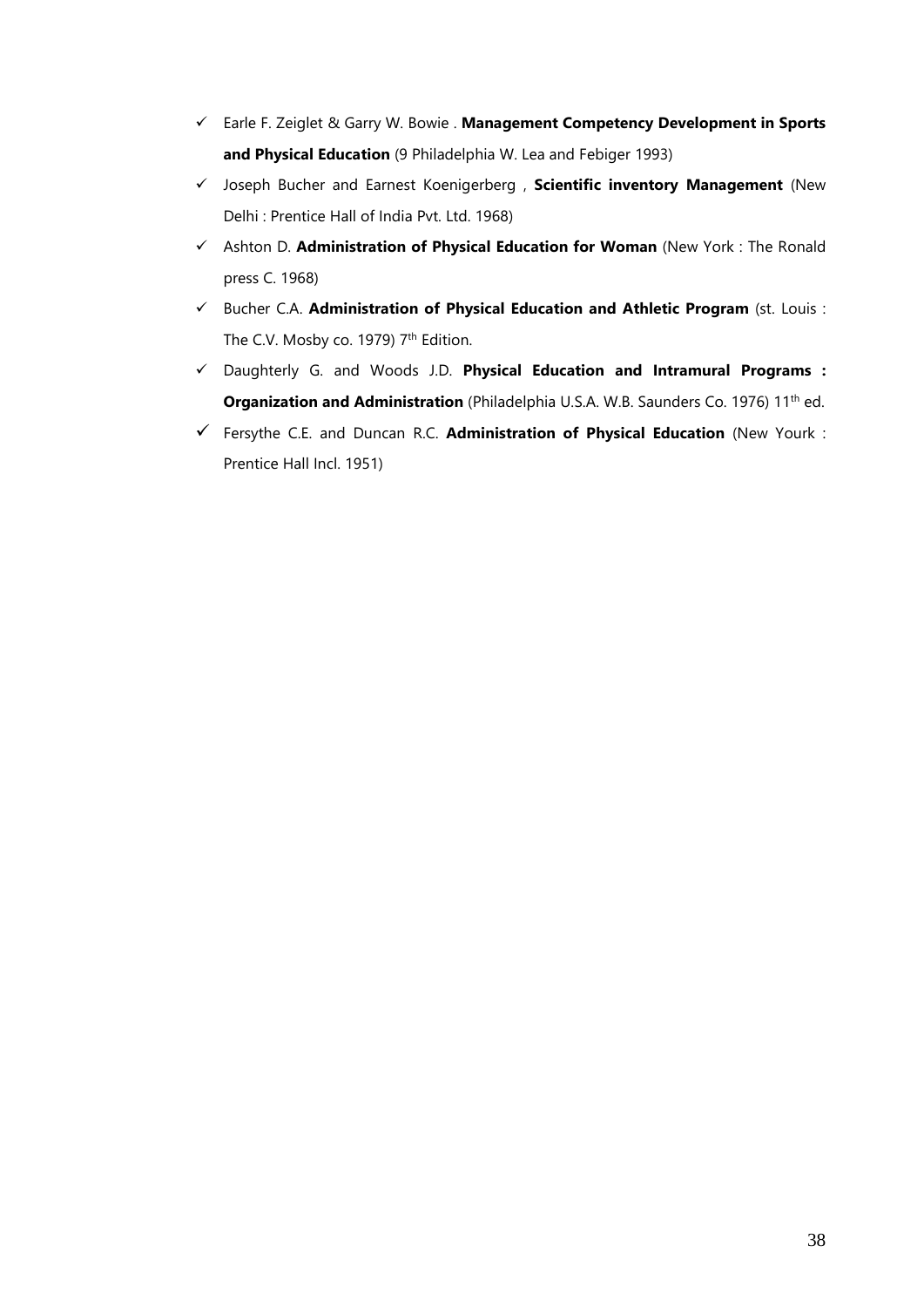# **PE – 307 : Philosophical & Sociological Basis of PE**

### **Credit – 1 : Developing Philosophic skills**

- a. What is Philosophy?
- b. Idealism, Realism, Pragmatism, Naturalism and Existentialism
- c. Objectives of Physical Education and Sports.
- d. Developing personal Philosophic skills.
- e. Improving life through our profession (Practical Applications)

### **Credit – 2 : Values and Ethical issues in Sports**

- a. Concepts of moral development and stages of development.
- b. Ethics in Sports
- c. Growing Ethical crises in sports.
- d. Making sound Ethical decisions.

### **Credit – 3 : What is Sociology?**

- a. Introduction to Sports Sociology (Nature, Scope Def, Meaning, Importance and Historical perspective)
- b. Relationship between Sports and Socializing Institutions (Family, Schools and educational systems)
- c. National and International Integration through Sports (Sports and Nationalism-Sport's role in the making of Nation)
- d. Sports and Women(Pre Independence, After Independence, Current Status, Social Barriers, Schemes for improving the Participation of Women by Govt)
- e. Sports and Religion, Culture

#### **Credit – 4 : Sports, Globalization and its Social Impacts**

- a. What is a Globalization and Characteristics of Global sport
- b. Sports and Politics, Sponsorship, Media, Economy
- c. Sport and Violence
- d. Social Impacts of International Sports events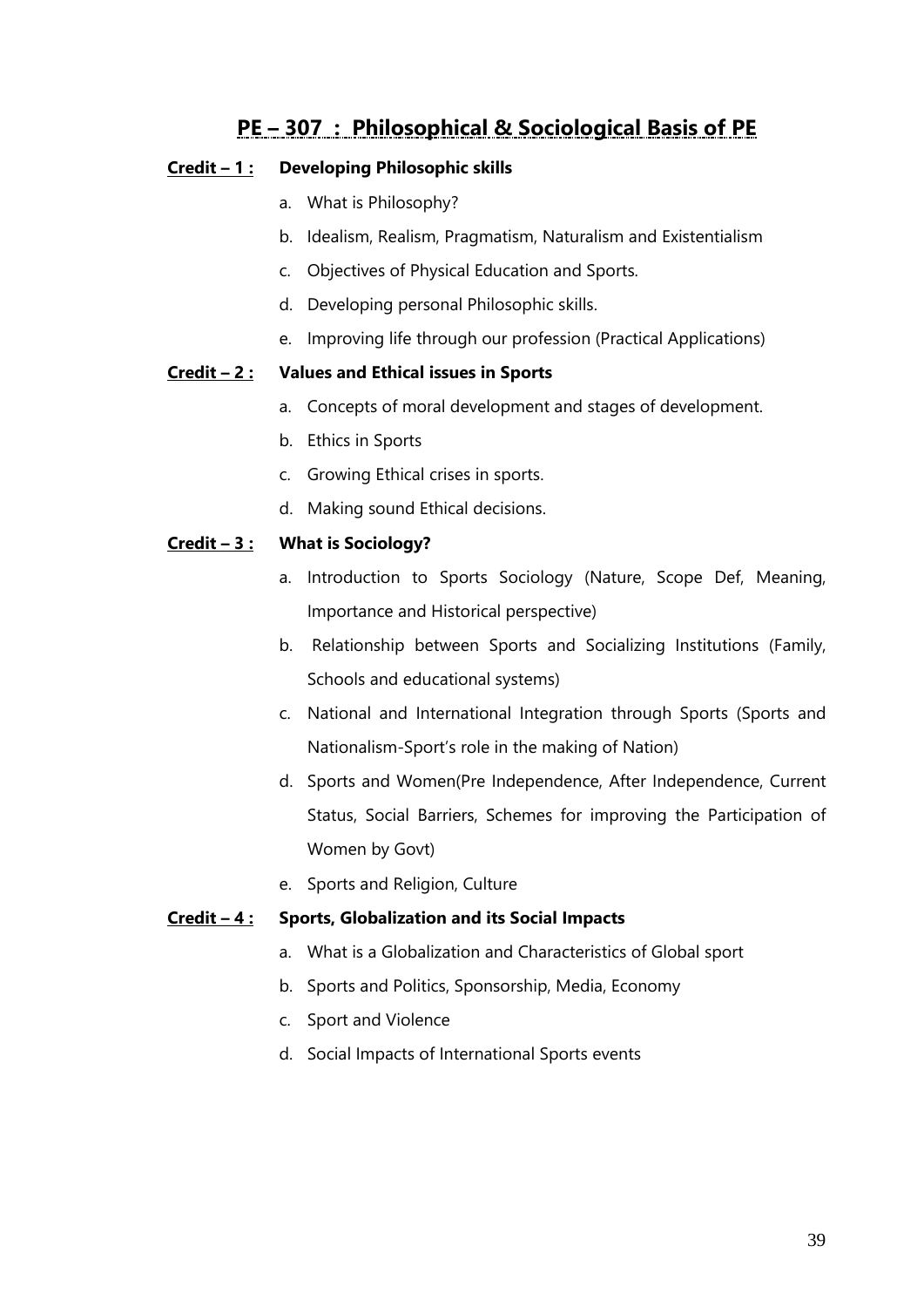### **Book for Reference:**

- Kretchemar R, (1994) **Practical Philosophy of Sport**. U.S.A: Human Kinetics.
- √ Bucher, (1992) **Foundations of Physical Education**. (1<sup>st</sup> Indian Edition) New Delhi: B. I. Publication
- Lumpkin, (1998) **Physical Education and Sports: A Contemporary Introduction**. U.S.A: McGraw Hill Companies.
- Hardman K, Green K, (2005) **Physical Education Essential Issues** London. SAGA.
- Shields D, Bredemeir B, (1995) **Character Development and Physical Activity**. U.S.A; Human Kinetics.
- Dawn P, (2002) **Gender and Physical Education**. U.S.A, Routledge.
- Ziegler, E.F. (2007) **An Introduction to Sports and Physical Education Philosophy**. Delhi: Sp Educational Techno.
- Jain R, (2002) **Sports Sociology** New Delhi: Jain Media Graphics.
- Bhupindar S, (2004) **Sports Sociology** An Indian Perspective. New Delhi: Friends Publication.
- Sharma S, (2004) **Sociological foundations in Physical Education and Sports**. New Delhi: Friends Publication.
- Jarvie G, (2006) **Sports, Culture and Society An Introduction**. New York: Routledge.
- Cashmore E (2000) **Sports Culture An A – Z Guide**. New York: Routledge.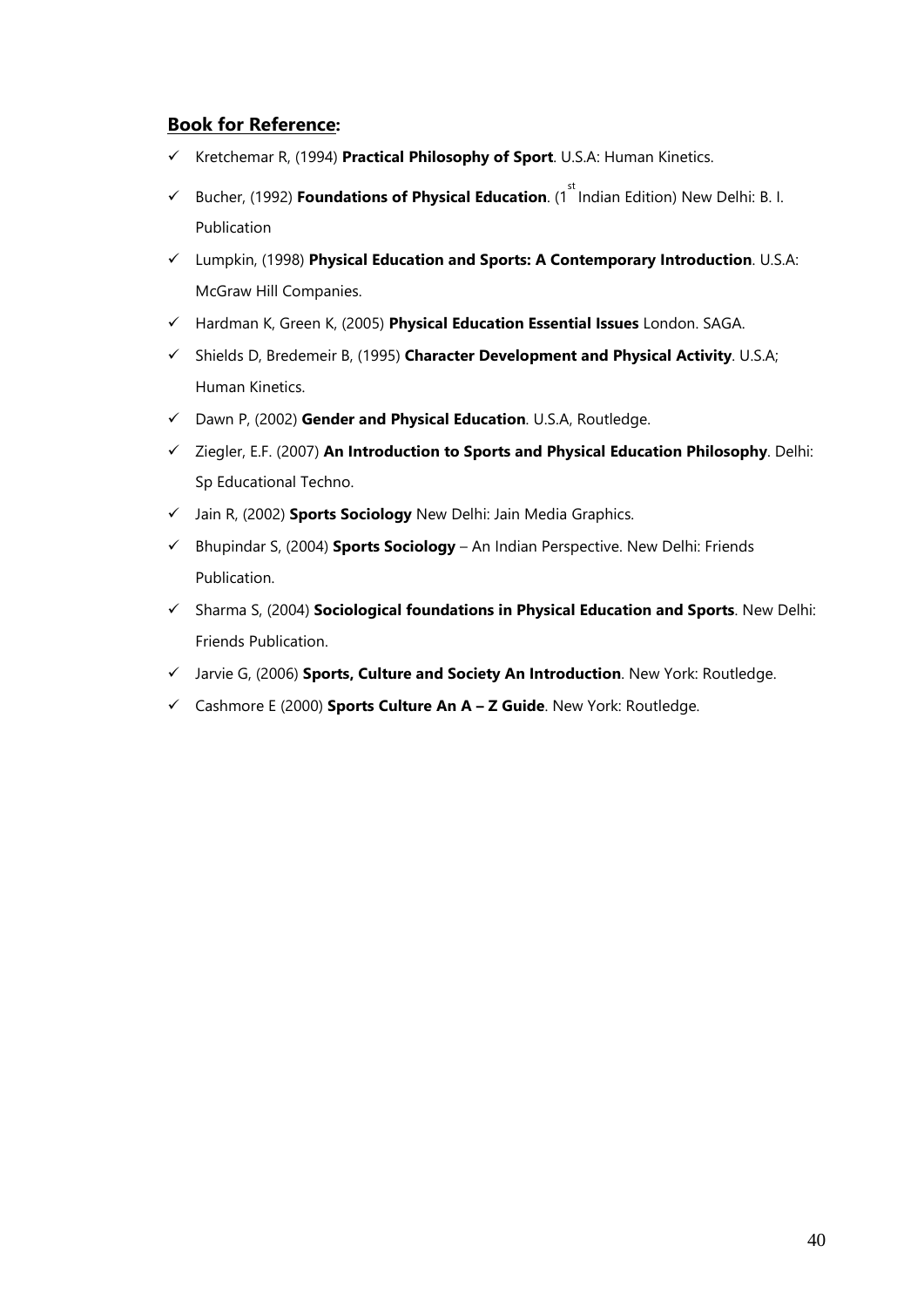# **PE – 308 : Open Course**

The Facility of open course provides for presentation of a faculty member's current research or specialized academic interest. The title and syllabus will be framed by the faculty member. The course will be given on approval by the Departmental Committee

# **PE – 401 : Dissertation**

The facility of dissertation provides for student's interest in doing research on a topic of his/her choice. The topic and the plan of the dissertation is decided in consultation with the Faculty member and is executed on approval by the Departmental committee. Every candidate must follow all the guidelines given in the research report format given in the appendix of this document.

**Departmental committee should plan and display internal and external evaluation structure to the students at the beginning of the semester**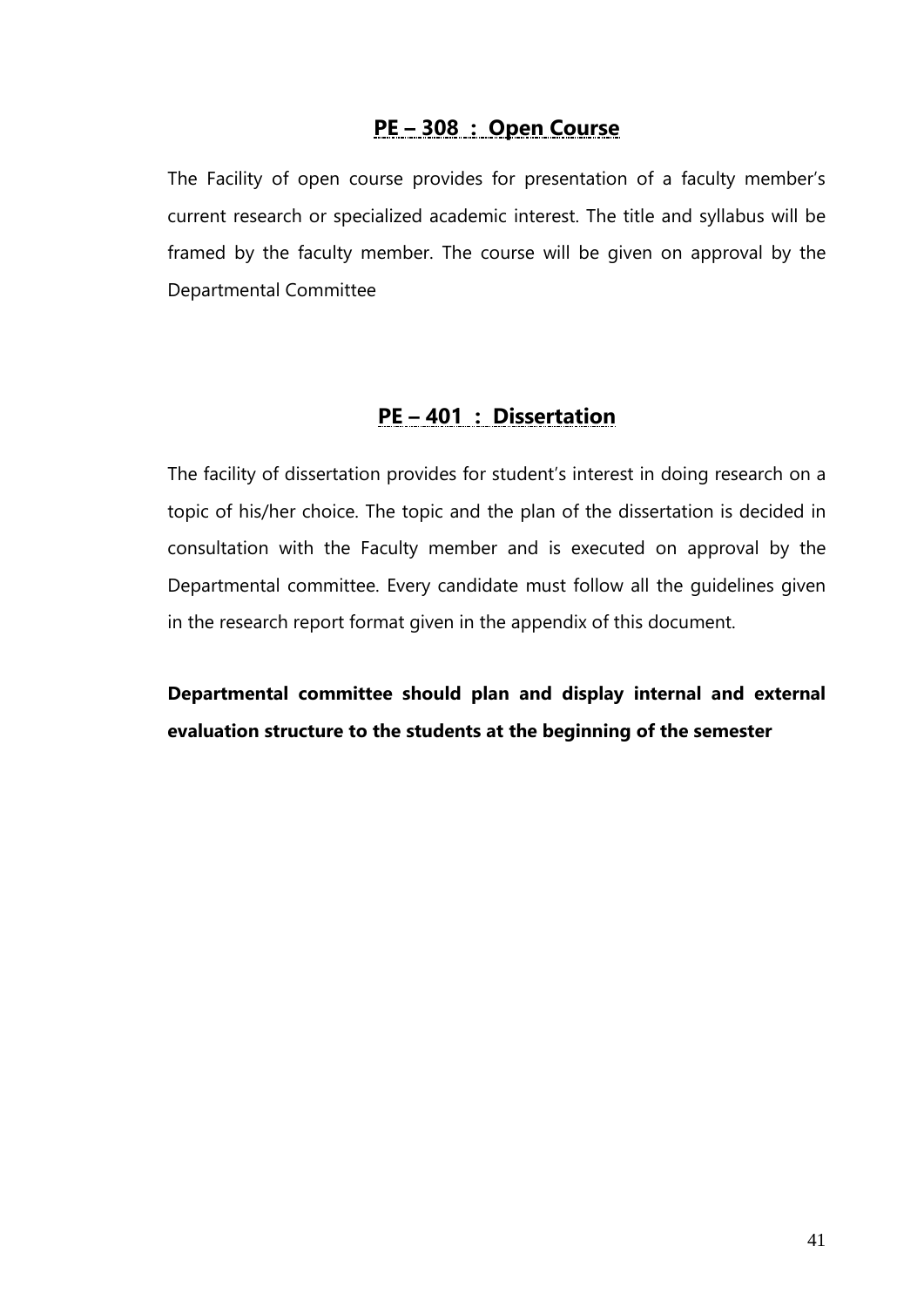# **PE – 402 : Specialization (Practical)**

### **The candidate has to opt for one of the options listed below**.

- 1. Athletics 2. Yoga 3. Kabaddi 4. Kho-Kho
- 5. Volleyball 6. Basketball 7. Hockey 8. Football
- 9. Handball 10. Soft ball 11. Cricket 12. Table Tennis
- 
- 
- 17. Judo 18. Taekwondo 19. Mallakhamb 20. Gymnastics
- 21. Netball 22. Korfball 23. Swimming
- 
- 
- 
- 13. Badminton 14. Tennis 15. Wrestling 16. Boxing
	-
- 
- 
- 
- 24. Physical Education 25. Fitness & Conditioning

### **Hands-on training program**

Each candidate has to undergo a 3 week Hands-on training program at college, health club or school specified by institute whichever is applicable. This program will be conducted based on the guidelines given below.

- i) Duration of the Hands-on training program- 3 weeks (Maximum 3 hours/day).
- ii) The candidate will report to the director/manager/teacher concerned and undergo the training program developed by the college teacher and concerned director.
- iii) At the end of completion, candidate will obtain certificate of completion from the Head & the director/manager/teacher concerned.
- iv) Activities to be completed
	- a. Understanding the administrative system related to competition participation, purchase & maintenance in the concerned college/Health club/School and duties related to teaching/training
	- b. Role, duties & responsibilities of the Director/Trainer/Teacher
	- c. Organization of event- required documentation, planning etc
	- d. Training program sports coaching/fitness training etc
	- e. Assessment of students/clients

**Departmental committee should design and approve the Syllabus for the specialization with details of internal and external evaluation**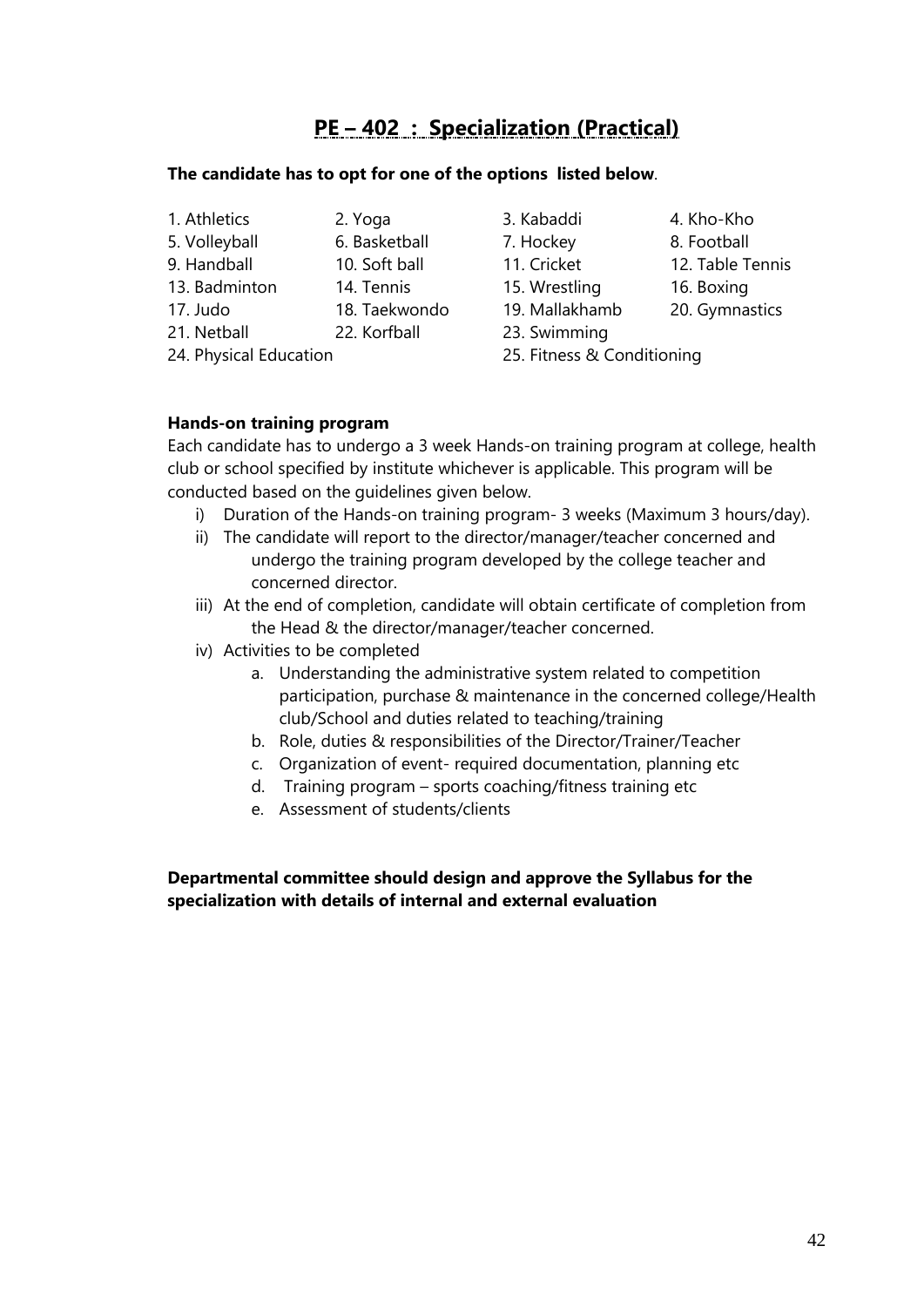# **PE – 403 : Adapted Physical Education**

### **Credit – 1 : An Introduction to Adapted Physical Education**

- a. Meaning, Need and Importance of Adapted Physical Education and Sports
- b. Purpose, Aims and Objectives of Adapted Physical Education and Sports
- c. Program organization of Adapted Physical Education and Sports
- d. Adapted Sports-Para Olympics
- e. Test, Measurement and Evaluation in Adapted Physical Education

### **Credit – 2 : Development of Individual Education Program (IEP)**

- a. The student with a disability
- b. Components and Development of IEP
- c. Principles of Adapted Physical Education and Sports
- d. Role of Physical Education teacher
- e. Teaching style, method and approach in teaching Adapted Physical **Education**

#### **Credit – 3 : Developmental Considerations of an Individual**

- a. Motor development
- b. Perceptual Motor development
- c. Early childhood and Adapted Physical Education

#### **Credit – 4 : Individual with unique need and activities**

- a. Behavioral and Special learning disability
- b. Visual Impaired and Deafness
- c. Health Impaired students and Physical Education
- d. HRPF and its development for Individual with unique need
- e. Role of games and sports in Adapted Physical Education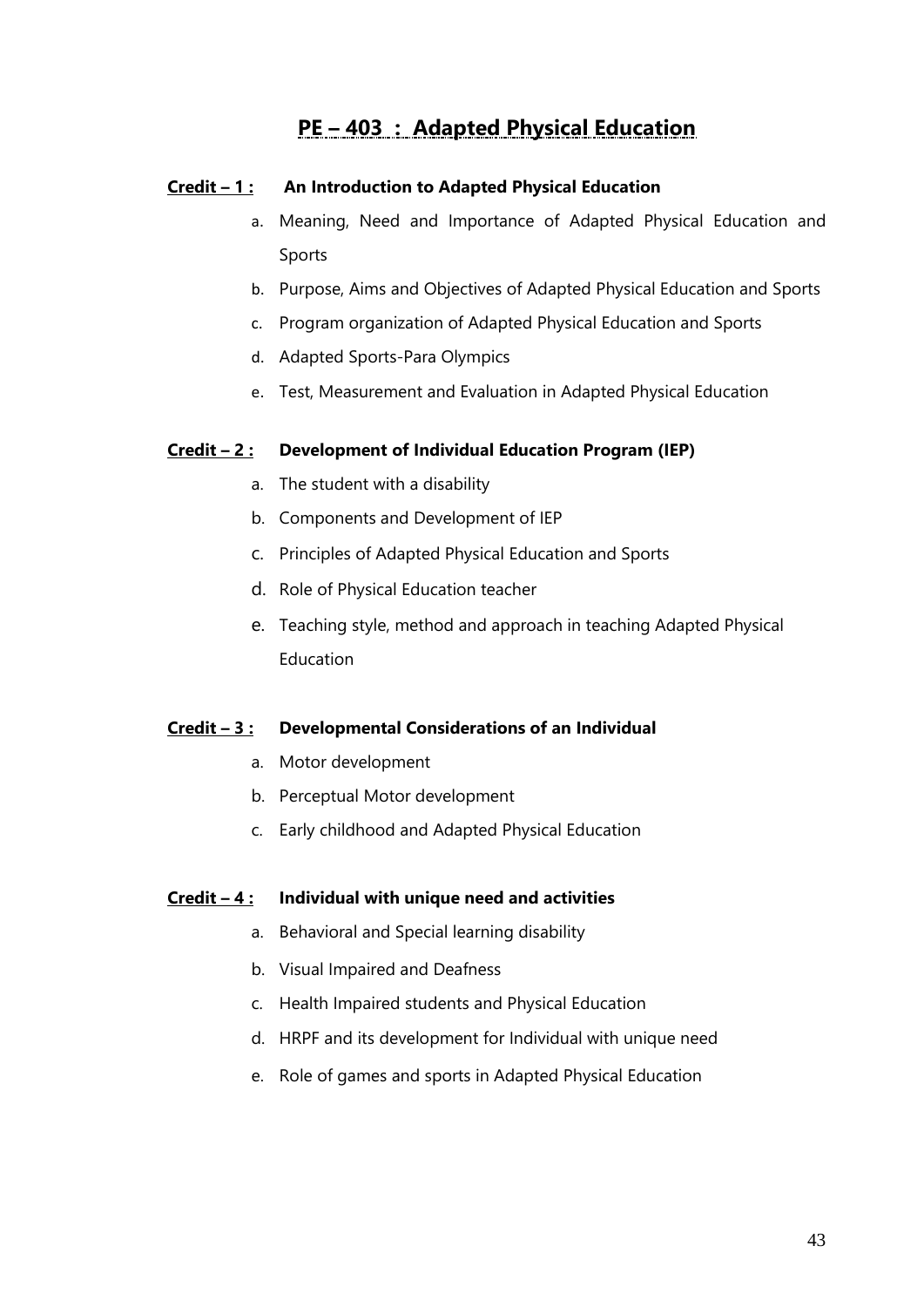### **Books for Reference :**

- Winnick, J. P. (2005). **Adapted Physical Education and Sports**. Human Kinetics (4 th Edition).
- Pangrazi, R.P. and Dauer, V. P. (1998). **Dynamics Physical Education for Elementary School Children.** (12<sup>th</sup> Edition). Allyn and Bacon Publishing.
- Emes, C., & Velde, B. (2005). **Practicum in Adapted Physical Activity**. Human Kinetics. USA.
- Lieberman, L., & Houston-Wilson, C. (2009) **Strategies for Inclusion: A Handbook for Physical Educators**. Human Kinetics. USA.
- Beverly, N. (1986). **Moving and Learning**. Times Mirror/Mosby College Publishing.
- $\checkmark$  Cratty, B.J. **Adapted Physical Education in the Mainstream**. (4<sup>th</sup> Edition) Love Publishing Company.
- Houner, L.D*.* **Integrated Physical Education-A guide for the elementary classroom teacher**.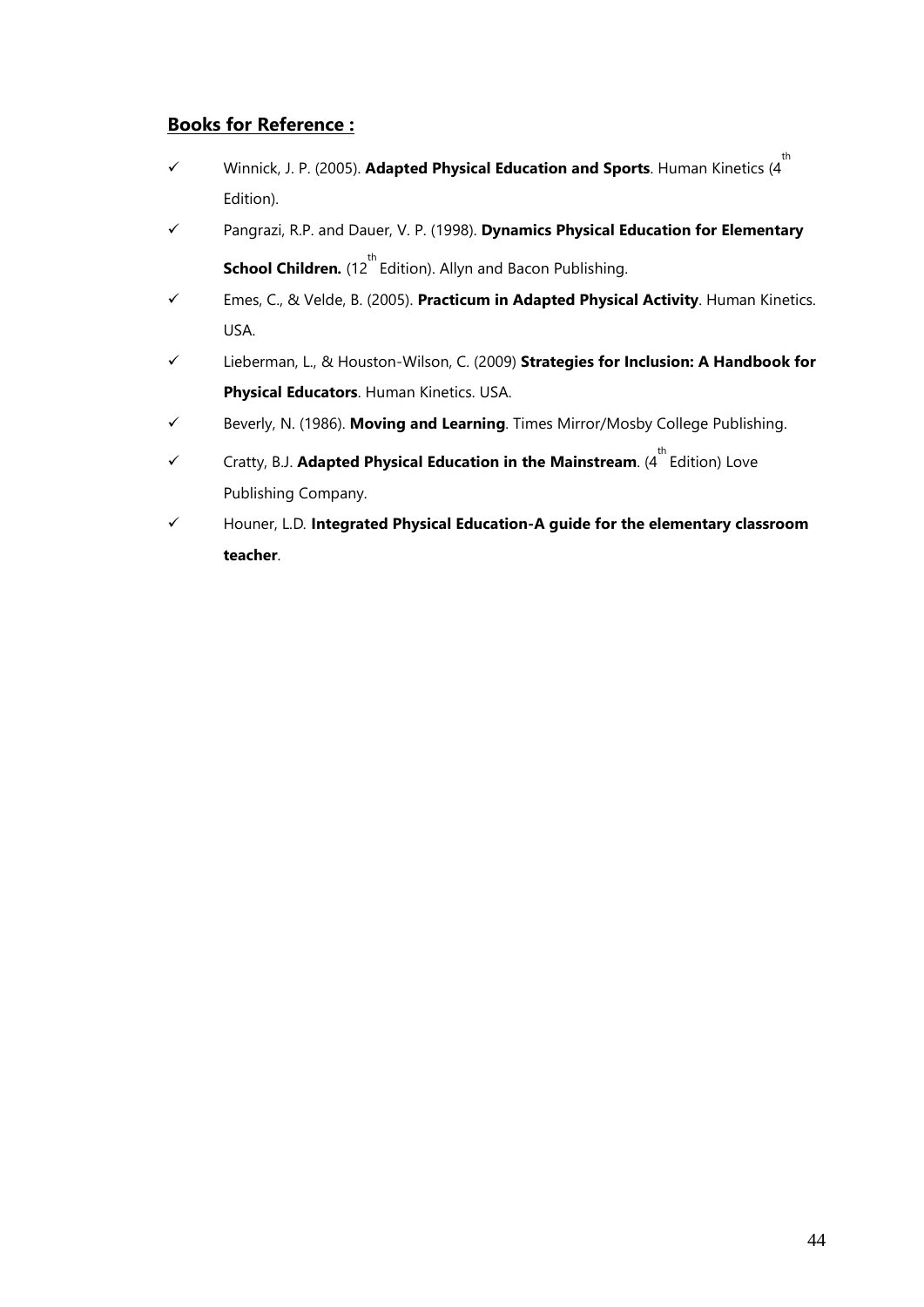# **PE – 404 : Health and Fitness Management**

- **Credit 1 :** a) Introduction to a Positive Health Lifestyle
	- Understanding wellness
	- Fitness concerns and needs in India

b) Principles of Physical Fitness

- Concept & Components of physical fitness (Health & Motor skill related)
- Personal physical fitness programs
- General principles of training
- **Credit 2:** a) Cardiovascular Endurance and Fitness (aerobic exercise)
	- Introduction to heart structure & Cardiac cycle
	- Energy production and system
	- Aerobic exercise prescription & programs
	- Benefit/risk factors

b)Muscular Strength/Endurance

- Principles and development of muscular strength and muscular endurance
- Weight training programs and alternatives

### **Credit – 3 :** a) Flexibility

- Factors influencing flexibility
- Flexibility related to health and wellness
- Measurement & Development of flexibility

b) Body Composition :

• Concept and assessment

### **Credit – 4 :**

a) Development of Individualized Fitness Program

- Exercise prescription
- 2. Individualized workout

b) Nutrition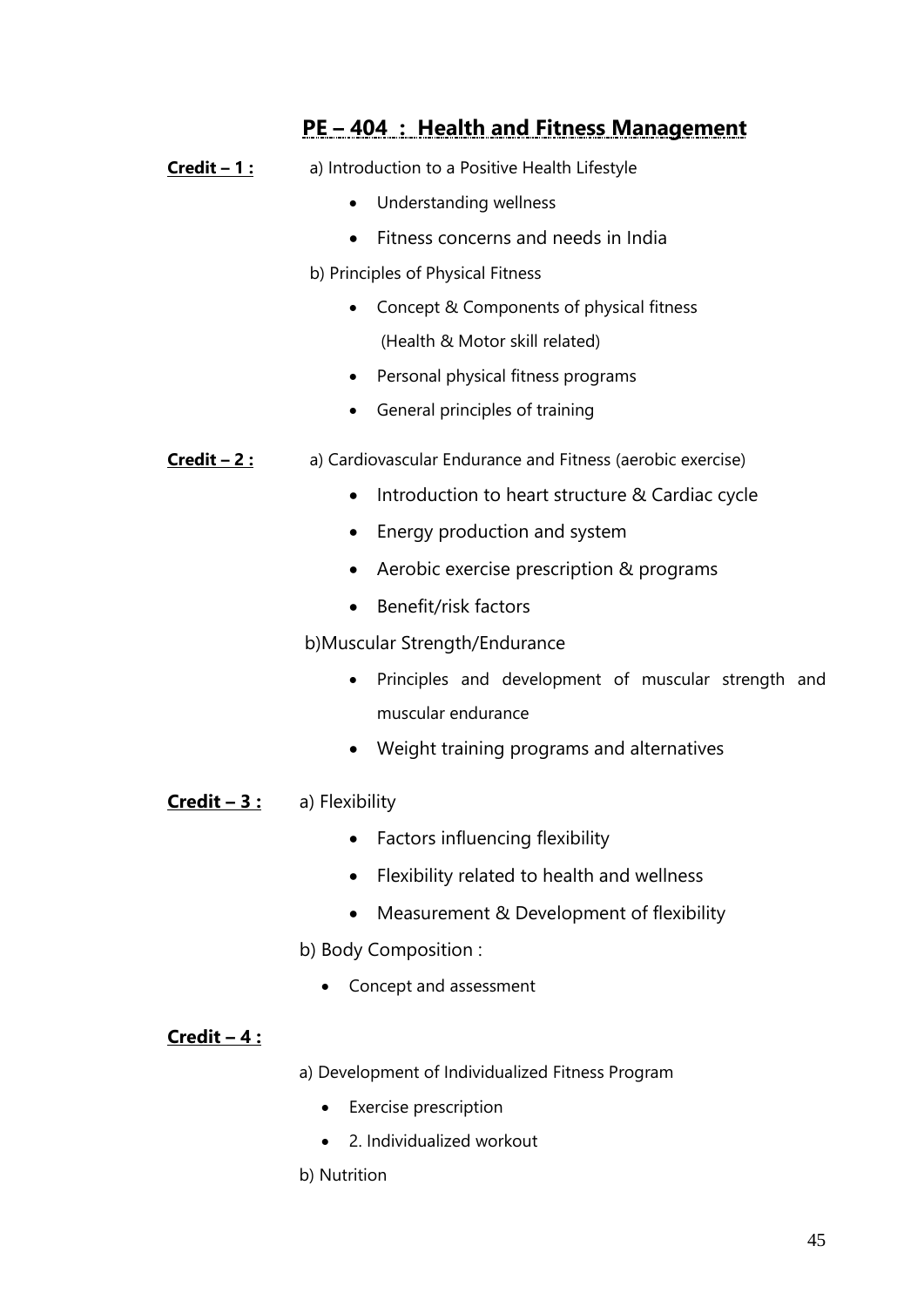- Basic nutritional information
- b. Determining caloric intake and expenditure
- c. Meal planning and diets

#### c) Weight Management

- Weight loss/gain and body composition
- b. Weight management and lifestyle

#### d) Stress Management

- Stress related disease and disorders
- b. Stress and physical exercise

### **Book for Reference :**

- Bates, M. (2008). **Health Fitness Management**. Human Kinetics. USA.
- Werner V.K. Hoeger, (2007). **Fitness and Wellness**, Wadsworth, Thomas learning
- Fahey, T., Insel, P., & Roth, W. (1997). **Fit & Well**. Mayfield. USA
- Heyward, V. (2006). **Advanced Fitness Assessment and Exercise Prescription**. Human Kinetics. USA
- Bouchard, C., Shephard, R.J., Stephens, T., Sutton, J.R., and McPherson, B.D. (Eds) (1990). **Exercise fitness and health** Human Kinetics. USA.
- Hoffman, R. and Collingwood, T.(2008). **Fit for Duty**, Human Kinetics. USA.
- Gordon Edlin,(2010) **Health & Wellness**, Jones and Bartlett Pub. Massachusetts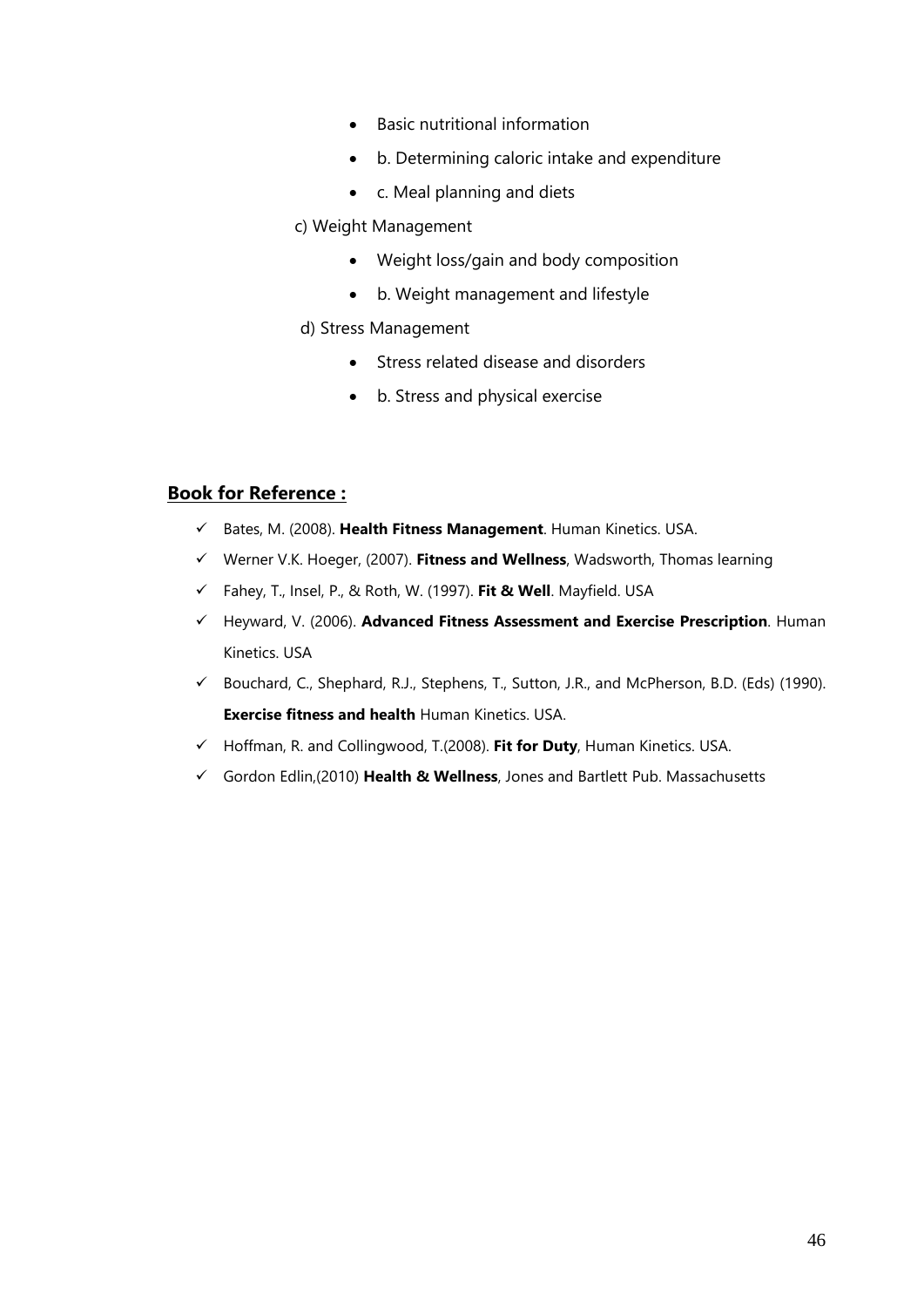# **PE – 405 : Recreation & Leisure time Management**

- **Credit – 1** : a) Fundamentals of Recreation
	- Concept & Meaning of Recreation
	- Need & Importance
	- Principles & Theories of Recreation & Play
- **Credit – 2 :** a) Therapeutic Recreation (Theoretical and philosophical foundations of therapeutic recreation, behavioral, therapeutic use of activity; recreative interaction-intervention techniques)
	- b) Recreation for the life –span (role of recreation and leisure on human development and its impact on healthy fetal development from conception until death. Examination of the diverse, multicultural perspectives on recreation and leisure)
- **Credit – 3 :** a) Recreational Sports Programs and Administration Organization and administration of intramural sports on elementary, secondary, college, and university levels. Program planning, facilities, equipment and financing of intramural sports and Leisure activity program.
	- b) Program for different Category
		- Men / Women
		- Child / Youth/ adult/ Old age
		- Physically/ mentally challenged
	- c) Recreational Facilities and Area Design
- **Credit – 4 :** a) Current Issues in Recreation
	- Recent research and management developments in recreation
	- Latest trends in recreation and Leisure time management
	- Employment opportunities and procedures for employment.
	- b) Practical (Conducting & organizing recreation & leisure time activity program for any of the above mentioned categories.)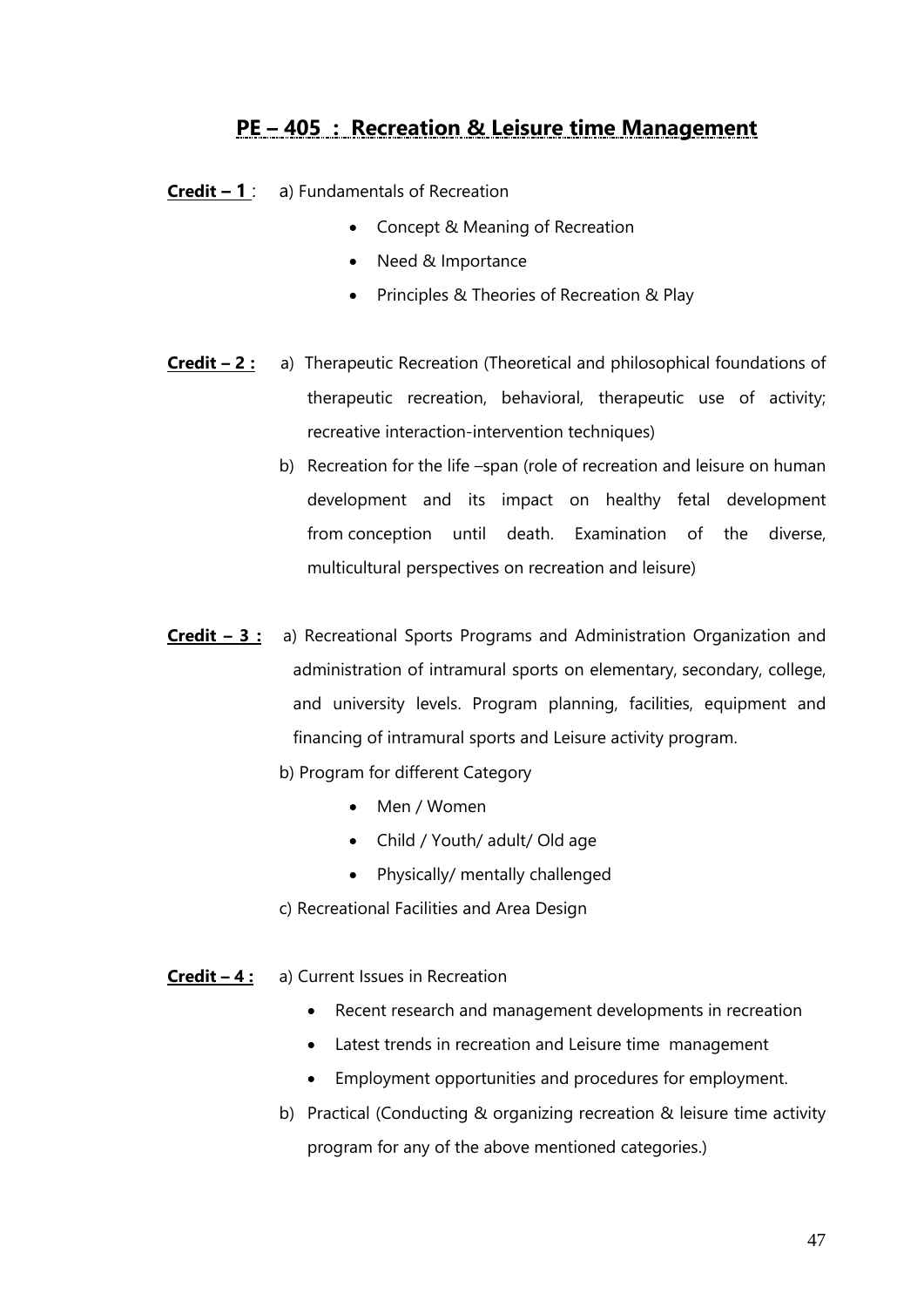### **Book for Reference :**

- Human Kinetics (eds) (2006). **Introduction to Recreation and Leisure**. Human Kinetics. USA.
- Cordes, & Ibrahim (1996). **Applications in Recreation & Leisure**. MOSBY. USA.
- Chelladurai, P. (2006). **Human Resource Management in Sport and Recreation**. Human Kinetics. USA.
- Hoffman, R. & Collingwood, T. (2010). **Fit for Duty ,** Human Kinetics. USA.
- Gordon, S. & Garrett, W. (1993). **Sports and Exercise in Midlife** American academy of orthopedic surgeons. USA.
- Bucher, & Wuest,(2010). **Foundations of Physical Education, Exercise science and Sport** Tata McGraw Hill India.
- Smith, R.And Austin, D. **Inclusive and special Recreation: Opportunities for persons with Disabilities.** Human Kinetics. USA.
- Human Kinetics (eds)(2010). **Dimensions of Leisure for Life**. Human Kinetics. USA.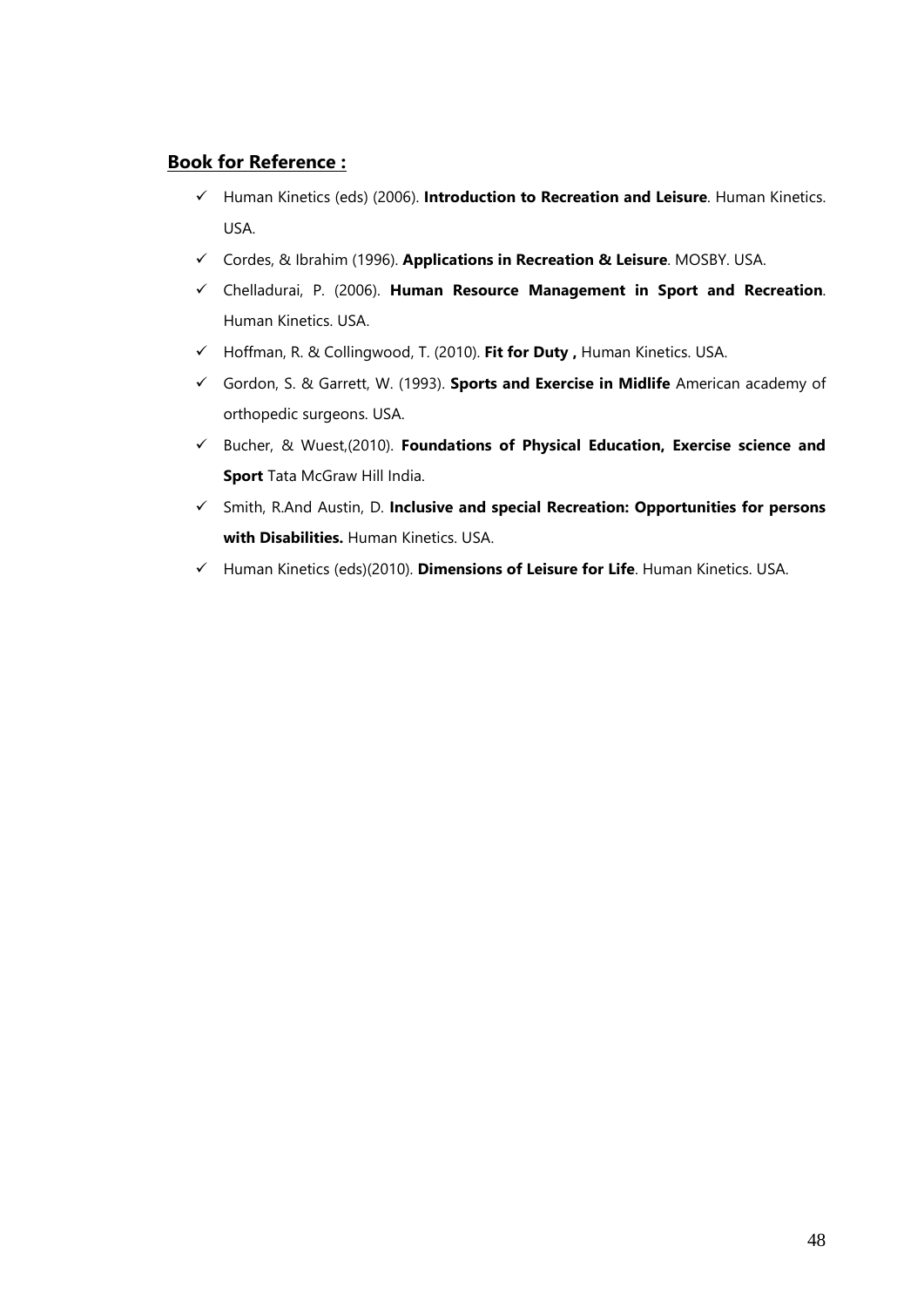## **PE – 406 : Pedagogy of Physical Education**

#### **Credit – 1** : **Systematic improvement in teaching skills**

- a. Science & Art of teaching Teaching, Learning, & Pedagogy, appropriate practices-goals & feedback, conceptual orientation in Pedagogy, Pedagogy for physical activity
- b. Stages of skill development in teaching, sources of help, expert PE teacher
- c. Effective teacher-how are they identified? Active teachers, contextual variations of active teaching
- d. What teachers do in PE? What students do in PE? Effective PE teaching

#### **Credit – 2** : **Assessing and improving teaching**

- a. Assessment model, on-site assessment of teaching, steps in assessment process
- b. Task system-ecology of PE, important concepts in ecological framework
- c. Interpersonal skills in PE teaching teacher-student interaction skills, effective communication skills
- d. Legal, ethical & moral issues in teaching, promoting self growth in PE
- e. Strategies for content development-factors affecting program level planning, differing visions of good in PE

#### **Credit – 3** : **Developing effective units of instructions**

- a. Determining entry & exit levels, end of unit objectives, practical factors related to unit planning, constructing unit plan, writing instructional objectives
- b. Generic instructional strategies-guided practice, independent practice, monitoring student performance
- c. Instructional format-active teaching, task teaching, teaching through questioning, peer teaching, cooperative learning
- d. Self-instructional formats-contracts, PSI, providing effective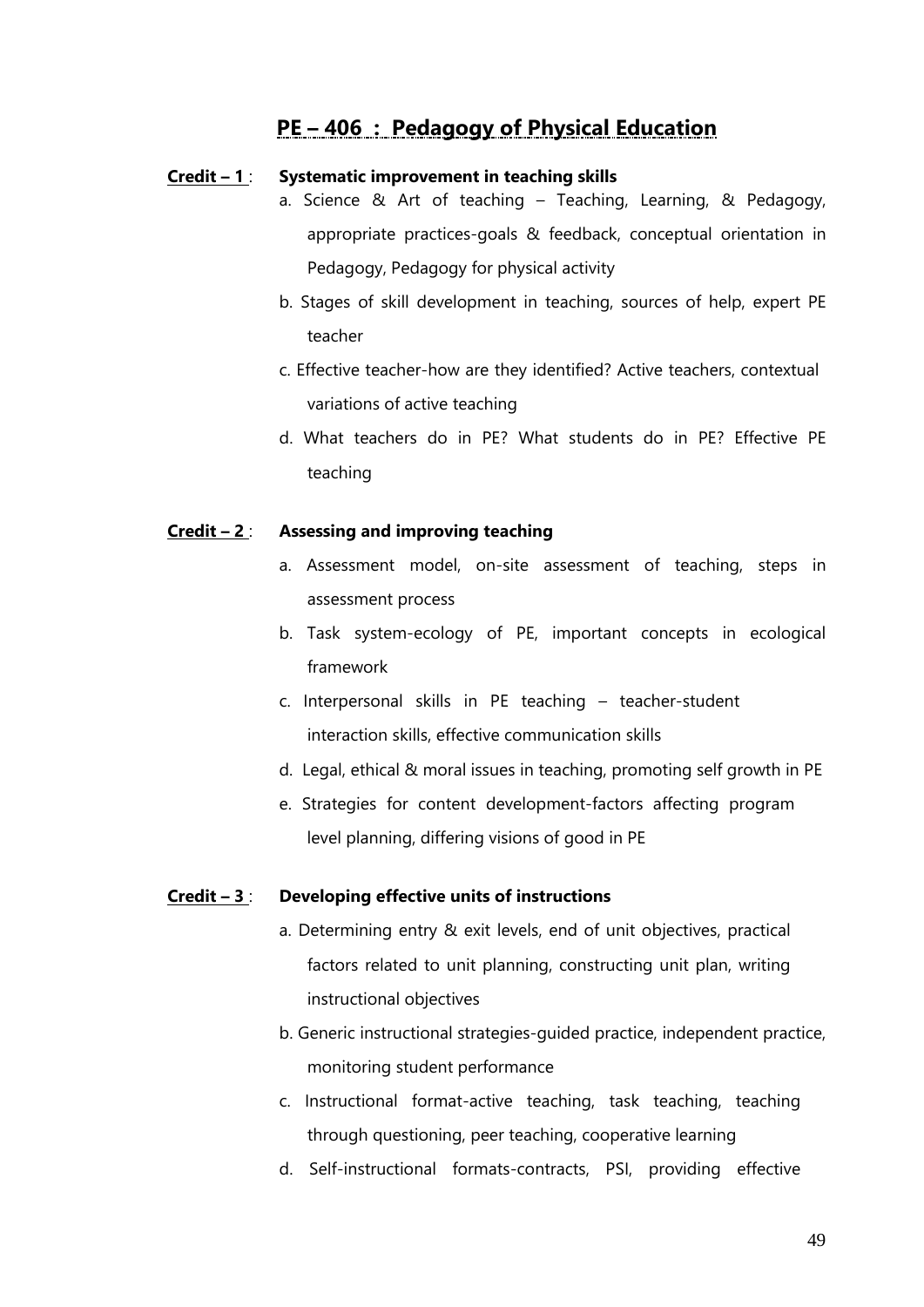#### instruction for mainstream students

#### **Credit – 4** : **Measuring teaching & its outcomes**

- a. Traditional methods for assessing teaching-intuitive judgment, eyeballing, anecdotal records, checklists, rating scale
- b. Systematic observation records-event recording, duration recording, interval recording, group time sampling, self recording
- c. Combining observation techniques, important decisions in developing observation strategies, building observation system
- d. What to observe, training observers, calculating reliability of observation data, examples of observation system

### **Books for Reference :**

- Siedentop, D. (1991). **Developing teaching skills in Physical Education**. Ca:Mayfield Publishing company
- **✓** Mosston, M., Ashworth, S. (1994). **Teaching Physical Education** (4<sup>th</sup> Ed). NY: Macmillan College Publishing Company
- Kelly, L.E., Nelograno, V.J. (2004). Developing the Physical Education curriculum. Champaign, IL: Human Kinetics
- Hopple, C.J. (2005). **Elementary Physical Education teaching & assessment-A practical guide**. Champaign IL: Human Kinetics
- Rink, Judith. (1985). **Teaching Physical Education for learning**. Times Mirror/Mosby College Publicatons
- Silverman,S.J., Ennis, C. (2003).**Student Learning in Physical Education**, Second Edition. IL: Human Kinetics
- Tinning, Richard. (2010).**Pedagogy and human movement: theory, practice & research**. UK: Routeledge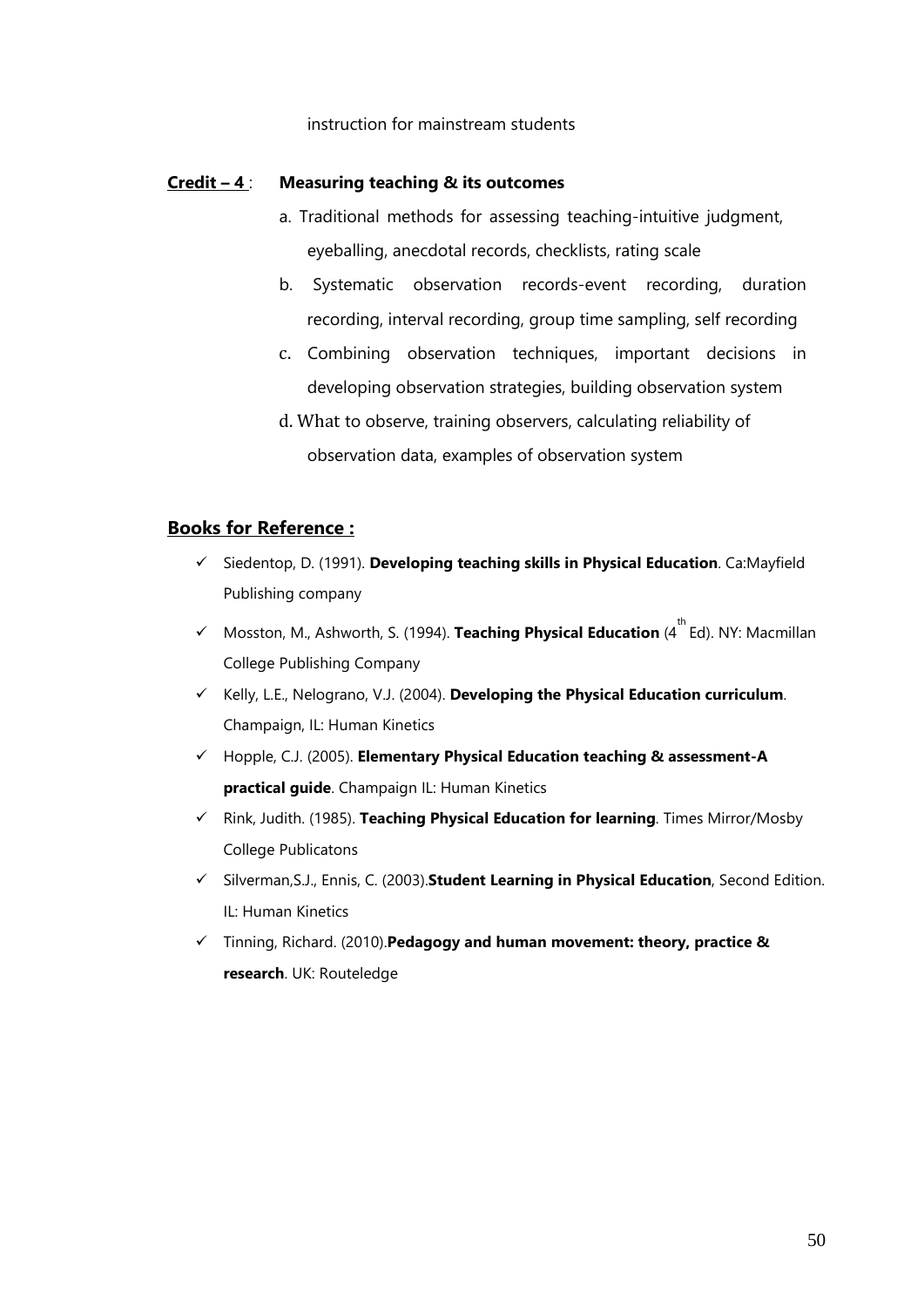# **PE – 407 : Professional Preparation & Curriculum Design**

### **Credit – 1** :

- a) Meaning, criteria & evaluation of profession
- b) A professional & professionalism in Physical Education & sports
- c) Physical Education as a profession , carrier opportunities in PE.
- d) Legal regulation of profession

### **Credit – 2** :

- a) Historical perspectives
- b) Policy perspectives
- c) Theoretical perspectives
- d) Nature & content of professional preparation programs

### **Credit – 3** :

- a) Meaning & process
- b) Growth on the job-in service concept
- c) Self appraisal & parameter influencing self appraisal
- d) Guiding principles & professional relations
- e) Qualifications & duties, responsibilities & job profiles of school Physical Education teachers, directors of Physical Education in colleges & university

#### **Credit – 4** :

- a) Meaning, importance & fundamental principles of curriculum planning
- b) Process of Curriculum Development and role of PETeacher.
- c) Implementing the Physical Education curriculum
- d) Co-education in Physical Education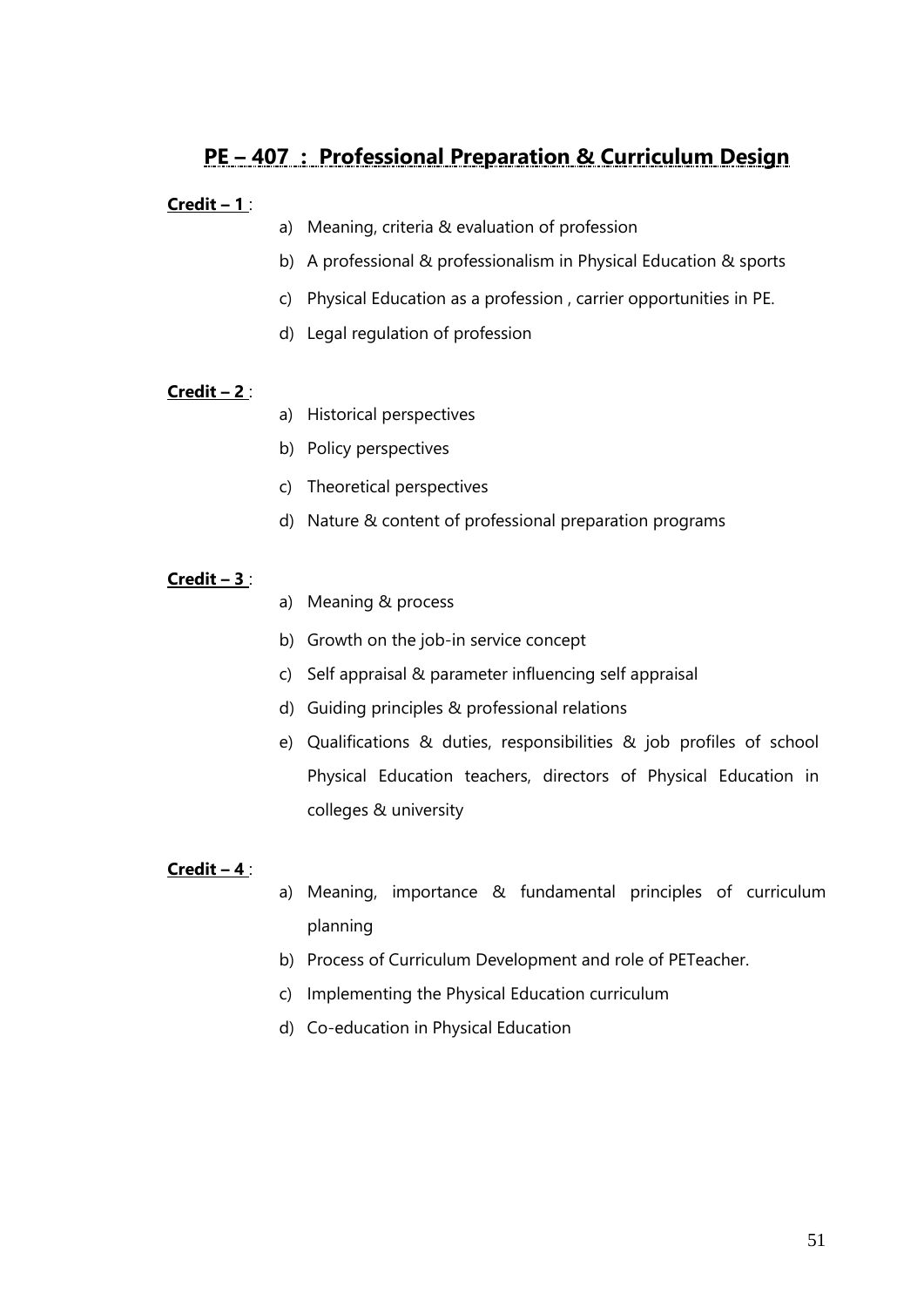### **Books for Reference :**

- Kiran Sandhu (2004**). Professional preparation and career development in Physical Education and sports.** New Delhi: Friends publication.
- Kiran Sandhu (2004). **Trends and developments in Professional preparation in Physical Education and sports.** New Delhi: Friends publication.
- **✓ Barrow, H. M. (1983). Man & movement (3<sup>rd</sup> Ed.). Philadelphia: Lea & Febiger.**
- Buchor, C. A. & Wuest, D. A. (1987). **Foundations of Physical Education and sports.** St. Louis: Times mirror / Mosby college publication.
- Kelly, L. E. & Melograno, V. J. (2004). **Developing the Physical Education curriculum.**  Champaign: Human Kinetics.
- Pangrazi, R.P. & Dauer, V. P. (1995). **Dynamic Physical Education for elementary school children** (11<sup>th</sup> Ed.). Boston: Allyn and Bacon.
- Pangrazi, R.P. & Dauer, V. P. (1985**). Dynamic Physical Education curriculum & instruction for secondary school student.** Minnesoty: Burgess publishing company.
- Lombardo, B. & Wuest, D. (1994**). Curriculum & instruction the secondary school Physical Education experience.** St. Louis: Mosby
- Kasat, G. & Karmarkar, A. K. (1996). **Professional preparation in Physical Education and sports.** Amravati: Kasat

# **PE – 408 : Open Course**

The Facility of open course provides for presentation of a faculty member's current research or specialized academic interest. The title and syllabus will be framed by the faculty member. The course will be given on approval by the Departmental Committee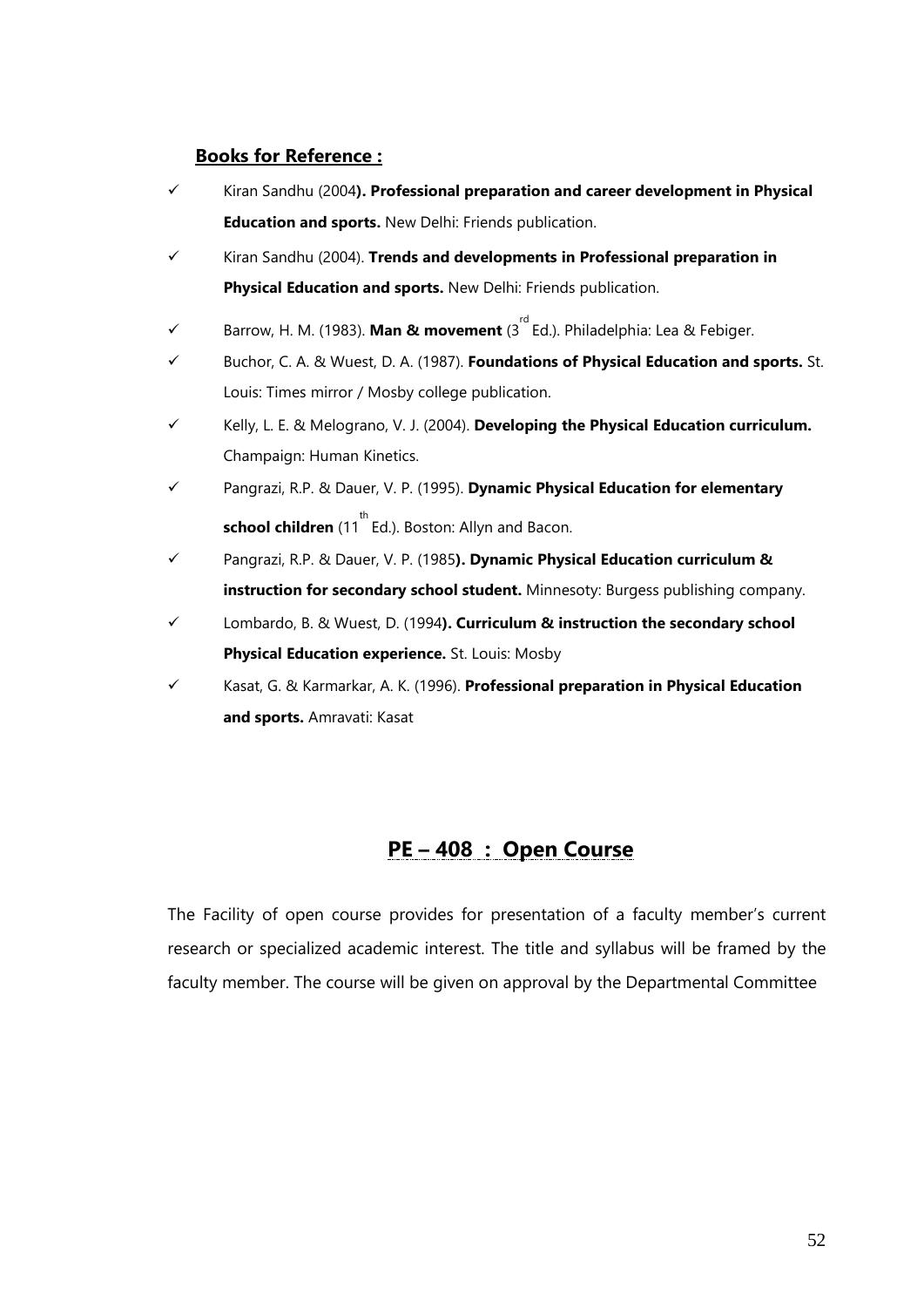# **Appendix A Research Report Format Guidelines for Master of Physical Education (M.P.Ed.)**

### **The student should use the following guidelines for thesis/dissertation.**

- **Language:** English and Marathi are acceptable. If candidate is writing in English then Quotations in languages other than English must require a translation and if Marathi then quotations in language other than Marathi must require a translation. Thesis written in Marathi Language must have two abstracts, one in Marathi and other one in English and for Dissertation/thesis written in English Language must have abstract in English only.
- $\checkmark$  **Paper:** The thesis must be printed on good quality, A4 Size (8.27" x 11.69"), white paper (Executive bond) on both sides of the paper. Photographs and other special figures or tables may be printed on photographic quality paper. Oversize or undersize pages (e.g., maps/Drawings) can be included but will not be bound into the thesis they will be placed in a pocket at the back of the thesis.
- **Margins:** Left-hand margins should be 38 mm (1.5") wide, to facilitate binding. All other margins should be well defined at approximately 25 mm (1"). Text alignment should be justified.
- $\checkmark$  Font: For the main body of the text, a standard, easily legible, 12-point font is preferred (e.g., Times New Roman) although for some font styles (e.g., Arial or Helvetica) 11-point may be acceptable. For Marathi a 16 point font is preferred (eg. Shree lipi). Condensed type is not acceptable. Chapter titles and section (sub) headings may be in a different style and should stand out clearly from the text. Text styles and title/(sub)heading styles should be consistent throughout the thesis, except that 11or 12 point font consistent with the thesis text may be used in the table of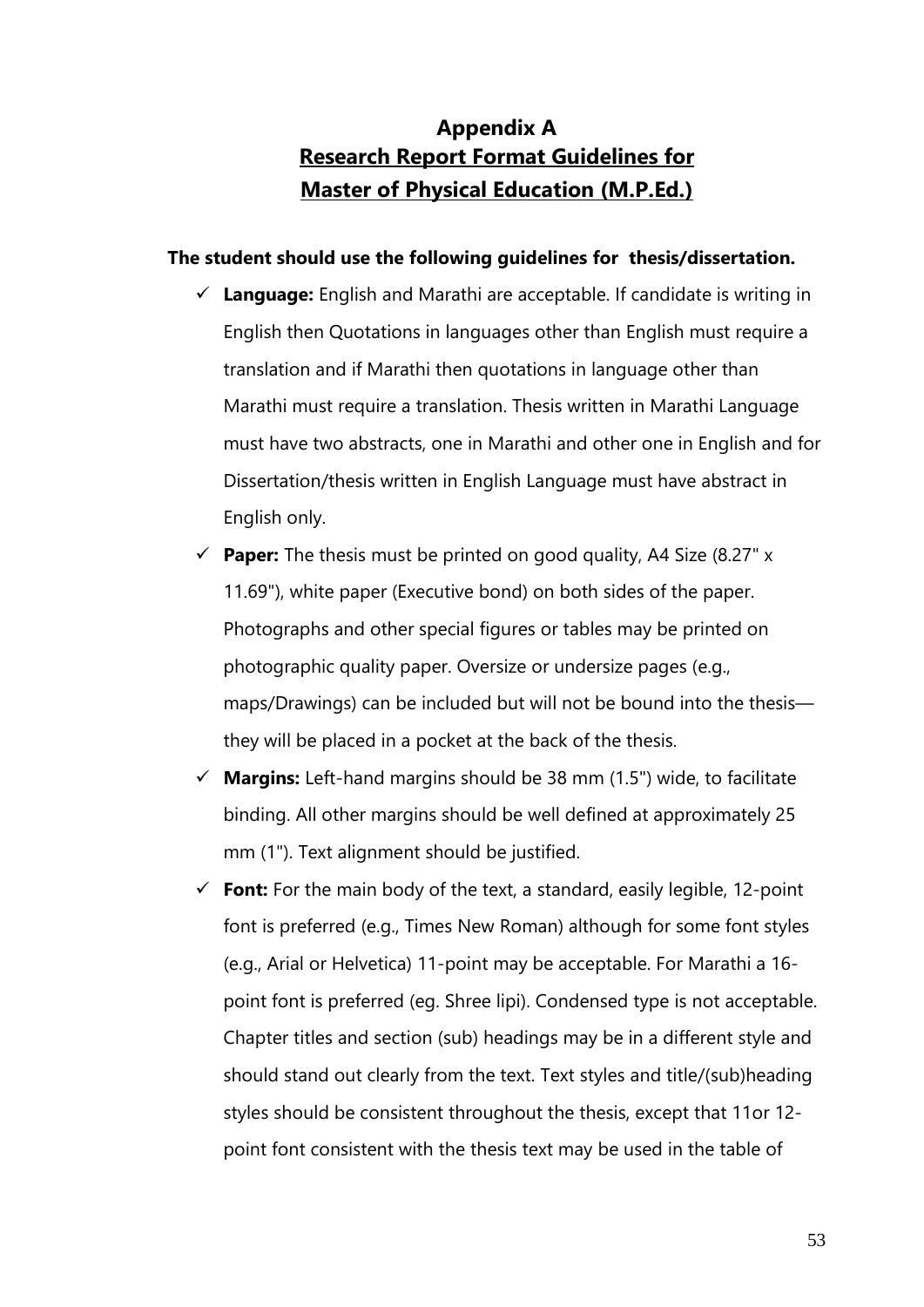contents. The thesis must be printed in black ink; printing should be laser or better quality.

| Title                  | Marathi    | English |  |
|------------------------|------------|---------|--|
| <b>Chapter Heading</b> | 16/18 Bold | 14 Bold |  |
| Headings               | 16 Bold    | 14 Bold |  |
| Sub Headings           | 14 Bold    | 12 Bold |  |
| <b>Body Text</b>       | 14         | 12      |  |
|                        |            |         |  |

 **Page Numbers:** All pages must be numbered in sequence. There must be no missing, blank, or duplicate pages.

- o The page numbers in the preliminary material are to be in lower case Roman numerals, centered at the bottom of the page, except for the title page, which is not numbered. Minimum font size is 12-point and must be consistent throughout the text.
- o The page numbers in the main part (all text pages) are to be numbered consecutively with Arabic numerals.
- o Placement of page numbers is as follows: Assign page numbers for the first page of each chapter, bibliography, and title page but do not print the number. Number should be placed ½ inch from top of page and aligned with right margin.
- **Line Spacing:** 1.5 for text; exceptions are noted below.
- $\checkmark$  **Printing:** Preliminary pages to be printed on one side of the page and Body of the Thesis on both sides of the pages. Every new chapter should start on right hand side page.
- **Table of Contents:** The thesis must contain a complete table of contents. Individual entries (titles, headings, etc.) that extend onto more than one line should be single-spaced; line spacing of 1.5 should be maintained between entries. For clarity, chapter titles and (sub) headings should be in 12point font regardless of their font size in the main body of the text. Page numbers listed in the table of content should be aligned at the right-hand side of the page.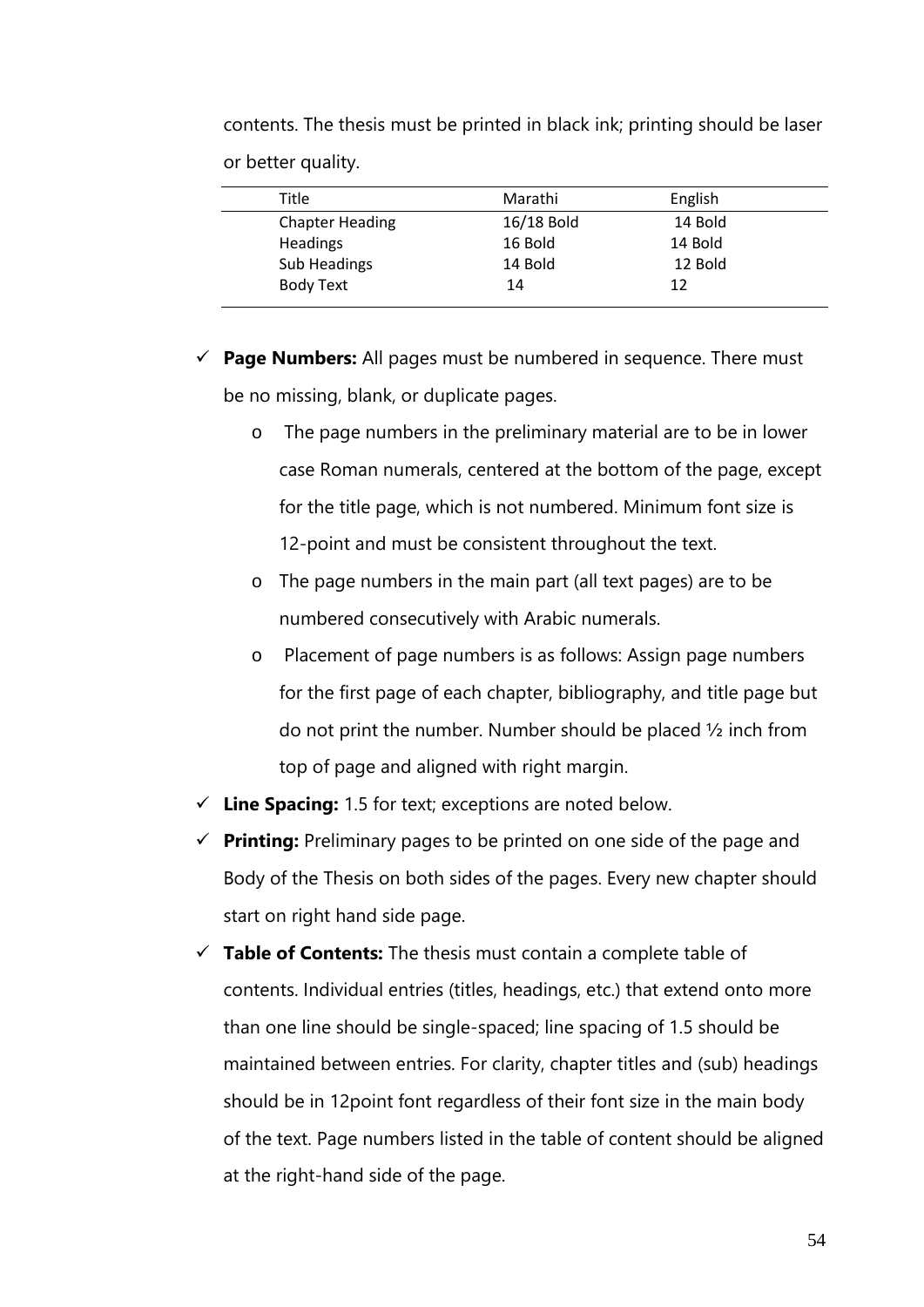- **List of Illustrations/Figures and/or Tables** (if applicable): Individual entries (titles, captions, etc.) that extend onto more than one line should be single-spaced, but line spacing of 1.5 should be maintained between entries. The lists should include any material inserted in a back pocket.
- **Abstract:** The thesis must contain an abstract. This should occupy a single page, and may be single-spaced, if necessary. There should be no illustrations or footnotes. Students are advised that, due to space limitations shorten abstract to minimum 350 words.
- $\checkmark$  General sequence to be followed in the research dissertation is as follows:
	- o Title Page
	- o Certificate of the Guide
	- o Statement/Declaration by the Candidate
	- o Acknowledgement (Not more than TWO pages)
	- o Abstract
	- o Table of Contents
	- o List of Tables(if applicable)
	- o List of Figures(if applicable)
	- o Body of Thesis
	- o Bibliography
	- o Appendix (If Applicable)
	- o Vita(optional)

### **Appendices and other Supplementary Material**

- **General:** Appendices may include survey forms, or any other supplementary material excluding data. Content and format should be in accordance with discipline practice.
- **Copyright Permission:** Where a thesis includes copyrighted material (e.g., publications), copyright permission letters should be included as a